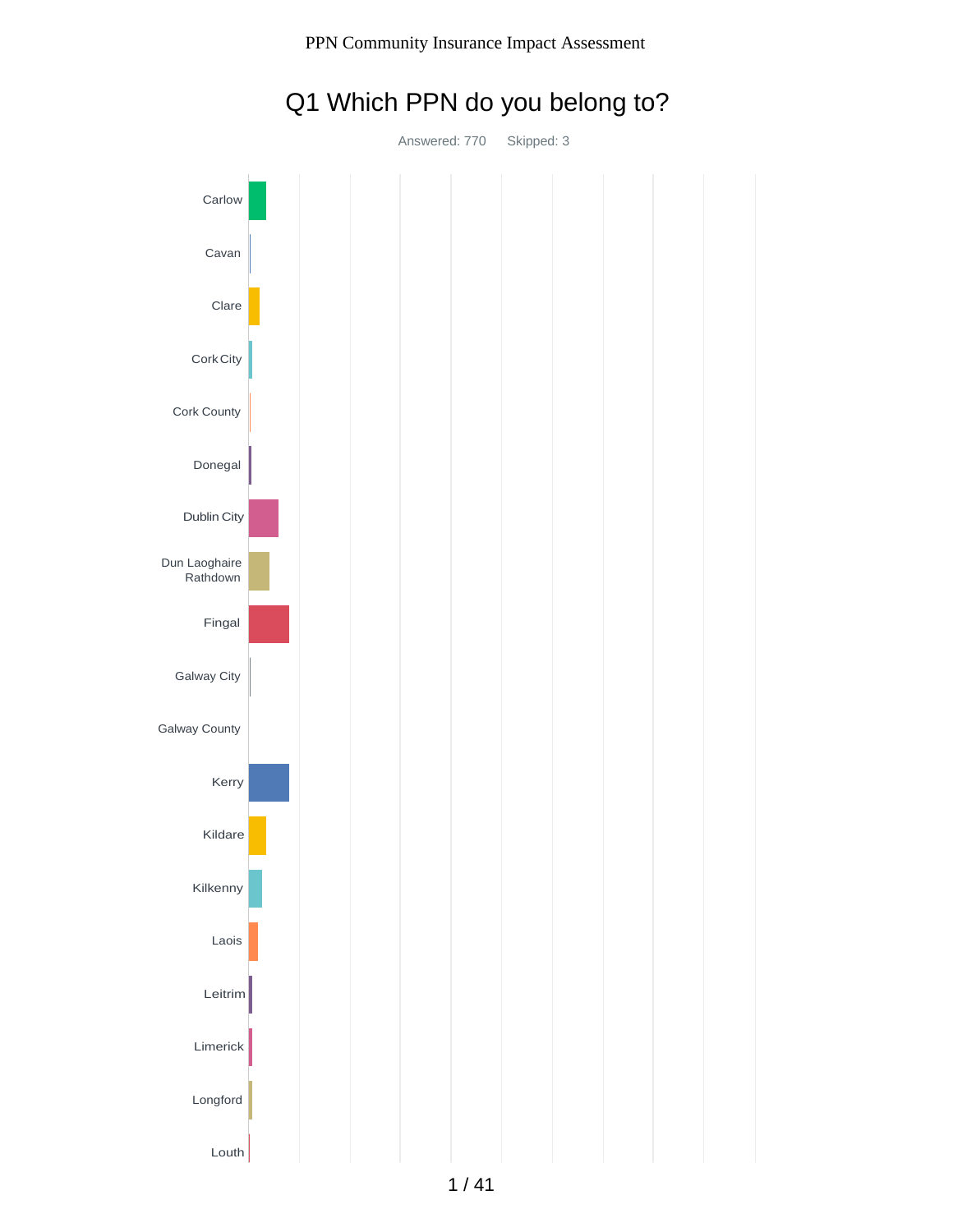

| <b>ANSWER CHOICES</b>  | <b>RESPONSES</b> |                |
|------------------------|------------------|----------------|
| Carlow                 | 3.64%            | 28             |
| Cavan                  | 0.39%            | 3              |
| Clare                  | 2.21%            | 17             |
| Cork City              | 0.78%            | 6              |
| Cork County            | 0.52%            | $\overline{4}$ |
| Donegal                | 0.65%            | 5              |
| Dublin City            | 6.10%            | 47             |
| Dun Laoghaire Rathdown | 4.29%            | 33             |
| Fingal                 | 8.18%            | 63             |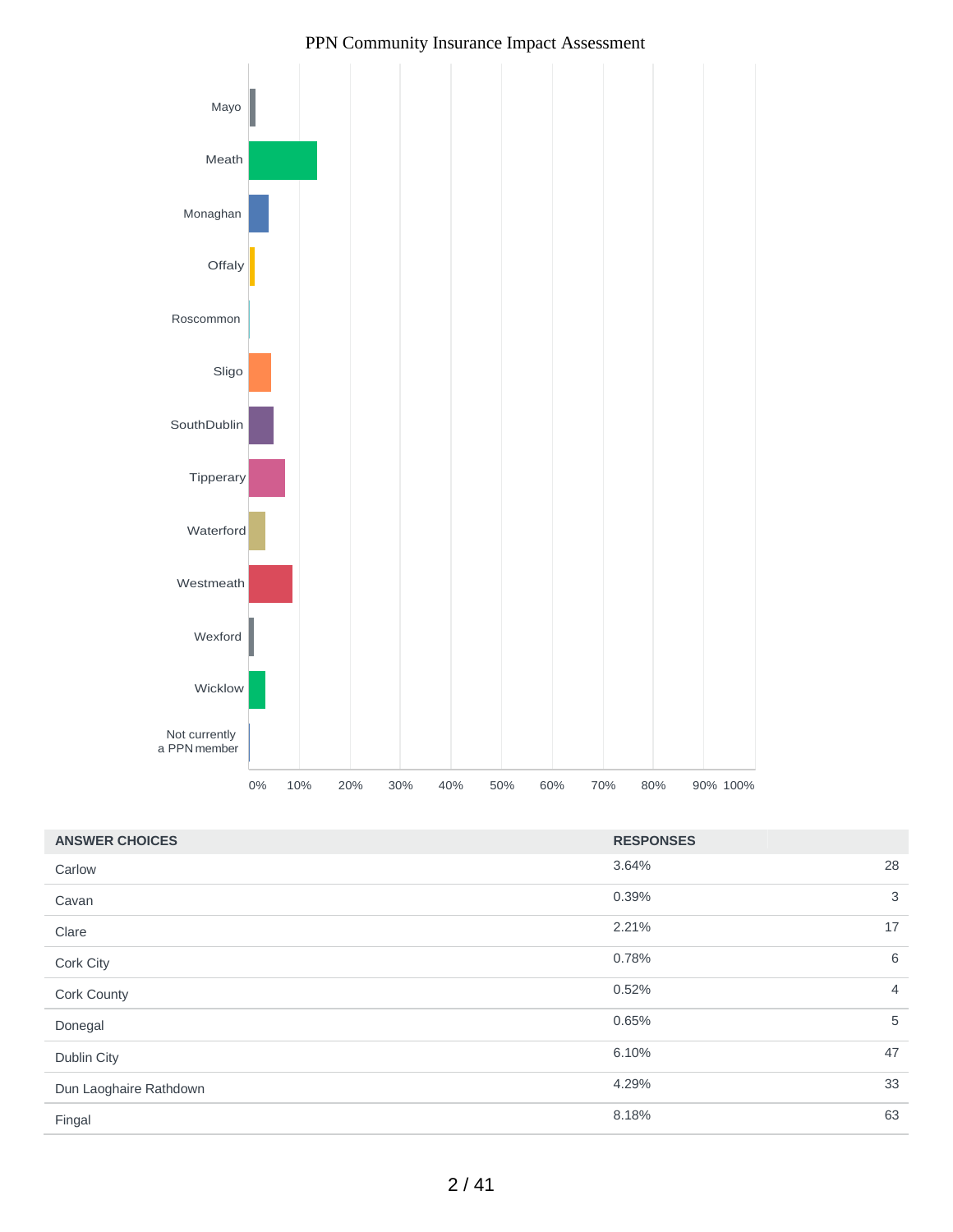| <b>Galway City</b>         | 0.39%    | $\mathfrak{S}$   |
|----------------------------|----------|------------------|
| <b>Galway County</b>       | $0.00\%$ | $\,0\,$          |
| Kerry                      | 8.18%    | 63               |
| Kildare                    | 3.64%    | 28               |
| Kilkenny                   | 2.73%    | 21               |
| Laois                      | 1.82%    | 14               |
| Leitrim                    | 0.91%    | $\overline{7}$   |
| Limerick                   | 0.91%    | $\overline{7}$   |
| Longford                   | 0.91%    | $\overline{7}$   |
| Louth                      | 0.13%    | $\mathbf{1}$     |
| Mayo                       | 1.43%    | 11               |
| Meath                      | 13.51%   | 104              |
| Monaghan                   | 3.90%    | $30\,$           |
| Offaly                     | 1.17%    | $\boldsymbol{9}$ |
| Roscommon                  | 0.13%    | $\mathbf{1}$     |
| Sligo                      | 4.68%    | 36               |
| South Dublin               | 5.06%    | 39               |
| Tipperary                  | 7.27%    | 56               |
| Waterford                  | 3.25%    | 25               |
| Westmeath                  | 8.70%    | 67               |
| Wexford                    | 1.04%    | $\,8\,$          |
| Wicklow                    | 3.38%    | 26               |
| Not currently a PPN member | 0.13%    | $\mathbf{1}$     |
| <b>TOTAL</b>               |          | 770              |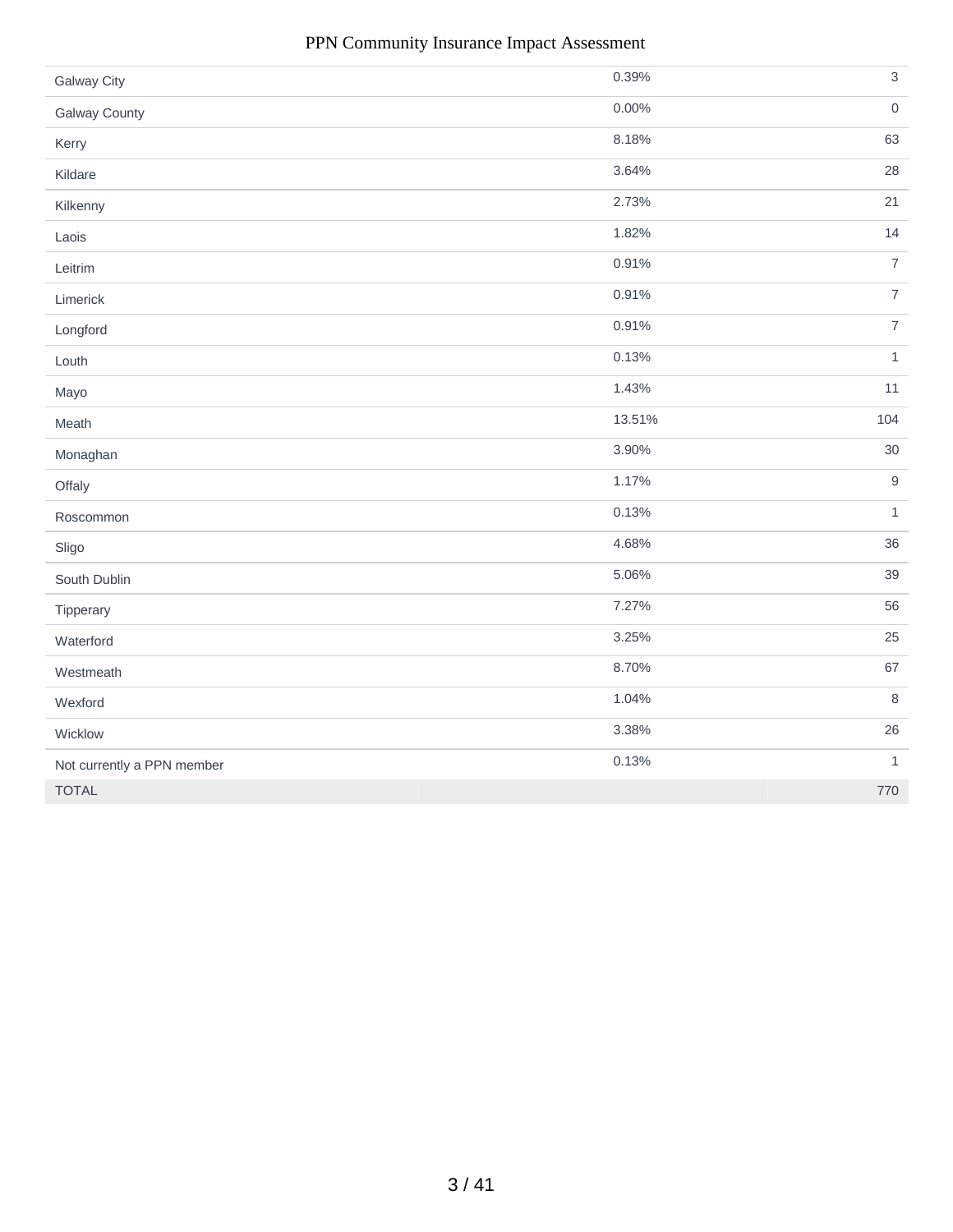| <b>ANSWER CHOICES</b>           | <b>RESPONSES</b> |                |
|---------------------------------|------------------|----------------|
| <b>Addiction &amp; Recovery</b> | 0.92%            |                |
| Animals                         | 0.26%            | $\overline{2}$ |
| Art and Culture                 | 6.04%            | 46             |
| Carers                          | $0.00\%$         | $\Omega$       |
| Children                        | 3.94%            | 30             |
| <b>Community Centre</b>         | 10.37%           | 79             |

# Q2 What is the main cause of your group

Answered: 762 Skipped: 11

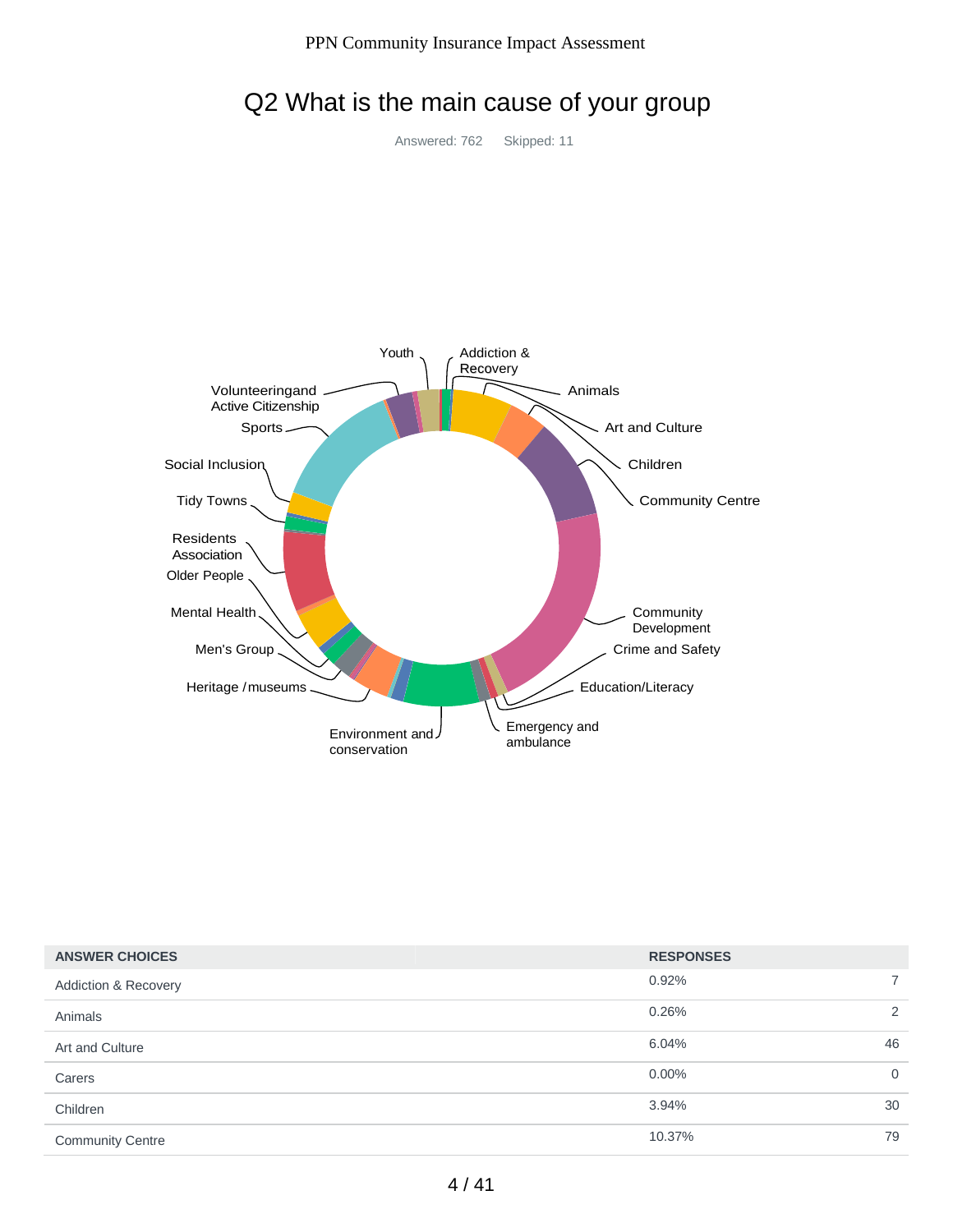| <b>Community Development</b>         | 21.65% | 165                       |
|--------------------------------------|--------|---------------------------|
| Crime and Safety                     | 1.05%  | 8                         |
| Education/Literacy                   | 0.79%  | 6                         |
| Emergency and ambulance              | 1.18%  | 9                         |
| Environment and conservation         | 7.74%  | 59                        |
| Families and parenting               | 1.31%  | 10                        |
| Hospitals /hospice/ health           | 0.00%  | $\mathbf 0$               |
| Homelessness and housing             | 0.39%  | 3                         |
| Heritage / museums                   | 3.67%  | 28                        |
| Human rights and equality            | 0.13%  | 1                         |
| Intellectual / learning disabilities | 0.39%  | $\ensuremath{\mathsf{3}}$ |
| law / legal support                  | 0.00%  | 0                         |
| LGBT                                 | 0.13%  | $\mathbf{1}$              |
| Men's Group                          | 1.97%  | 15                        |
| <b>Mental Health</b>                 | 1.44%  | 11                        |
| <b>Minority Groups</b>               | 0.79%  | 6                         |
| Older People                         | 3.81%  | 29                        |
| Overseas Aid                         | 0.00%  | $\mathbf 0$               |
| <b>Physical Disability</b>           | 0.52%  | $\overline{4}$            |
| Politics                             | 0.00%  | $\boldsymbol{0}$          |
| Prisoners                            | 0.00%  | $\boldsymbol{0}$          |
| Refugees / Asylum seekers            | 0.00%  | 0                         |
| Residents Association                | 8.14%  | 62                        |
| Religion / faith based               | 0.26%  | $\mathbf{2}$              |
| <b>Tidy Towns</b>                    | 1.31%  | 10                        |
| Sensory Impairment                   | 0.39%  | $\mathfrak{S}$            |
| Social Inclusion                     | 2.10%  | 16                        |
| Sports                               | 13.25% | 101                       |
| Unemployment                         | 0.26%  | $\overline{2}$            |
| Volunteering and Active Citizenship  | 2.76%  | 21                        |
| Women's Rights                       | 0.52%  | $\overline{4}$            |
| Youth                                | 2.23%  | 17                        |
| Festivals/Events                     | 0.26%  | $\overline{2}$            |
| <b>TOTAL</b>                         |        | 762                       |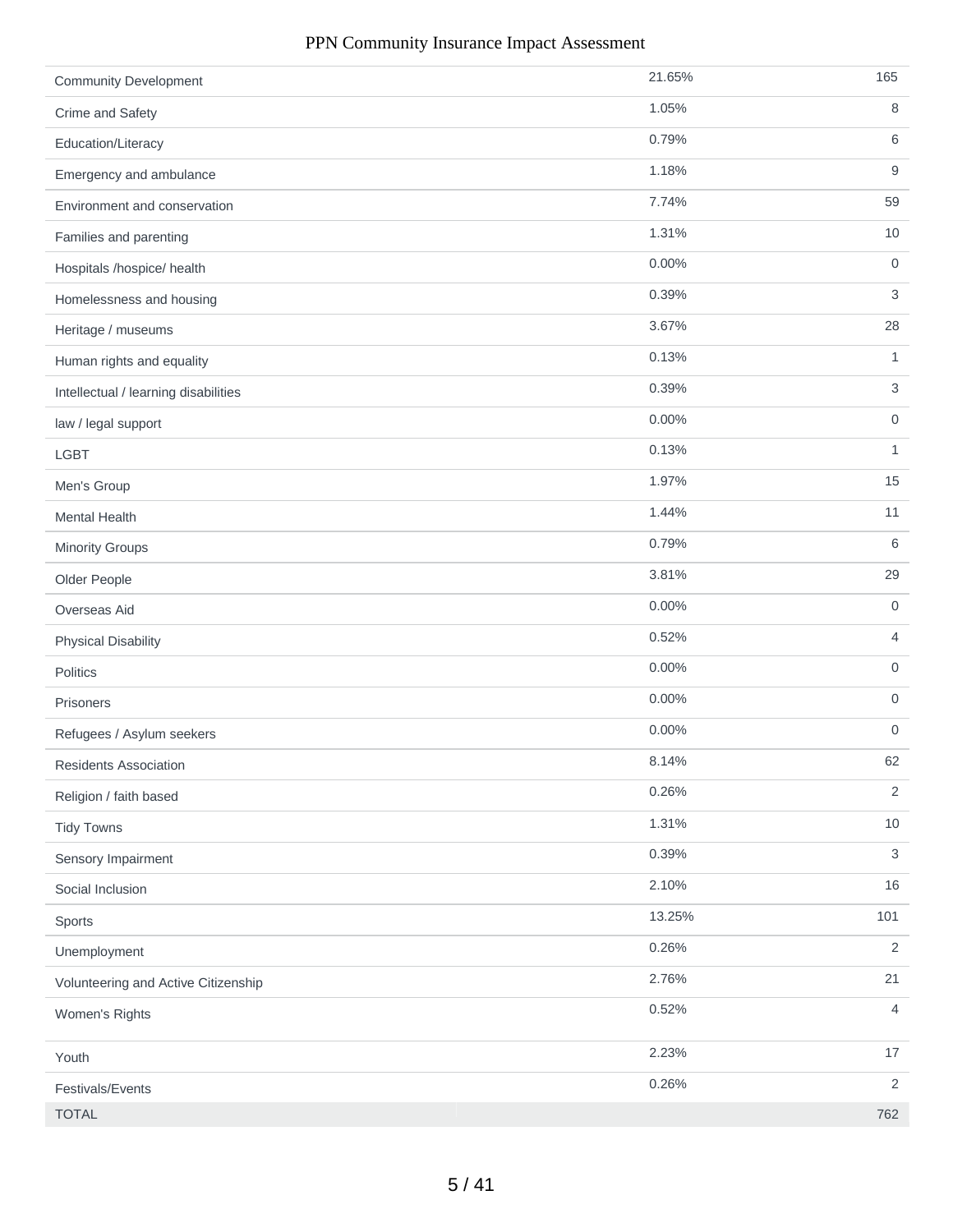# Q3 Has the insurance premium for your community group increasedover the last 3 years?



| <b>ANSWER CHOICES</b> | <b>RESPONSES</b> |     |
|-----------------------|------------------|-----|
| Yes                   | 82.60%           | 636 |
| <b>No</b>             | 17.40%           | 134 |
| <b>TOTAL</b>          |                  | 770 |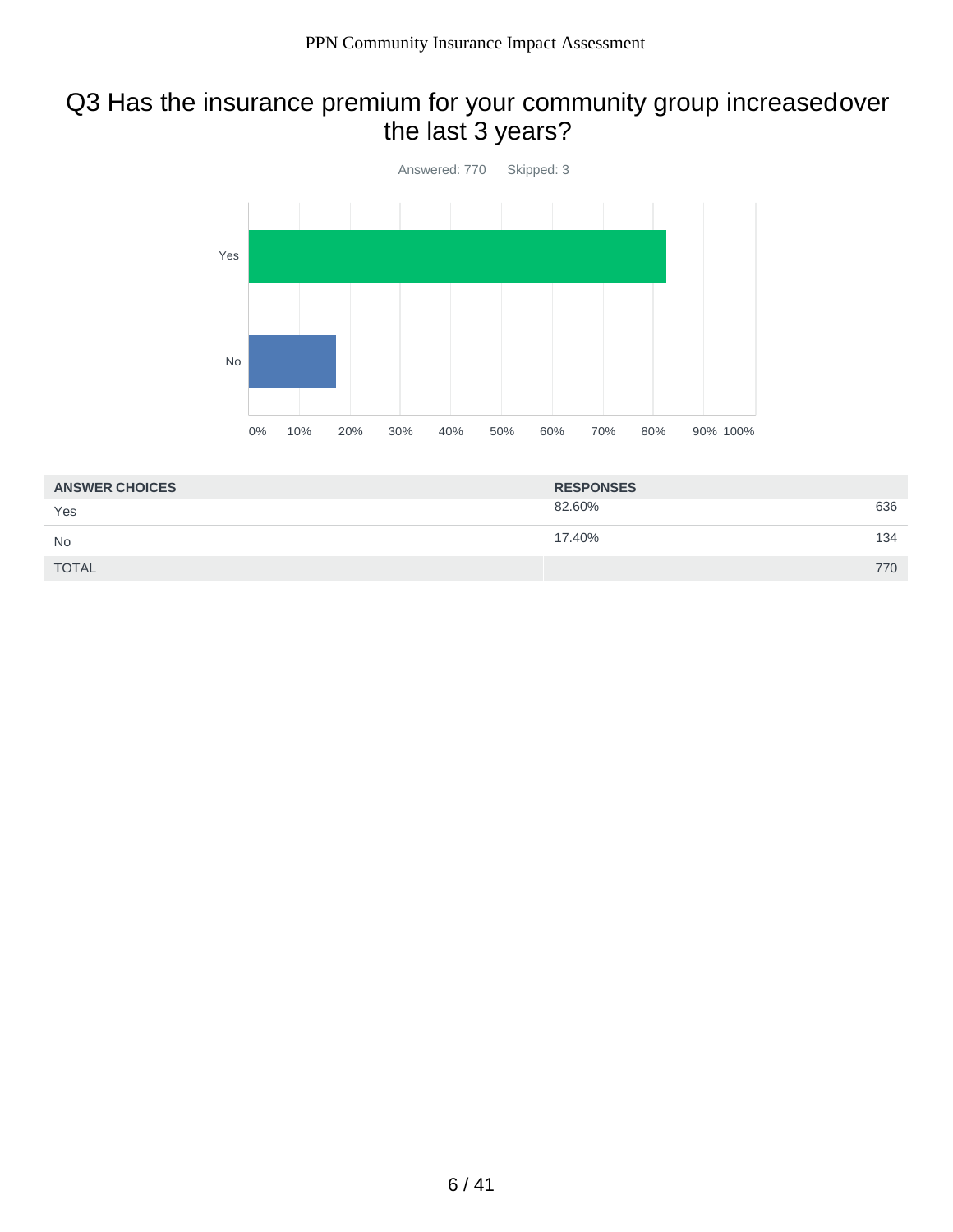

# Q4 Can you give us an estimate of the percentage increase

| <b>ANSWER CHOICES</b> | <b>RESPONSES</b> |     |
|-----------------------|------------------|-----|
| $0 - 10%$             | 32.94%           | 252 |
| 11-20%                | 20.65%           | 158 |
| 21-30%                | 15.56%           | 119 |
| 31-40%                | 11.24%           | 86  |
| 41-50%                | 5.75%            | 44  |
| 51-60%                | 3.27%            | 25  |
| 61-70%                | 1.70%            | 13  |
| 71-80%                | 1.83%            | 14  |
| 81-90%                | 1.05%            | 8   |
| 91-100%               | 1.18%            | 9   |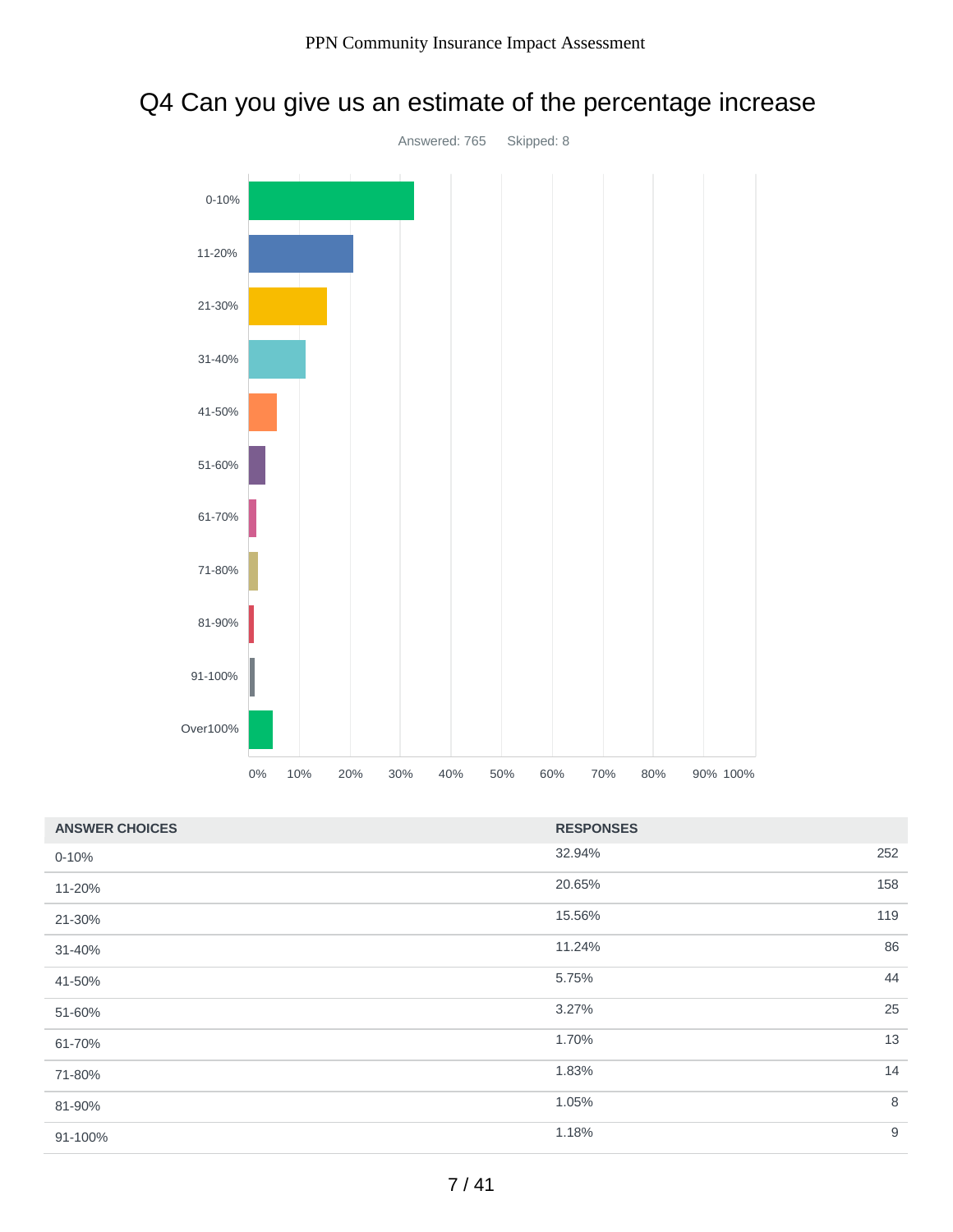| Over 100%    | 4.84% | $\sim$<br>ا ب |
|--------------|-------|---------------|
| <b>TOTAL</b> |       | 765           |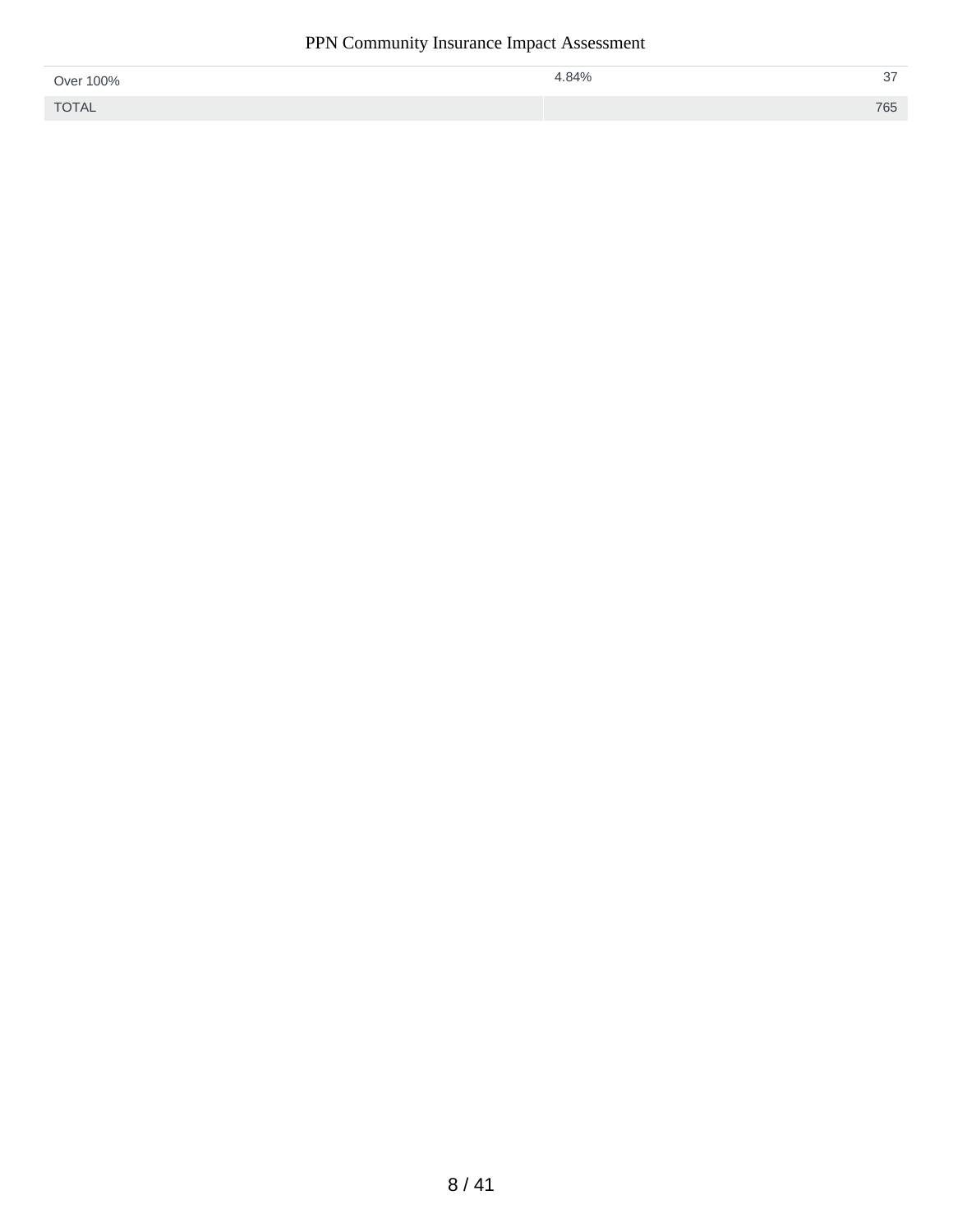# Q5 Can you give us an estimate of the level of insurance your grouppays per year



| <b>ANSWER CHOICES</b> | <b>RESPONSES</b> |     |
|-----------------------|------------------|-----|
| €0 - €250             | 8.81%            | 68  |
| €251-500              | 19.43%           | 150 |
| $€501 - €750$         | 17.10%           | 132 |
| €751 - €1000          | 9.72%            | 75  |
| €1001-€1250           | 3.89%            | 30  |
| €1251 - €1500         | 6.87%            | 53  |
| €1500 +               | 34.20%           | 264 |
| <b>TOTAL</b>          |                  | 772 |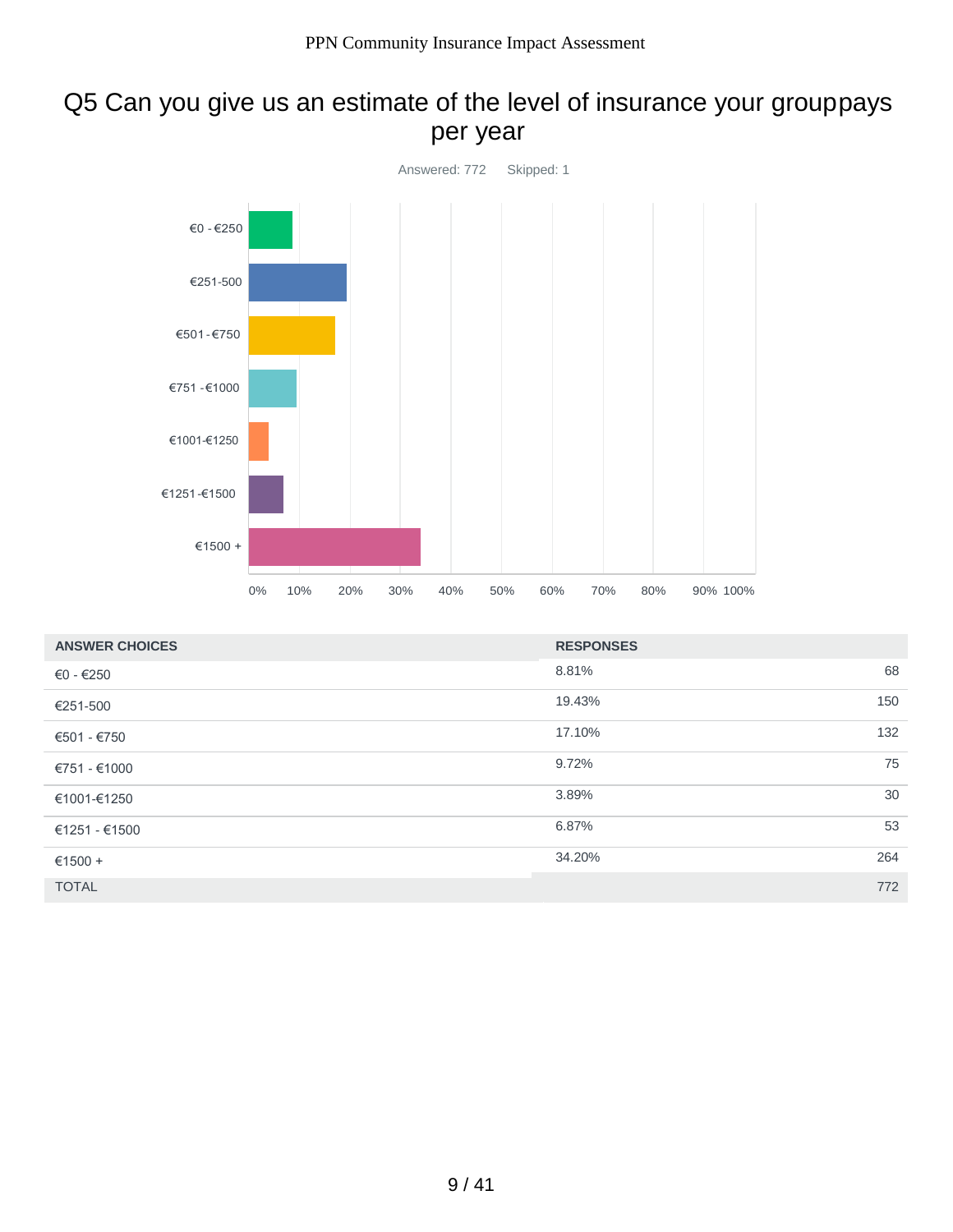# Q6 Here are some things other community group have said about the impact of increasing insurance on their group and the group'sactivities. How much would you agree or disagree that each of these statements would apply to your group.

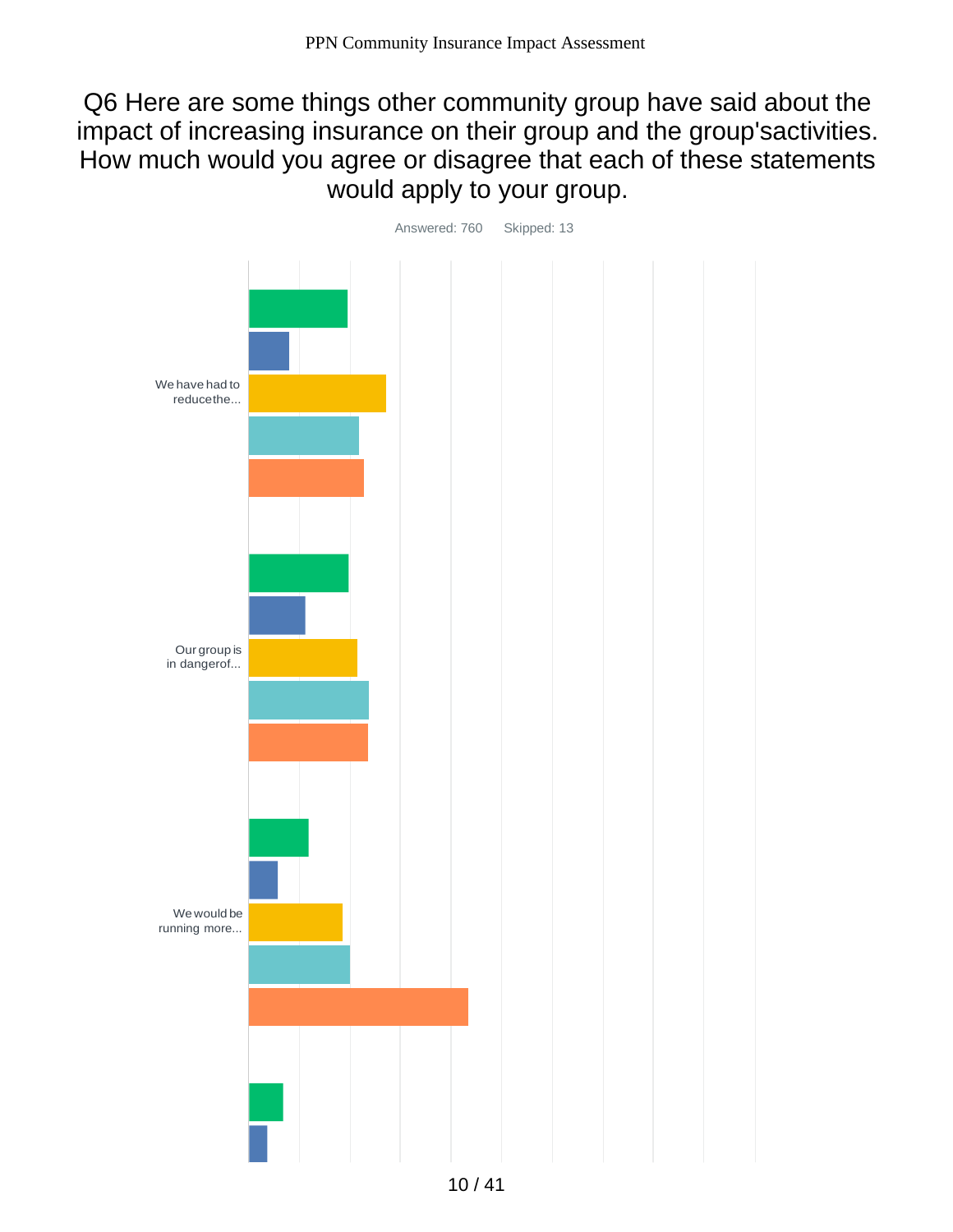

Disagree Strongly Agree Slightly **Agree Strongly** 

Disagree Slightly Neither agree nor disagree

|                                                                                          | <b>DISAGREE</b><br><b>STRONGLY</b> | <b>DISAGREE</b><br><b>SLIGHTLY</b> | <b>NEITHER</b><br><b>AGREE NOR</b><br><b>DISAGREE</b> | <b>AGREE</b><br><b>SLIGHTLY</b> | <b>AGREE</b><br><b>STRONGLY</b> | <b>TOTAL</b> |
|------------------------------------------------------------------------------------------|------------------------------------|------------------------------------|-------------------------------------------------------|---------------------------------|---------------------------------|--------------|
| We have had to reduce the number and range of<br>activities that our group can undertake | 19.65%<br>147                      | 8.16%<br>61                        | 27.27%<br>204                                         | 22.06%<br>165                   | 22.86%<br>171                   | 748          |
| Our group is in danger of stopping altogether if                                         | 19.79%                             | 11.29%                             | 21.51%                                                | 23.77%                          | 23.64%                          |              |
| insurance costs continue to rise                                                         | 149                                | 85                                 | 162                                                   | 179                             | 178                             | 753          |
| We would be running more events and activities                                           | 11.87%                             | 5.87%                              | 18.67%                                                | 20.13%                          | 43.47%                          |              |
| and benefiting our community better if insurance<br>costs had not risen                  | 89                                 | 44                                 | 140                                                   | 151                             | 326                             | 750          |
| We are very concerned at how we will fund these                                          | 6.86%                              | 3.69%                              | 9.63%                                                 | 22.96%                          | 56.86%                          |              |
| rising insurance costs going forward                                                     | 52                                 | 28                                 | 73                                                    | 174                             | 431                             | 758          |
| It is very hard to find funding streams that will                                        | 5.45%<br>41                        | 4.39%<br>33                        | 9.97%<br>75                                           | 16.36%<br>123                   | 63.83%<br>480                   | 752          |
| cover insurance costs                                                                    |                                    |                                    |                                                       |                                 |                                 |              |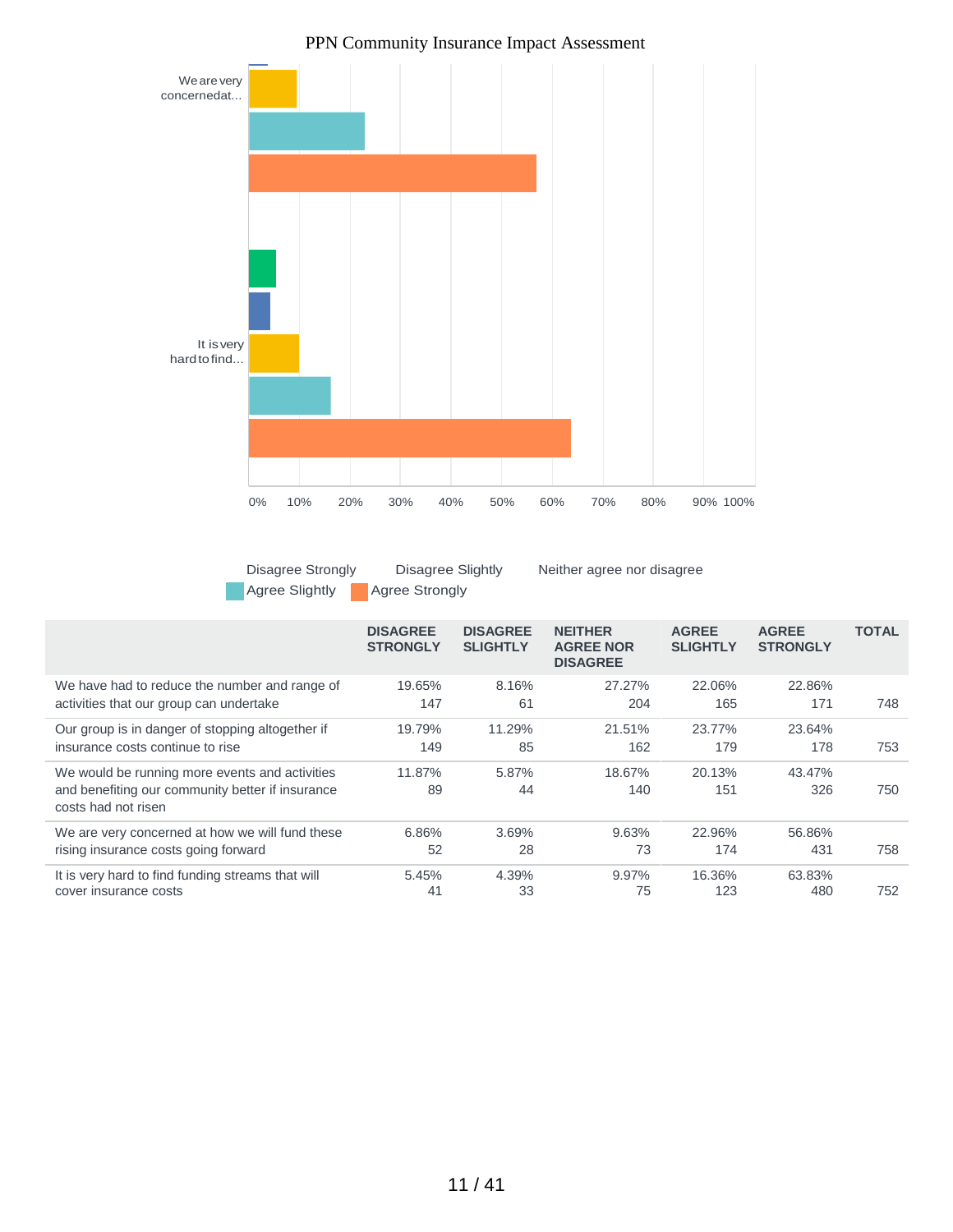# Q7 Can you give us any specific examples as to how your group and it's core activities have been affected by rising insurance costs and if thishas impacted your local community.

Answered: 652 Skipped: 121

| #  | <b>RESPONSES</b>                                                                                                                                                                                                                                                                                                                                                                                                                                                                                                                                                                                                                                                                            | <b>DATE</b>        |
|----|---------------------------------------------------------------------------------------------------------------------------------------------------------------------------------------------------------------------------------------------------------------------------------------------------------------------------------------------------------------------------------------------------------------------------------------------------------------------------------------------------------------------------------------------------------------------------------------------------------------------------------------------------------------------------------------------|--------------------|
| 1  | We would like to run water activities/tours for community groups however cannot get insurance at<br>all for these. Also struggling with insurance for bouncing castles, family activities for fun days etc.                                                                                                                                                                                                                                                                                                                                                                                                                                                                                 | 9/4/2019 5:15 PM   |
| 2  | We had to cancel some of the activities like additional film screening & performance in the public<br>space we wanted to run due to the higher insurance premium and also instead of paying the artists<br>for their work we are paying huge money to the insurance company for nothing. On some<br>occasions we did not run an event/exhibition in public venues because we could not afford the<br>insurance.                                                                                                                                                                                                                                                                             | 8/30/2019 7:54 PM  |
| 3  | We keep our local Graveyard closed                                                                                                                                                                                                                                                                                                                                                                                                                                                                                                                                                                                                                                                          | 8/30/2019 12:08 AM |
| 4  | We will have to reduce our parade activities by the amount of the extra insurance cost thus<br>removing from the free community activity                                                                                                                                                                                                                                                                                                                                                                                                                                                                                                                                                    | 8/29/2019 8:54 PM  |
| 5  | We have cut back events and reduced emplpyment                                                                                                                                                                                                                                                                                                                                                                                                                                                                                                                                                                                                                                              | 8/29/2019 5:15 PM  |
| 6  | Less activities being covered, restricting community involvement and preventing us from<br>expanding.                                                                                                                                                                                                                                                                                                                                                                                                                                                                                                                                                                                       | 8/29/2019 4:44 PM  |
| 7  | When insurance costs rise, we need to reallocate funds that would otherwise go into artists<br>production                                                                                                                                                                                                                                                                                                                                                                                                                                                                                                                                                                                   | 8/29/2019 4:44 PM  |
| 8  | just too costly for a small voluntary group                                                                                                                                                                                                                                                                                                                                                                                                                                                                                                                                                                                                                                                 | 8/27/2019 9:52 PM  |
| 9  | na                                                                                                                                                                                                                                                                                                                                                                                                                                                                                                                                                                                                                                                                                          | 8/12/2019 10:33 AM |
| 10 | Our activities have not been affected due to us not running any event this year. Increase in cost<br>year on year for our general cover.                                                                                                                                                                                                                                                                                                                                                                                                                                                                                                                                                    | 8/9/2019 3:33 PM   |
| 11 | Unable to hold outdoor fundraising activities                                                                                                                                                                                                                                                                                                                                                                                                                                                                                                                                                                                                                                               | 8/9/2019 1:23 PM   |
| 12 | The cost of our public liability, personal accident and buildings insurance have all risen<br>considerably over the past number of years added to that the cost of insurance for our CE scheme<br>has jumped from €1,500 pa to over ,€4,000 pa. The cost of funding insurance has meant that we<br>have considerably cut back on extra activities, reduce external coaching inputs and stopped hiring<br>external indoor facilities for winter training. all our fees have been increased each year to try to<br>meet these costs and we are more and more concerned that parents will have difficulties in<br>meeting these costs and those kids most in need willl be forced to drop out. | 8/8/2019 12:32 PM  |
| 13 | As we need to hire different locations for our activities. This has impact on the premium. As we are<br>family centered meaning some activities include our children, this adds to the premium.                                                                                                                                                                                                                                                                                                                                                                                                                                                                                             | 8/7/2019 9:29 PM   |
| 14 | Our premium has increased from 47euro to 65euro per member this year. (Scouting) This will<br>significantly impact on the finances we have available to pay for training, rent, outings, programme<br>resources for the coming years                                                                                                                                                                                                                                                                                                                                                                                                                                                        | 8/7/2019 4:42 PM   |
| 15 | We cannot provide certain activities e.g. birthday parties, outdoor events.                                                                                                                                                                                                                                                                                                                                                                                                                                                                                                                                                                                                                 | 8/6/2019 6:12 PM   |
| 16 | We used to run a French Conversation Class but because the insurance was around 600 we<br>couldn't continue                                                                                                                                                                                                                                                                                                                                                                                                                                                                                                                                                                                 | 8/6/2019 3:47 PM   |
| 17 | variety of activities on a family fun day, criteria to meet when running public events outside of<br>community hall                                                                                                                                                                                                                                                                                                                                                                                                                                                                                                                                                                         | 8/5/2019 12:03 PM  |
| 18 | Claims                                                                                                                                                                                                                                                                                                                                                                                                                                                                                                                                                                                                                                                                                      | 8/4/2019 10:06 PM  |
| 19 | Most of our income is spent on insurance.                                                                                                                                                                                                                                                                                                                                                                                                                                                                                                                                                                                                                                                   | 8/2/2019 3:02 AM   |
|    |                                                                                                                                                                                                                                                                                                                                                                                                                                                                                                                                                                                                                                                                                             |                    |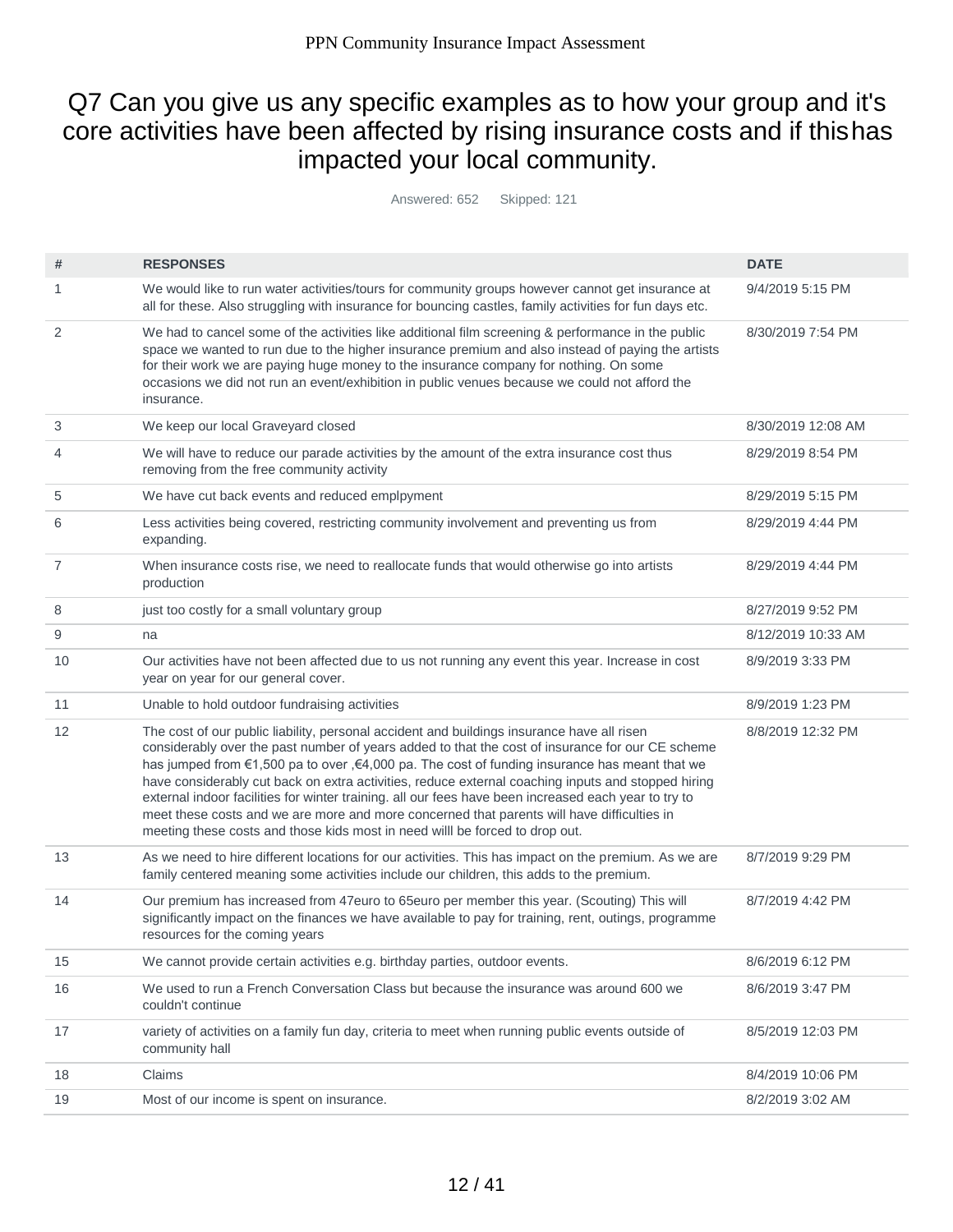| 20 | The immediate impact has been offset by our getting insurance from a different company which<br>was more affordable than the latest quote from the company with whom we had been insured for<br>many years.                                                                                                                                                                                                                      | 8/2/2019 12:34 AM  |
|----|----------------------------------------------------------------------------------------------------------------------------------------------------------------------------------------------------------------------------------------------------------------------------------------------------------------------------------------------------------------------------------------------------------------------------------|--------------------|
| 21 | Less ability to do voluntary work (have to concentrate on paid services)                                                                                                                                                                                                                                                                                                                                                         | 8/1/2019 10:44 PM  |
| 22 | We are limited to the number of certain types of activities we can provide to 3 a year due to cost.                                                                                                                                                                                                                                                                                                                              | 8/1/2019 4:18 PM   |
| 23 | No effect                                                                                                                                                                                                                                                                                                                                                                                                                        | 8/1/2019 2:31 PM   |
| 24 | The type and number of activities has been restricted by the rising insurance costs and the<br>difficulty in getting insurance cover for certain activities/events                                                                                                                                                                                                                                                               | 7/31/2019 11:32 PM |
| 25 | Tidy towns and local village parades                                                                                                                                                                                                                                                                                                                                                                                             | 7/31/2019 5:31 PM  |
| 26 | Public festival events - widening Insurance exclusions and premium are making it harder to hold<br>community events                                                                                                                                                                                                                                                                                                              | 7/31/2019 4:25 PM  |
| 27 | St Patrick's Day Parade. The rising cost of insurance and the difficulty getting insurance puts the<br>event at risk.                                                                                                                                                                                                                                                                                                            | 7/31/2019 2:20 PM  |
| 28 | Motor insurance for our wheelchair fleet continues to rise. This is eating up our reserves and<br>opportunity for a surplus to invest in replacement vehicles. It also means member contribution rise<br>in a sector where members are in poverty and a significant portion of their income is already spent<br>as a result of their disability.                                                                                 | 7/31/2019 2:17 PM  |
| 29 | It had not really impacted so far.                                                                                                                                                                                                                                                                                                                                                                                               | 7/31/2019 12:43 PM |
| 30 | Youth Activities are becoming increasingly more difficult on Insurance costs                                                                                                                                                                                                                                                                                                                                                     | 7/31/2019 12:31 PM |
| 31 | Reduced activities                                                                                                                                                                                                                                                                                                                                                                                                               | 7/31/2019 11:30 AM |
| 32 | The rising cost has impacted on our ability to do other activities                                                                                                                                                                                                                                                                                                                                                               | 7/31/2019 11:28 AM |
| 33 | While actual cost rises have been within a manageable level, that's based on a no-claims bonus<br>and could change if we had a claim. New restrictions on our policy have meant that we have to<br>decline some outside bookings (community related) due to risk assessments related to insurance.<br>We are also forced to replace equipment quicker than before, due to insurance clauses regarding<br>condition of equipment. | 7/31/2019 9:52 AM  |
| 34 | Insurance company have risen the Insurance on a local recycling unit by 142% this year, as their<br>"Risk Appetite" had changed. This is totally unacceptable, but we had no alternative as no other<br>Insurance Company was interested.                                                                                                                                                                                        | 7/31/2019 9:09 AM  |
| 35 | It's a necessary evil that we must have. The IRFU help but it's still a burden each year.                                                                                                                                                                                                                                                                                                                                        | 7/31/2019 9:06 AM  |
| 36 | Numbers have dropped so can't afford to pay for the building insurance                                                                                                                                                                                                                                                                                                                                                           | 7/31/2019 8:11 AM  |
| 37 | Community Fun Day and BBQ - our Insiurers refuse to cover "Infl;atables" - Bouncy Castles and<br>similar because they are high risk. The Fun-day and BBQ is a tremendous community day and our<br>Res. Association would be loath to lose it.                                                                                                                                                                                    | 7/31/2019 12:42 AM |
| 38 | If it were not for SDCC giving is a grant a lot of the money we collect would be spent on Insurance                                                                                                                                                                                                                                                                                                                              | 7/31/2019 12:13 AM |
| 39 | We were unable to hold more activities and events as the overheads of insurance would be too<br>high                                                                                                                                                                                                                                                                                                                             | 7/30/2019 10:41 PM |
| 40 | Community events no longer run - due to claims                                                                                                                                                                                                                                                                                                                                                                                   | 7/30/2019 9:05 PM  |
| 41 | We had to raise the cost per hour of our space                                                                                                                                                                                                                                                                                                                                                                                   | 7/30/2019 9:00 PM  |
| 42 | Outdoors activities involving children have been cancelled                                                                                                                                                                                                                                                                                                                                                                       | 7/30/2019 8:47 PM  |
| 43 | funds for insurance means less community workshops                                                                                                                                                                                                                                                                                                                                                                               | 7/30/2019 8:11 PM  |
| 44 | first time insurance cover                                                                                                                                                                                                                                                                                                                                                                                                       | 7/30/2019 7:08 PM  |
| 45 | No                                                                                                                                                                                                                                                                                                                                                                                                                               | 7/30/2019 6:55 PM  |
| 46 | How to raise funds                                                                                                                                                                                                                                                                                                                                                                                                               | 7/30/2019 6:52 PM  |
| 47 | We have very small amount of funding and if it continues to rise we will find it impossible to meet<br>all our costs including wagesthis could result in the company trading recklesslyand have to<br>closes down                                                                                                                                                                                                                | 7/30/2019 6:30 PM  |
| 48 | So far this has not impacted on our group.                                                                                                                                                                                                                                                                                                                                                                                       | 7/30/2019 6:17 PM  |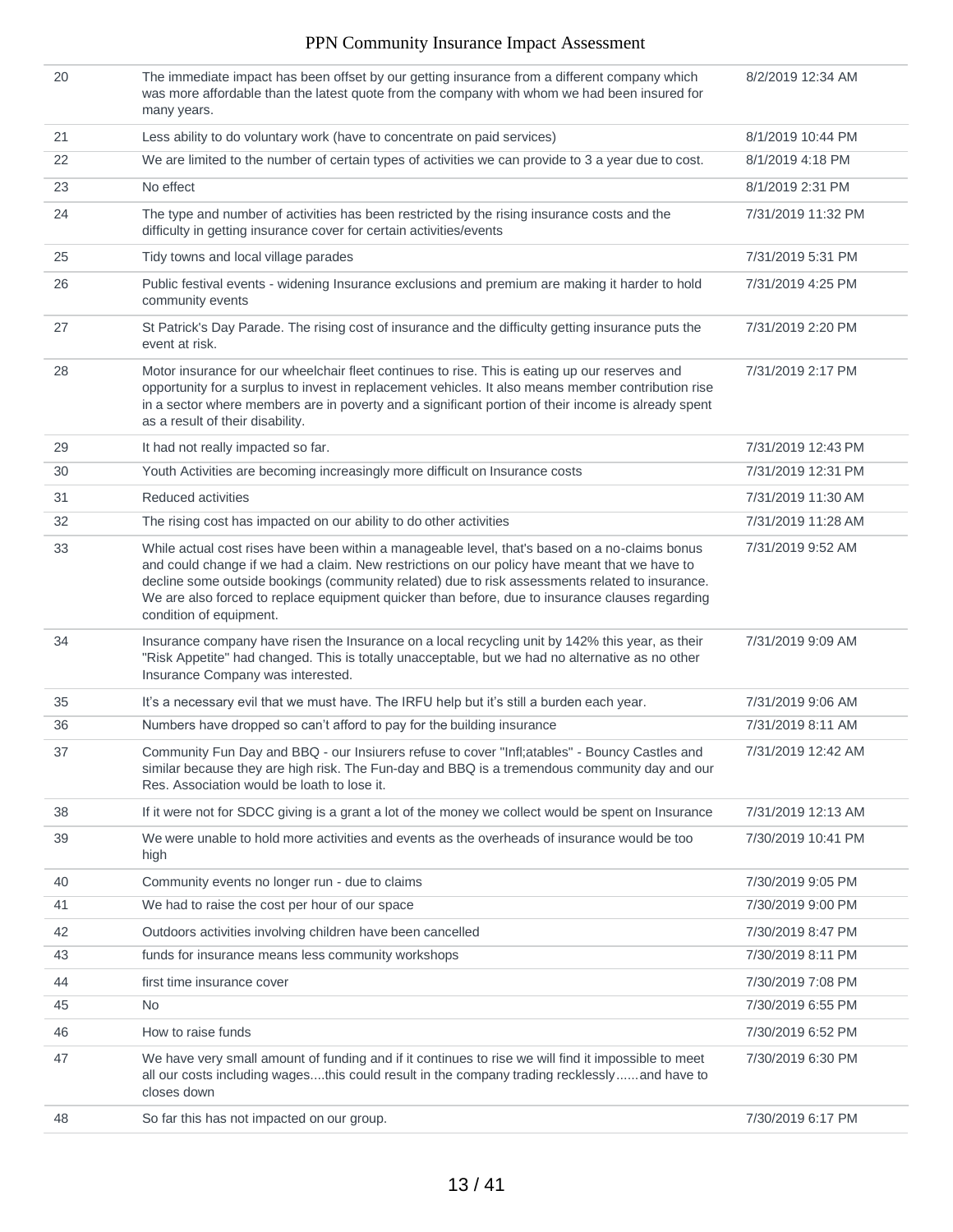| 49 | no                                                                                                                                                                                                                                                                                                                                                                                                                                                                                                                                                                                                                                                                                                                                           | 7/30/2019 9:47 AM  |
|----|----------------------------------------------------------------------------------------------------------------------------------------------------------------------------------------------------------------------------------------------------------------------------------------------------------------------------------------------------------------------------------------------------------------------------------------------------------------------------------------------------------------------------------------------------------------------------------------------------------------------------------------------------------------------------------------------------------------------------------------------|--------------------|
| 50 | So difficult to raise money as there are so many other groups and organisations fundraising too                                                                                                                                                                                                                                                                                                                                                                                                                                                                                                                                                                                                                                              | 7/30/2019 1:06 AM  |
| 51 | Cutting back on the variety and type of activities we do on our Community Days                                                                                                                                                                                                                                                                                                                                                                                                                                                                                                                                                                                                                                                               | 7/29/2019 5:57 PM  |
| 52 | We have a number of sub-groups in our committ and we have to name them and pay extra for<br>them using our community centre. Sometimes, they don't always hold meetings in our centre,<br>either! We have to list social groups i.e. Whist, etc along with the social groups. However, we also<br>have to pay extra for Additional Activities i.e. we hold a Christmas Fair Day in the community<br>Centre, surely that should be included in our own insurance as it is us holding the event. We have<br>had to pay extra for TÚS workers who also have to be mentioned on our policy. We have found<br>that we have to give every member of our community who comes within a foot of the building,<br>practically on a daily/weekly basis. | 7/29/2019 12:24 PM |
| 53 | We do team bonding training and we have had to close it                                                                                                                                                                                                                                                                                                                                                                                                                                                                                                                                                                                                                                                                                      | 7/29/2019 10:27 AM |
| 54 | New Community Cafe. Sheep fesitval                                                                                                                                                                                                                                                                                                                                                                                                                                                                                                                                                                                                                                                                                                           | 7/29/2019 1:01 AM  |
| 55 | Over the last 3 years cost has gone up by 12% average, however signifiant element was building<br>an extension and increasing the insurablle value of the community centre. this year our costs<br>increased 2%.                                                                                                                                                                                                                                                                                                                                                                                                                                                                                                                             | 7/28/2019 9:07 PM  |
| 56 | no                                                                                                                                                                                                                                                                                                                                                                                                                                                                                                                                                                                                                                                                                                                                           | 7/28/2019 6:51 PM  |
| 57 | We have to focus more on fundraising to cover the cost of insurance instead of providing activities<br>(free of charge) for our community. Also we have to spend a lot more Volubteer time providing<br>insurance info to the insurance company if we Have extra events on.                                                                                                                                                                                                                                                                                                                                                                                                                                                                  | 7/27/2019 4:21 PM  |
| 58 | We currently have no insurance. We are a small community based tennis club that uses public<br>courts. The quote we got a few years ago was very high so we just went without. Our coach has<br>his own insurance and we are just careful to only play when the courts are dry but it curtails any<br>expansion of the club as we can't get any funding and the council won't allow us to put up<br>signage for the club to attract new members without insurance                                                                                                                                                                                                                                                                            | 7/27/2019 10:28 AM |
| 59 | Fees have to be increased                                                                                                                                                                                                                                                                                                                                                                                                                                                                                                                                                                                                                                                                                                                    | 7/27/2019 2:14 AM  |
| 60 | n/a                                                                                                                                                                                                                                                                                                                                                                                                                                                                                                                                                                                                                                                                                                                                          | 7/26/2019 4:38 PM  |
| 61 | We altered our membership sub and fund raised                                                                                                                                                                                                                                                                                                                                                                                                                                                                                                                                                                                                                                                                                                | 7/26/2019 1:13 PM  |
| 62 | no underage awards night as to save for insurance                                                                                                                                                                                                                                                                                                                                                                                                                                                                                                                                                                                                                                                                                            | 7/25/2019 10:39 PM |
| 63 | We ARE UNABLE TO OFFER PERSONAL INSURANCE TO OUR PLAYERS DUE TO THE<br>COST.                                                                                                                                                                                                                                                                                                                                                                                                                                                                                                                                                                                                                                                                 | 7/25/2019 7:35 PM  |
| 64 | Less pipe band competitions                                                                                                                                                                                                                                                                                                                                                                                                                                                                                                                                                                                                                                                                                                                  | 7/25/2019 7:26 PM  |
| 65 | As we are a voluntary group and the building is in trust for the community. Our turnover is not high<br>so if there was a significant increase it could impact our viability.                                                                                                                                                                                                                                                                                                                                                                                                                                                                                                                                                                | 7/25/2019 6:20 PM  |
| 66 | We feel that we are unable to offer or community facility to the local groups without huge amounts<br>of paper work to indemnify our insurance should anything happen. We also feel that this burden<br>pushes groups au from the community facility and into private commercial businesses for their<br>group activity resulting in even further funding issues for the not for profit community facility.                                                                                                                                                                                                                                                                                                                                  | 7/25/2019 5:57 PM  |
| 67 | Na                                                                                                                                                                                                                                                                                                                                                                                                                                                                                                                                                                                                                                                                                                                                           | 7/25/2019 3:18 PM  |
| 68 | <b>No</b>                                                                                                                                                                                                                                                                                                                                                                                                                                                                                                                                                                                                                                                                                                                                    | 7/25/2019 3:12 PM  |
| 69 | Community social events and clean up days will be impacted from cost of insurance                                                                                                                                                                                                                                                                                                                                                                                                                                                                                                                                                                                                                                                            | 7/25/2019 12:49 PM |
| 70 | We have experienced no difficulties apart from rather modest premium increase                                                                                                                                                                                                                                                                                                                                                                                                                                                                                                                                                                                                                                                                | 7/25/2019 11:38 AM |
| 71 | The increase in insurance affects the supports we offer our volunteer counsellors and this impacts<br>on the amount of professional hours they can deliver to the service.                                                                                                                                                                                                                                                                                                                                                                                                                                                                                                                                                                   | 7/25/2019 10:44 AM |
| 72 | WE CANNOT RUN EVENTS, FUNDRAISE, ADD TO FESTIVAL                                                                                                                                                                                                                                                                                                                                                                                                                                                                                                                                                                                                                                                                                             | 7/25/2019 10:39 AM |
| 73 | We had no increase in cost                                                                                                                                                                                                                                                                                                                                                                                                                                                                                                                                                                                                                                                                                                                   | 7/25/2019 10:31 AM |
| 74 | N/A                                                                                                                                                                                                                                                                                                                                                                                                                                                                                                                                                                                                                                                                                                                                          | 7/25/2019 8:48 AM  |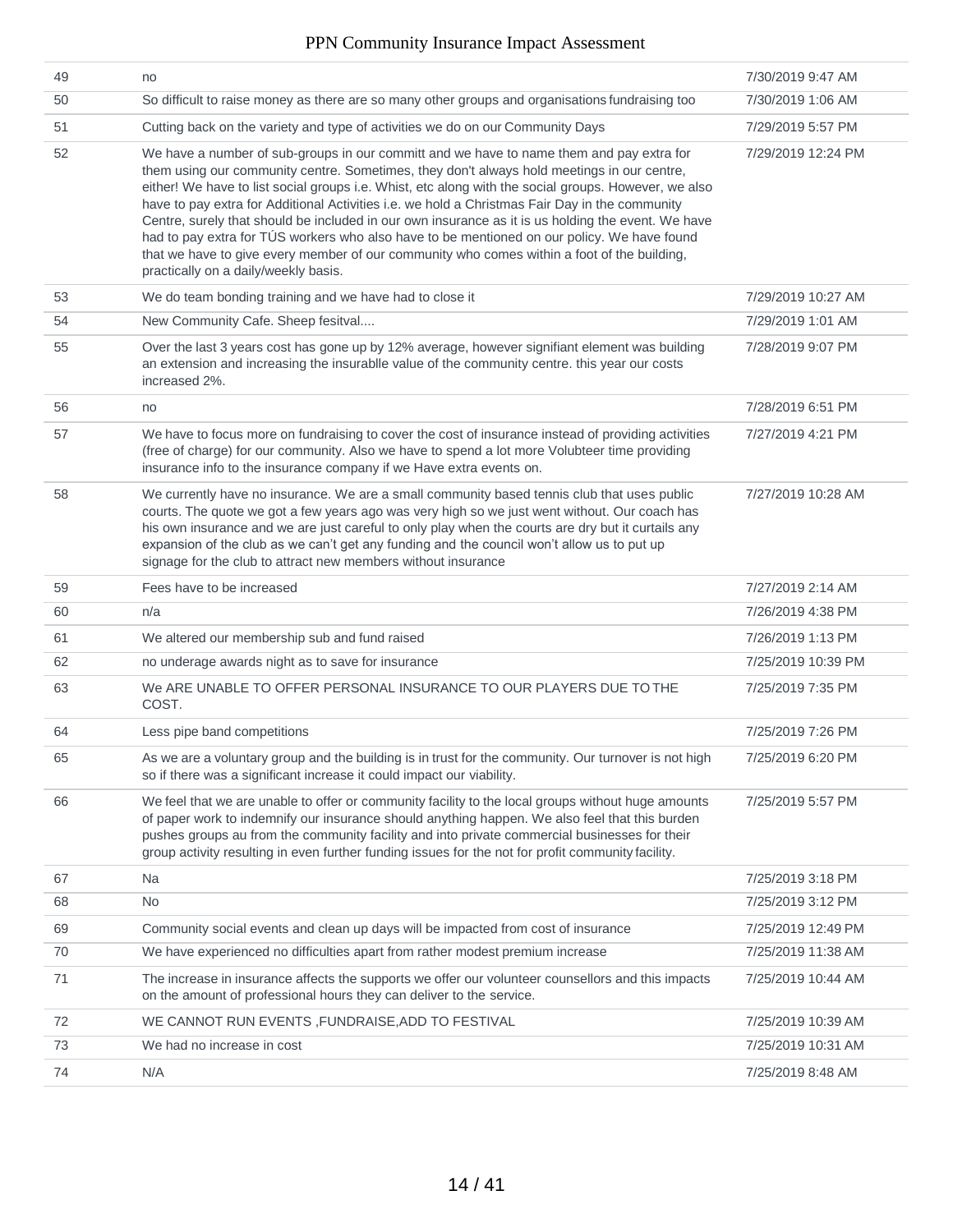| 75  | Insurance is one of the highest priority expenditure items, and the hugely increasing costs, is<br>diverting investment on maintenance and capital development, e.g. matched funding.                                                                                                                                                                                                                                                    | 7/25/2019 1:36 AM  |
|-----|------------------------------------------------------------------------------------------------------------------------------------------------------------------------------------------------------------------------------------------------------------------------------------------------------------------------------------------------------------------------------------------------------------------------------------------|--------------------|
| 76  | our insurance for opening an average of 7 hours per week runs to 13,000 euro we only gererate<br>about 20,000 so it leave precious little for restoration or building maintenance                                                                                                                                                                                                                                                        | 7/25/2019 12:25 AM |
| 77  | Parents are unable to pay for activities so it impacts greatly.                                                                                                                                                                                                                                                                                                                                                                          | 7/25/2019 12:01 AM |
| 78  | some cancellations                                                                                                                                                                                                                                                                                                                                                                                                                       | 7/24/2019 11:12 PM |
| 79  | Field day activities have been left undeveloped for a number of years. Some activities have been<br>removed.                                                                                                                                                                                                                                                                                                                             | 7/24/2019 10:48 PM |
| 80  | It is eating at our small budget + funds are needed (including funding the council have promised)<br>to pay for feasibility studies and no-nonsense linking of Councils big project with our small one<br>(which the council seems to have deliberately ignored in order to avoid acknowledging past<br><del>mistakes)</del>                                                                                                             | 7/24/2019 10:18 PM |
| 81  | Some out door Youth events targeted at integration cannot be carried out because of high<br>insurance cost and in some cases most insurance Companies would refuse to cover at all.                                                                                                                                                                                                                                                      | 7/24/2019 8:07 PM  |
| 82  | Group trip cancelled to pay the insurance                                                                                                                                                                                                                                                                                                                                                                                                | 7/24/2019 6:14 PM  |
| 83  | Insurance premiums have increased each yea rove rthe last three years. We have to find<br>fundraising income to cover this cost. It comes at a time when we have other rising costs for<br>example the costs associated with increasing compliance requirements around service delivery,<br>housing standards, GDPR etc. The combined impact is a huge challenge and impacts on our<br>ability to respond to new service needs emerging. | 7/24/2019 5:47 PM  |
| 84  | It results in a reduction of funding for the core objectives of bring a healty sport to as many<br>children as possible in order to combat obesity and social media influences.                                                                                                                                                                                                                                                          | 7/24/2019 5:42 PM  |
| 85  | Public outings                                                                                                                                                                                                                                                                                                                                                                                                                           | 7/24/2019 4:45 PM  |
| 86  | Costs are rising reducing the capability we have to run events and cerain type of events, for<br>example we no longer have bouncy castles at our fun days                                                                                                                                                                                                                                                                                | 7/24/2019 1:28 PM  |
| 87  | We had to raise the annual contribution from each houusehold by 59% which ment that households<br>under finacial pressure could not meet the subscription.                                                                                                                                                                                                                                                                               | 7/24/2019 12:59 PM |
| 88  | A constantly increasing insurance premium is a worry for a small club like ours (bridge) who<br>struggle already to cover our costs & keep the club going & active. We get some help locally.                                                                                                                                                                                                                                            | 7/24/2019 12:52 PM |
| 89  | Fire Cover on our building increased and this has had budget impications                                                                                                                                                                                                                                                                                                                                                                 | 7/24/2019 12:50 PM |
| 90  | We will have to increase charges to the public                                                                                                                                                                                                                                                                                                                                                                                           | 7/24/2019 12:36 PM |
| 91  | September '18 we changed to payed the premium monthly because we could not afford the<br>premium. It has not impacted on our core activities                                                                                                                                                                                                                                                                                             | 7/24/2019 12:32 PM |
| 92  | It means that we have to have more fund raising events and that money could be spent on other<br>things                                                                                                                                                                                                                                                                                                                                  | 7/24/2019 12:10 PM |
| 93  | Currently a slight reduction in external / community based activities and increased concerns over<br>the cointinued rising cost of the insurance.                                                                                                                                                                                                                                                                                        | 7/24/2019 11:28 AM |
| 94  | Due to insurance we are unable to provide a space for childrens parties and individual one off<br>activities. Also some of our main regular groups are finding it hard to cover insurance costs.                                                                                                                                                                                                                                         | 7/24/2019 11:13 AM |
| 95  | We no longer accept tranisition year or youthreach young adults for work experience                                                                                                                                                                                                                                                                                                                                                      | 7/24/2019 11:08 AM |
| 96  | any sort of work on the grounds plus external activities                                                                                                                                                                                                                                                                                                                                                                                 | 7/24/2019 10:47 AM |
| 97  | fewer community events                                                                                                                                                                                                                                                                                                                                                                                                                   | 7/24/2019 10:21 AM |
| 98  | The volume of events & the activities we provide are solely impacted by insurance                                                                                                                                                                                                                                                                                                                                                        | 7/24/2019 7:43 AM  |
| 99  | Our Insurance costs have not increased by a large amount so far. We are insured by BHP under<br>their Community Insurance Policy which in our case includes Buildings, Equipment and Publin<br>Liability up to €6M                                                                                                                                                                                                                       | 7/23/2019 11:41 PM |
| 100 | We purposely under promote our clean up days so that less people turn up and thus the risk is<br>reduced.                                                                                                                                                                                                                                                                                                                                | 7/23/2019 11:31 PM |
| 101 | This is the first year that we have experienced an increase on our insurance premium for our<br>Meeting premises & campsite. We don't know yet what impact this will have on our activities.                                                                                                                                                                                                                                             | 7/23/2019 11:16 PM |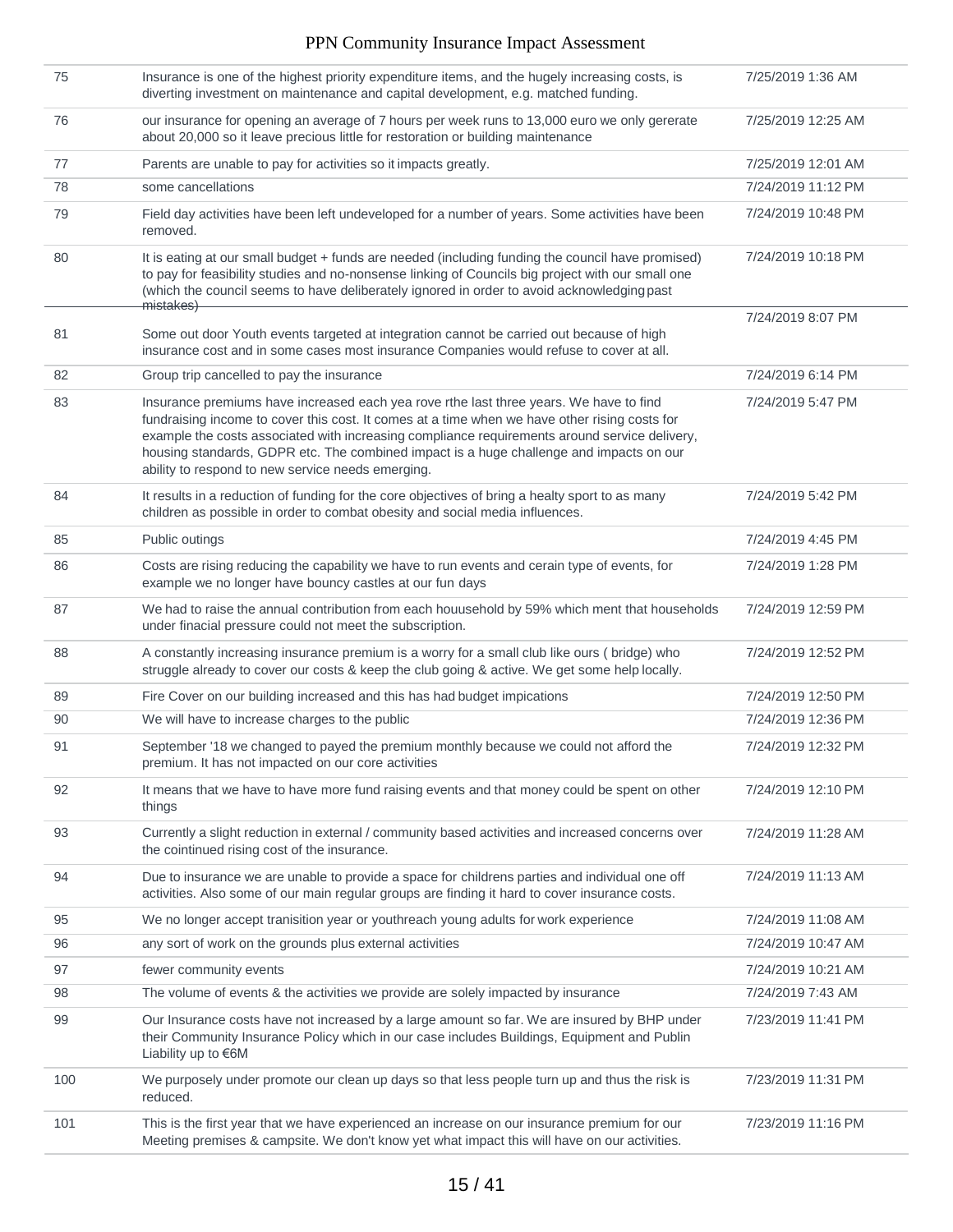| 102 | I think we are covered by fin co co, so no problems that I know of.                                                                                                                                                                                                                                                                                                                                                                                                                               | 7/23/2019 10:58 PM |
|-----|---------------------------------------------------------------------------------------------------------------------------------------------------------------------------------------------------------------------------------------------------------------------------------------------------------------------------------------------------------------------------------------------------------------------------------------------------------------------------------------------------|--------------------|
| 103 | Huge increase for having inflatables at our fun day. Also can't get insurance at all if we have a pet<br>farm present. We pay €600 per year for insurance.                                                                                                                                                                                                                                                                                                                                        | 7/23/2019 9:12 PM  |
| 104 | We are a new group therefore this is our first time to be insured.                                                                                                                                                                                                                                                                                                                                                                                                                                | 7/23/2019 8:50 PM  |
| 105 | No impact yet                                                                                                                                                                                                                                                                                                                                                                                                                                                                                     | 7/23/2019 8:07 PM  |
| 106 | Our events are run in clubs and centres so no extra insurance has been required to date. We may<br>need it for outside events                                                                                                                                                                                                                                                                                                                                                                     | 7/23/2019 7:12 PM  |
| 107 | As a communuty choir have not yet been affected                                                                                                                                                                                                                                                                                                                                                                                                                                                   | 7/23/2019 7:02 PM  |
| 108 | We have had to fundraise just for insurance. It is our largest expense.                                                                                                                                                                                                                                                                                                                                                                                                                           | 7/23/2019 6:44 PM  |
| 109 | Difficult to get the funds for the premium therefore had to reduce insurance cover                                                                                                                                                                                                                                                                                                                                                                                                                | 7/23/2019 6:08 PM  |
| 110 | We have had to change companies as El costs have soared                                                                                                                                                                                                                                                                                                                                                                                                                                           | 7/23/2019 5:25 PM  |
| 111 | It is always the first thing we think about if any suggestion happens for something new that we<br>might offer as a class.                                                                                                                                                                                                                                                                                                                                                                        | 7/23/2019 5:13 PM  |
| 112 | Insurance cost has taken over some of our activities. We are spending money for activities on<br>insurance                                                                                                                                                                                                                                                                                                                                                                                        | 7/23/2019 4:49 PM  |
| 113 | Nothing major, removal of bouncy castles at children's events                                                                                                                                                                                                                                                                                                                                                                                                                                     | 7/23/2019 4:37 PM  |
| 114 | Family fun day curtailed due to excessive 8nsurance for things like bouncy castles, BBQs etc                                                                                                                                                                                                                                                                                                                                                                                                      | 7/23/2019 4:35 PM  |
| 115 | N/A                                                                                                                                                                                                                                                                                                                                                                                                                                                                                               | 7/23/2019 4:35 PM  |
| 116 | We have not considered applying for support grants for insurance in the past but we may consider<br>it next year if the prices continue to increase.                                                                                                                                                                                                                                                                                                                                              | 7/23/2019 4:29 PM  |
| 117 | We have had to stop using bouncy castles and this was noted at our Funday in July. About 1 in 5<br>of the parents complained                                                                                                                                                                                                                                                                                                                                                                      | 7/23/2019 4:26 PM  |
| 118 | It hasn't been affected                                                                                                                                                                                                                                                                                                                                                                                                                                                                           | 7/23/2019 4:25 PM  |
| 119 | N/A                                                                                                                                                                                                                                                                                                                                                                                                                                                                                               | 7/23/2019 4:24 PM  |
| 120 | Local Clubs and Activity groups are restricting programmes due to insurance costs and risk                                                                                                                                                                                                                                                                                                                                                                                                        | 7/23/2019 1:54 PM  |
| 121 | th einsurance application forms and loop holes within those forms would turn you off running<br>anything. I was aksed for 6.4 million indemnity for a premises to run a 2 hour workshop and it took<br>months to get it over the line in terms of emails, application forms and phone calls so much so that<br>It would dissuade me from doing it again although 60 children / teenagers benefitted from it greatly<br>when it did actually run. the admin and red tape are extremely off putting | 7/23/2019 12:25 PM |
| 122 | Risk assessment                                                                                                                                                                                                                                                                                                                                                                                                                                                                                   | 7/23/2019 12:13 PM |
| 123 | may not be able to continue insurance cover for tus worker                                                                                                                                                                                                                                                                                                                                                                                                                                        | 7/23/2019 11:15 AM |
| 124 | Our insurance is provided as part of our affiliation to our NBG, which has increased from 500 to<br>4000, without us ever making a claim. We now have to divide this fee amongst our members to<br>pay, making our sport nearly exclusive and too expensive to join.                                                                                                                                                                                                                              | 7/23/2019 11:00 AM |
| 125 | Unable to broaden the scope of our services due to the rising insurance costs                                                                                                                                                                                                                                                                                                                                                                                                                     | 7/23/2019 10:44 AM |
| 126 | limited in activities due to financial constraints placed by insurance costs                                                                                                                                                                                                                                                                                                                                                                                                                      | 7/22/2019 10:35 PM |
| 127 | We managed to get cheaper insurance this year with Hiscox Insurance                                                                                                                                                                                                                                                                                                                                                                                                                               | 7/22/2019 8:29 PM  |
| 128 | Doing community social gathering and needing to use venues                                                                                                                                                                                                                                                                                                                                                                                                                                        | 7/22/2019 6:41 PM  |
| 129 | Its a strain on cash flow                                                                                                                                                                                                                                                                                                                                                                                                                                                                         | 7/22/2019 6:30 PM  |
| 130 | We would put on more outside events if insurance was not an additional cost factor.                                                                                                                                                                                                                                                                                                                                                                                                               | 7/22/2019 6:05 PM  |
| 131 | We would be organizing other events.                                                                                                                                                                                                                                                                                                                                                                                                                                                              | 7/22/2019 5:59 PM  |
| 132 | Increase in insurance costs in 2019 has reduced reserves by one third                                                                                                                                                                                                                                                                                                                                                                                                                             | 7/22/2019 5:42 PM  |
| 133 | Reduces the type and range of activities and puts pressure on facilitators as well, with regards<br>their own insurance for the activities                                                                                                                                                                                                                                                                                                                                                        | 7/22/2019 5:15 PM  |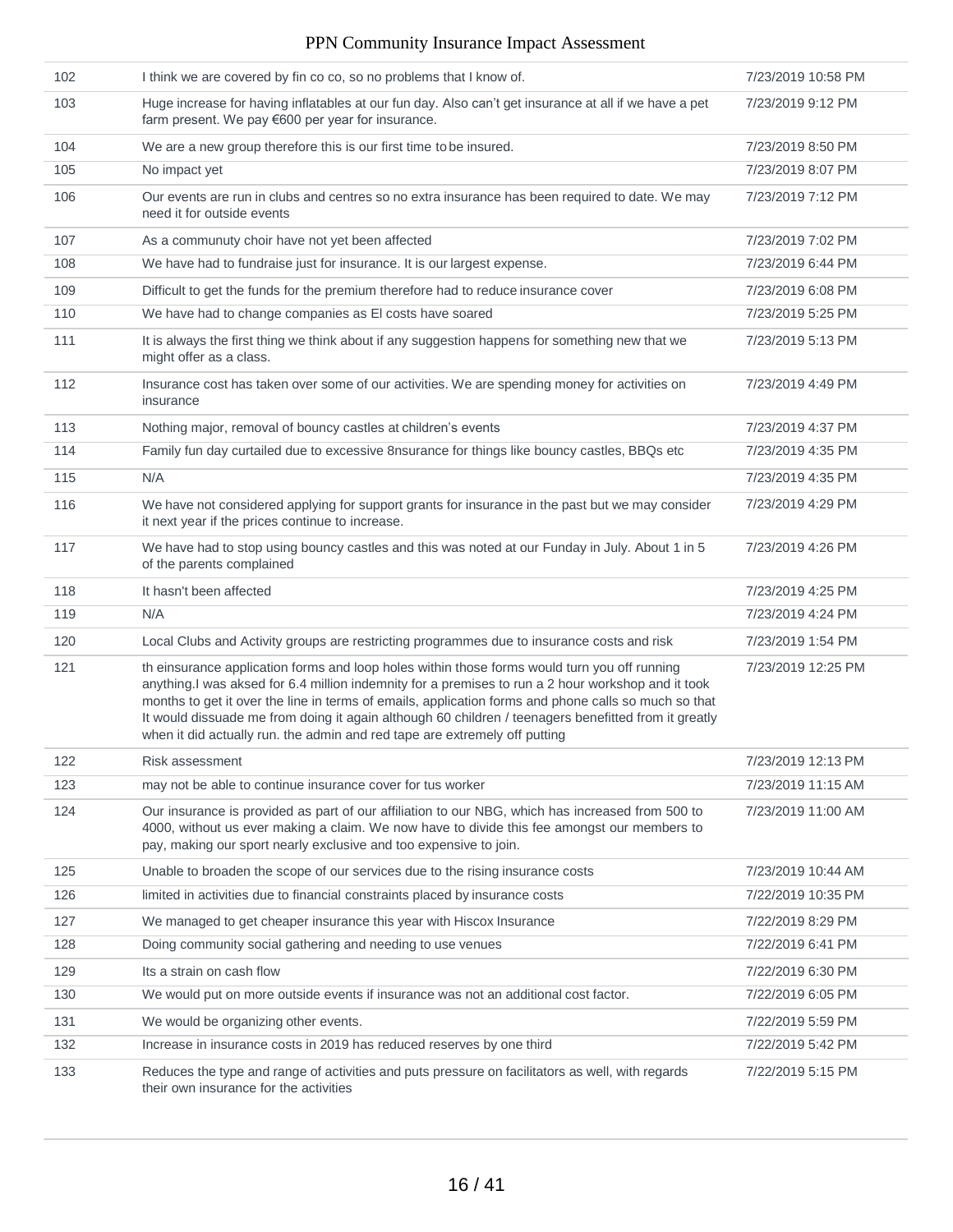| 134 | Money spent in insurance instead of activities                                                                                                                                                                                                                                                                                                                                                                                                               | 7/22/2019 4:54 PM  |
|-----|--------------------------------------------------------------------------------------------------------------------------------------------------------------------------------------------------------------------------------------------------------------------------------------------------------------------------------------------------------------------------------------------------------------------------------------------------------------|--------------------|
| 135 | We have insurance costs of more than 3500. This obviously means that other activities cannot be<br>afforded, e.g. local amenities etc. In addition we are concerned that if we organise an event (as we<br>have done in the past) that it will puch up premiums and, if there were a claim, that we would spend<br>all of our time fundraising for insurance. We have great amenities that we do not run events at now<br>due to fears of costs of insurance | 7/22/2019 4:51 PM  |
| 136 | None. Increase was fifty euro only                                                                                                                                                                                                                                                                                                                                                                                                                           | 7/22/2019 4:29 PM  |
| 137 | find it hard to pay the insurance                                                                                                                                                                                                                                                                                                                                                                                                                            | 7/22/2019 4:26 PM  |
| 138 | We have been unable run programmes and face crushing financial burdens that has result in job<br>loss                                                                                                                                                                                                                                                                                                                                                        | 7/22/2019 4:05 PM  |
| 139 | Activities for communities which rely on fundraising income will be directly afected                                                                                                                                                                                                                                                                                                                                                                         | 7/22/2019 4:03 PM  |
| 140 | The number of camps has been reduced                                                                                                                                                                                                                                                                                                                                                                                                                         | 7/22/2019 3:54 PM  |
| 141 | Our club is a Martial Arts Club. I believe the rise in the popularity of MMA in Ireland has led to an<br>overall increase in premiums for all martial arts. Out club is in existence 11 eyars, and never has<br>had any claim.                                                                                                                                                                                                                               | 7/22/2019 12:42 PM |
| 142 | it is becoming difficult to meet the rising costs of insurance, putting a huge strain on our finances.                                                                                                                                                                                                                                                                                                                                                       | 7/22/2019 11:26 AM |
| 143 | We are a Local based soccer club in existence since 1973 the burden of Inscurance costs rising<br>has a financial impact also a negative impact on getting volunteer's involved                                                                                                                                                                                                                                                                              | 7/22/2019 11:18 AM |
| 144 | We have had to increase our fees to our clients                                                                                                                                                                                                                                                                                                                                                                                                              | 7/22/2019 11:14 AM |
| 145 | Because of a personal injury claim                                                                                                                                                                                                                                                                                                                                                                                                                           | 7/22/2019 11:06 AM |
| 146 | outreach services to other projects have been impacted by extra insurance cost for this service.                                                                                                                                                                                                                                                                                                                                                             | 7/22/2019 10:53 AM |
| 147 | We couldn't take on board projects because of insurance limitatins                                                                                                                                                                                                                                                                                                                                                                                           | 7/22/2019 9:37 AM  |
| 148 | less in home support                                                                                                                                                                                                                                                                                                                                                                                                                                         | 7/21/2019 11:51 PM |
| 149 | <b>NA</b>                                                                                                                                                                                                                                                                                                                                                                                                                                                    | 7/21/2019 11:42 PM |
| 150 | We are not able to integrate with other groups as we don't have insurance and we are stuck to do<br>our own events                                                                                                                                                                                                                                                                                                                                           | 7/21/2019 7:43 PM  |
| 151 | Insurance for our fundraising walk The XX Camino has risen significantly & it is a challenge to<br>find a company who will insure this & our community park & centre                                                                                                                                                                                                                                                                                         | 7/20/2019 9:51 PM  |
| 152 | It hasn't been affected at all.                                                                                                                                                                                                                                                                                                                                                                                                                              | 7/20/2019 3:57 PM  |
| 153 | Ins. costs have only risen by an average of less than 1% per year over the past 4 years covering 8<br>properties.                                                                                                                                                                                                                                                                                                                                            | 7/20/2019 1:07 PM  |
| 154 | We have funding for playground and cannot insure it                                                                                                                                                                                                                                                                                                                                                                                                          | 7/19/2019 9:23 PM  |
| 155 | Very difficult to cater for some Childrens activities where climbing or playing outside is involved                                                                                                                                                                                                                                                                                                                                                          | 7/19/2019 6:25 PM  |
| 156 | diversion of funds raised towards insurance at the expense of other activities.                                                                                                                                                                                                                                                                                                                                                                              | 7/19/2019 1:52 PM  |
| 157 | we are not allowed to bring animals in on site to show children anymore, risky play has to be<br>reduced incase we get a claim made againist us, children are restricted on going on outings. we<br>can't do anything out of the norm with the children as it could end in a insurance claim                                                                                                                                                                 | 7/19/2019 12:23 PM |
| 158 | Litter picks on N roads and landscaping projects                                                                                                                                                                                                                                                                                                                                                                                                             | 7/19/2019 12:18 PM |
| 159 | None so far                                                                                                                                                                                                                                                                                                                                                                                                                                                  | 7/19/2019 11:48 AM |
| 160 | Increased spending on insurance means that there is less money within the group to run<br>activities/events                                                                                                                                                                                                                                                                                                                                                  | 7/19/2019 11:22 AM |
| 161 | N/A                                                                                                                                                                                                                                                                                                                                                                                                                                                          | 7/19/2019 9:04 AM  |
| 162 | We do a lot of timber projects and depend on special tools and when their mentioned to the<br>insurance company it doubles in price.                                                                                                                                                                                                                                                                                                                         | 7/19/2019 1:32 AM  |
| 163 | Holding a Regatta Day                                                                                                                                                                                                                                                                                                                                                                                                                                        | 7/19/2019 1:27 AM  |
| 164 | We don't have insurance as a Residents Association                                                                                                                                                                                                                                                                                                                                                                                                           | 7/18/2019 11:41 PM |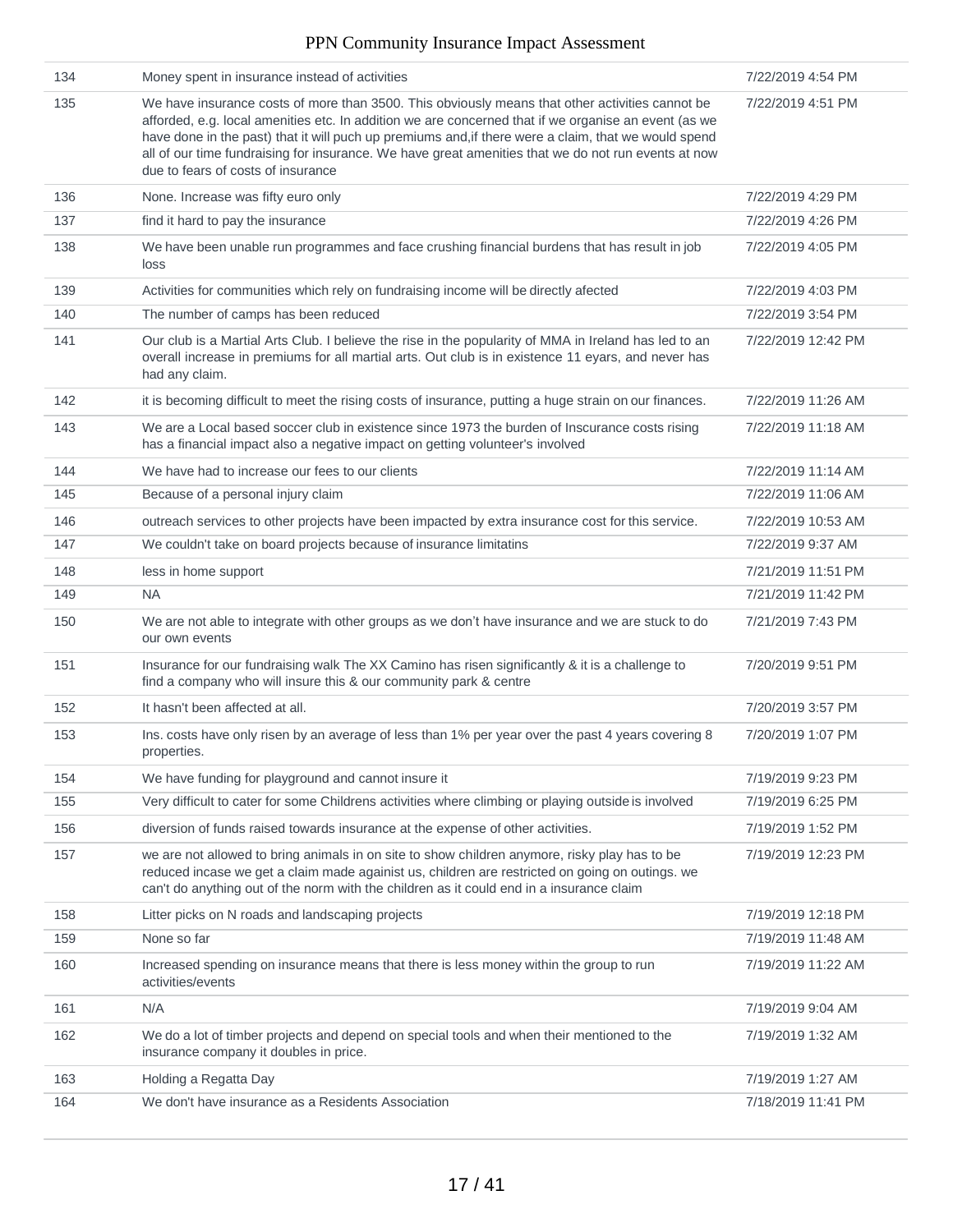| 165 | Unable to provide personal protective equipment and have asked volunteers to bring their own.<br>Results in less volunteers. Need to be able to express gratitude to volunteers with cup of tea,<br>biscuit but these expenses must be paid for personally by committee so there is enough money to<br>pay for insurance and bank fees.                                                                                                                                                                                                                                                                                                                                                                                                                                                                                                                                     | 7/18/2019 7:59 PM  |
|-----|-----------------------------------------------------------------------------------------------------------------------------------------------------------------------------------------------------------------------------------------------------------------------------------------------------------------------------------------------------------------------------------------------------------------------------------------------------------------------------------------------------------------------------------------------------------------------------------------------------------------------------------------------------------------------------------------------------------------------------------------------------------------------------------------------------------------------------------------------------------------------------|--------------------|
| 166 | Fund raising keeping our playground running correct under inspection regulations and standards                                                                                                                                                                                                                                                                                                                                                                                                                                                                                                                                                                                                                                                                                                                                                                              | 7/18/2019 7:56 PM  |
| 167 | Increase to Childcare Fees to meet the costs                                                                                                                                                                                                                                                                                                                                                                                                                                                                                                                                                                                                                                                                                                                                                                                                                                | 7/18/2019 7:12 PM  |
| 168 | We stopped to organise big festival that we were organising for 4years due to lack of funds to<br>cover the Insurance                                                                                                                                                                                                                                                                                                                                                                                                                                                                                                                                                                                                                                                                                                                                                       | 7/18/2019 6:37 PM  |
| 169 | Given we are a volunteer based organisation with very limited state support we have to increase<br>fundraising efforts to cover the additional insurance costs.                                                                                                                                                                                                                                                                                                                                                                                                                                                                                                                                                                                                                                                                                                             | 7/18/2019 4:35 PM  |
| 170 | Contibutes to the organisations overall deficit                                                                                                                                                                                                                                                                                                                                                                                                                                                                                                                                                                                                                                                                                                                                                                                                                             | 7/18/2019 1:52 PM  |
| 171 | The cost of Tus working on the policy is €130 to €150 per worker we had a Christmas tree put up<br>every year we had to stop this we have to do risk assessment                                                                                                                                                                                                                                                                                                                                                                                                                                                                                                                                                                                                                                                                                                             | 7/18/2019 12:13 PM |
| 172 | We now have to fundraise more often                                                                                                                                                                                                                                                                                                                                                                                                                                                                                                                                                                                                                                                                                                                                                                                                                                         | 7/18/2019 12:08 PM |
| 173 | None as a Parents Association we haven't been affected yet                                                                                                                                                                                                                                                                                                                                                                                                                                                                                                                                                                                                                                                                                                                                                                                                                  | 7/18/2019 11:37 AM |
| 174 | impacts activity projects and runign costs we want to do in the area                                                                                                                                                                                                                                                                                                                                                                                                                                                                                                                                                                                                                                                                                                                                                                                                        | 7/18/2019 9:19 AM  |
| 175 | N/a                                                                                                                                                                                                                                                                                                                                                                                                                                                                                                                                                                                                                                                                                                                                                                                                                                                                         | 7/18/2019 9:18 AM  |
| 176 | Insurance costs have remained the same                                                                                                                                                                                                                                                                                                                                                                                                                                                                                                                                                                                                                                                                                                                                                                                                                                      | 7/18/2019 1:19 AM  |
| 177 | One claim and we cease to exist -full stop                                                                                                                                                                                                                                                                                                                                                                                                                                                                                                                                                                                                                                                                                                                                                                                                                                  | 7/18/2019 12:13 AM |
| 178 | We have to cut down on some of the work being done in our village as the hike in insurance costs<br>affects our budget                                                                                                                                                                                                                                                                                                                                                                                                                                                                                                                                                                                                                                                                                                                                                      | 7/17/2019 11:43 PM |
| 179 | none                                                                                                                                                                                                                                                                                                                                                                                                                                                                                                                                                                                                                                                                                                                                                                                                                                                                        | 7/17/2019 11:37 PM |
| 180 | none                                                                                                                                                                                                                                                                                                                                                                                                                                                                                                                                                                                                                                                                                                                                                                                                                                                                        | 7/17/2019 11:36 PM |
| 181 | We had a claim which brought our insurance from 4500 to 20000. The case was withdrawn so our<br>insurance is now 6000 had the case continued we would have had to pay 20,000 for 5 years<br>instead of 1 year while the case was pending                                                                                                                                                                                                                                                                                                                                                                                                                                                                                                                                                                                                                                    | 7/17/2019 11:35 PM |
| 182 | Group members are afraid of becoming actively involved any more                                                                                                                                                                                                                                                                                                                                                                                                                                                                                                                                                                                                                                                                                                                                                                                                             | 7/17/2019 11:35 PM |
| 183 | Fundraising must cover insurance costs                                                                                                                                                                                                                                                                                                                                                                                                                                                                                                                                                                                                                                                                                                                                                                                                                                      | 7/17/2019 11:19 PM |
| 184 | Requirement for cover tgat all volunteers have eg manual handling trainingthis affects the<br>commitment required before volunteer acceptance as the group cannoyt afford to provide this<br>training to someone who may be willing to giive a six months commitment                                                                                                                                                                                                                                                                                                                                                                                                                                                                                                                                                                                                        | 7/17/2019 10:34 PM |
| 185 | no                                                                                                                                                                                                                                                                                                                                                                                                                                                                                                                                                                                                                                                                                                                                                                                                                                                                          | 7/17/2019 9:51 PM  |
| 186 | We ceased all activities because insurance costs were exorbitant. You ought to know that this<br>issue has been ongoing for 30 years but politicians just simply chose to ignore it. At one stage we<br>put up a notice that all participants and al people attending were NOT insured and got them to sign<br>a book to assent to this, but we were advised by the local council that this was illegal and we would<br>need to have a million euros worth of insurance before we could use public areas for activities. A<br>slight change in the law would invalidate the need for public liability insurance and put the onus on<br>individuals to have their own personal insurance. Otherwise, the whole thing will destroy the<br>community movement entirely. -Study the insurance industry Ireland are being made to pay for<br>losses incurred in other countries. | 7/17/2019 9:21 PM  |
| 187 | no affect as yet as we are a Tidy Towns group                                                                                                                                                                                                                                                                                                                                                                                                                                                                                                                                                                                                                                                                                                                                                                                                                               | 7/17/2019 8:22 PM  |
| 188 | no                                                                                                                                                                                                                                                                                                                                                                                                                                                                                                                                                                                                                                                                                                                                                                                                                                                                          | 7/17/2019 8:08 PM  |
| 189 | As a Special Olympics Local Club we are under the Head Office Plan therefore protected from<br>extreme rise in costs.                                                                                                                                                                                                                                                                                                                                                                                                                                                                                                                                                                                                                                                                                                                                                       | 7/17/2019 6:22 PM  |
| 190 | We have had to reduce our insurance features  we have to insure playground, building, park,<br>indemnify government agencies. We did include festival we have had to ask organisers of festival<br>to get their own insurance  we can't cover costa                                                                                                                                                                                                                                                                                                                                                                                                                                                                                                                                                                                                                         | 7/17/2019 5:22 PM  |
| 191 | extreme care taken with all tasks to avoid accidents                                                                                                                                                                                                                                                                                                                                                                                                                                                                                                                                                                                                                                                                                                                                                                                                                        | 7/17/2019 5:16 PM  |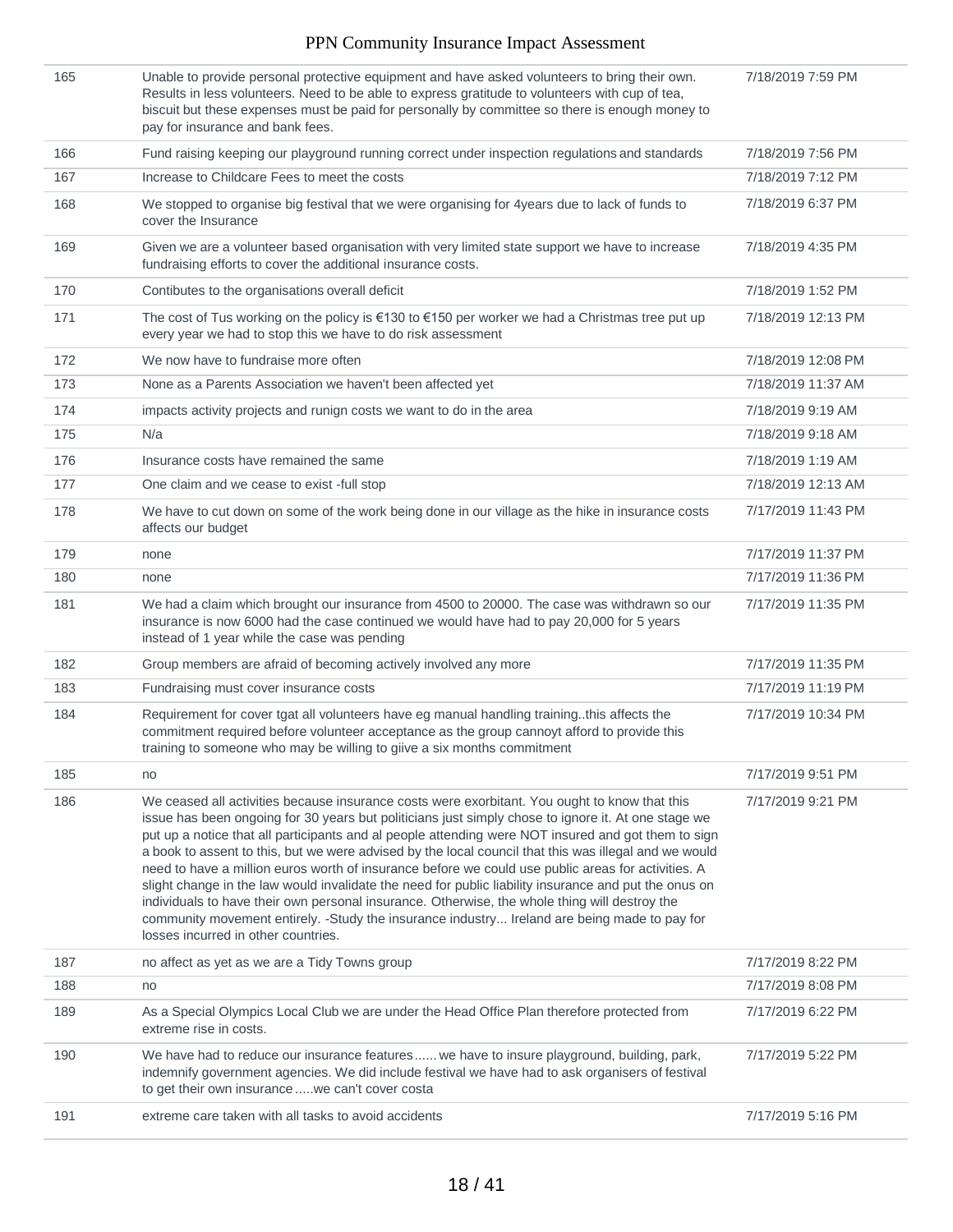| 192 | Do not have insurance                                                                                                                                                                                                                                                                                                                                                          | 7/17/2019 4:30 PM  |
|-----|--------------------------------------------------------------------------------------------------------------------------------------------------------------------------------------------------------------------------------------------------------------------------------------------------------------------------------------------------------------------------------|--------------------|
| 193 | Have to had to limit the number of fundraising events held annually                                                                                                                                                                                                                                                                                                            | 7/17/2019 4:29 PM  |
| 194 | We had to stop having fire dancers at our event                                                                                                                                                                                                                                                                                                                                | 7/17/2019 4:22 PM  |
| 195 | less events and more costly to run                                                                                                                                                                                                                                                                                                                                             | 7/17/2019 4:19 PM  |
| 196 | Insurance costs used to be under 200 euro but has risen to almost 400 euro plus an extra 75 euro<br>for every event we hold meaning that we are spending over 500 euros per year. If this continues<br>we won't have any money in 3 to 4 years. Not having any money means we can't apply for grants<br>or organise events and we will have to wind up the group's activities. | 7/17/2019 4:16 PM  |
| 197 | n/a                                                                                                                                                                                                                                                                                                                                                                            | 7/17/2019 4:16 PM  |
| 198 | to pay increased insurance rates, we have to make cut backs in other services                                                                                                                                                                                                                                                                                                  | 7/17/2019 2:36 PM  |
| 199 | We can't upgrade our premises or course                                                                                                                                                                                                                                                                                                                                        | 7/17/2019 1:07 PM  |
| 200 | no change in our activiies                                                                                                                                                                                                                                                                                                                                                     | 7/16/2019 9:34 PM  |
| 201 | If we take on a Leader funded scheme we are required to indemnify Leader and Department and<br>as result our insurance premium increases by approx €200                                                                                                                                                                                                                        | 7/16/2019 8:02 PM  |
| 202 | More of our limited resources are being used to pay increased insurance costs, rather than the<br>work of our group. As our revenue comes from donations primarily, we are risk losing the goodwill<br>and support of donors who expect their contributions to go to projects as opposed to administrative<br>costs.                                                           | 7/16/2019 6:05 PM  |
| 203 | No.                                                                                                                                                                                                                                                                                                                                                                            | 7/16/2019 5:02 PM  |
| 204 | We have worries about non drivers licence holders using our ride on mower. We have a lot of<br>green areas which require cutting during and we can't allow anyone without a licence to use the<br>ride on mower and this can leave the one person who has a driver's licence doing all the work.                                                                               | 7/16/2019 2:53 PM  |
| 205 | Our facility is an amenity/environment/ heritage site. We run fund raising events to maintain the<br>facility. Each event we are charged an extra premium. This year we had to cancel use of mini train<br>for the event                                                                                                                                                       | 7/16/2019 1:17 PM  |
| 206 | N/a                                                                                                                                                                                                                                                                                                                                                                            | 7/16/2019 12:08 PM |
| 207 | We cannot apply for equipment funding because we have to have our own insured premises to<br>hold the equipment and we cannot afford the insurance                                                                                                                                                                                                                             | 7/16/2019 11:56 AM |
| 208 | We have had to limit the number of times we organise litter-picks and maintenance of<br>flowers/shrubs                                                                                                                                                                                                                                                                         | 7/16/2019 10:40 AM |
| 209 | Our insurance cost is almost as high as we pay for seeds enough to grow food on a quarter acre<br>year round in our community food project. For the cost to rise by a almost a third in one year was<br>a shock, thankfully it hasn't risen since that first hike in 2016.                                                                                                     | 7/16/2019 3:11 AM  |
| 210 | We are lucky to have a weekly draw that brings in a regular income but it has gone up, we could<br>easily be in trouble with insurance like many other groups but we can't operate without it                                                                                                                                                                                  | 7/15/2019 11:34 PM |
| 211 | More fundraising has to be done - less funds for core projects                                                                                                                                                                                                                                                                                                                 | 7/15/2019 7:06 PM  |
| 212 | Could not afford to run annual event                                                                                                                                                                                                                                                                                                                                           | 7/15/2019 6:08 PM  |
| 213 | We have had to curtail involvment with community projects.                                                                                                                                                                                                                                                                                                                     | 7/15/2019 5:20 PM  |
| 214 | Cost of membership has had to increase to cover higher insurance costs. Members have changed<br>their membership types to adjust to higher Insurance                                                                                                                                                                                                                           | 7/15/2019 5:11 PM  |
| 215 | N/A                                                                                                                                                                                                                                                                                                                                                                            | 7/15/2019 1:29 PM  |
| 216 | Groups afraid to organise extra activities                                                                                                                                                                                                                                                                                                                                     | 7/15/2019 10:57 AM |
| 217 | The insurance costs are a dead weight on our finances and we are such a small group it is a<br>disproportionate cost. We strongly believe that the insurance premiums paid collectively far<br>outweigh the sum total of claim costs.                                                                                                                                          | 7/14/2019 11:46 PM |
| 218 | We have had to limit the number of activities that take place at our site                                                                                                                                                                                                                                                                                                      | 7/14/2019 10:45 PM |
| 219 | Unable to invest in more equipment to allow moremember to join                                                                                                                                                                                                                                                                                                                 | 7/14/2019 2:46 PM  |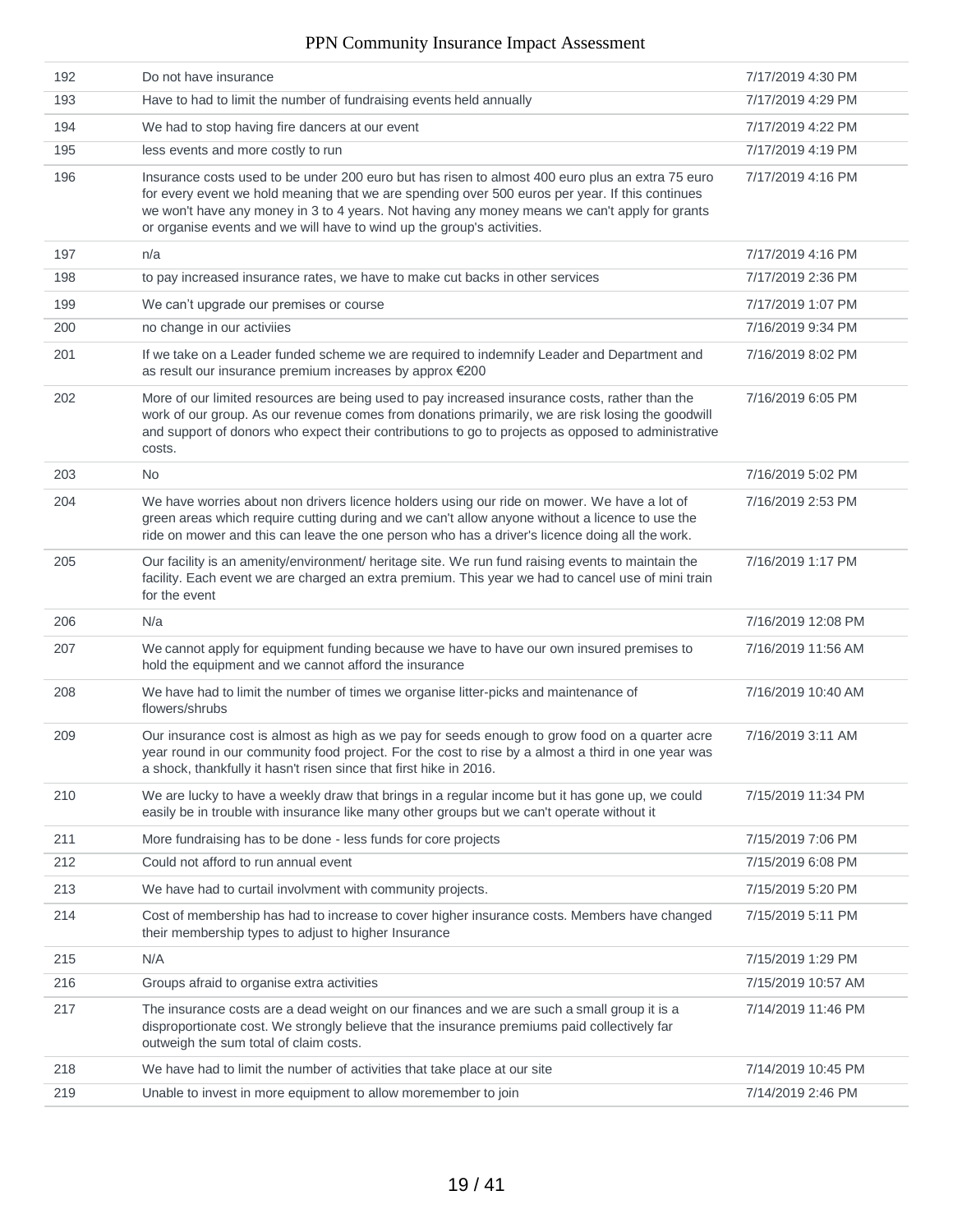| 220 | in last 2 years we have been unable to conduct outdoor activities because we could not afford to<br>finance the programme and pay insurance premium                                                                                           | 7/13/2019 3:49 PM  |
|-----|-----------------------------------------------------------------------------------------------------------------------------------------------------------------------------------------------------------------------------------------------|--------------------|
| 221 | We have had to limit the number of competitions that we an enter our members in as we are<br>constantly aware that we need to have the insurance money raised.                                                                                | 7/12/2019 6:04 PM  |
| 222 | Its harder to fund raise because we are a small community. If you have an event its extra money<br>even the ride on mower has to be ensured now.                                                                                              | 7/12/2019 4:07 PM  |
| 223 | ljnkdfsjngkjdsnkjgni                                                                                                                                                                                                                          | 7/12/2019 2:38 PM  |
| 224 | Impacts on other costs e.g. rent, staff costs etc.,                                                                                                                                                                                           | 7/12/2019 11:44 AM |
| 225 | Restricted in some activities                                                                                                                                                                                                                 | 7/12/2019 11:23 AM |
| 226 | No specific example, we do not have the money for paying in one lump sums so the insurance<br>company has agreed that we can pay the premium in 3 lump sums                                                                                   | 7/12/2019 10:57 AM |
| 227 | Insurance for a bouncy castle for a family fun day was very expensive (€105 per castle per day)<br>and unavailable for anything except a basic bouncy castle                                                                                  | 7/12/2019 10:43 AM |
| 228 | Insurance paid by National Body                                                                                                                                                                                                               | 7/11/2019 8:07 PM  |
| 229 | So far we are not impacted by rising insurance costs but we are in the process of expanding our<br>services and anticipate challenges in the future with regard to insurance                                                                  | 7/11/2019 5:42 PM  |
| 230 | Curtailed services which has delayed support and caused hardship                                                                                                                                                                              | 7/11/2019 1:37 PM  |
| 231 | It limits our location and activitiy times                                                                                                                                                                                                    | 7/11/2019 12:27 PM |
| 232 | No.                                                                                                                                                                                                                                           | 7/11/2019 10:50 AM |
| 233 | Trying to afford the insurance is leaving us with very little money for other activities                                                                                                                                                      | 7/10/2019 3:35 PM  |
| 234 | Our funding raising is now going to clover cost of insurance.                                                                                                                                                                                 | 7/10/2019 12:44 PM |
| 235 | Activities that generate funds are sporadic and demand led. Any funds derived from activities are<br>used towards social and recreational activities. Active members are now requested to pay weekly<br>contribution towards insurance costs. | 7/10/2019 12:38 PM |
| 236 | Insurance is a top priority which must be paid similar to light and heat                                                                                                                                                                      | 7/10/2019 11:38 AM |
| 237 | We do not have insurance so we do not hold events that we would like to have due to the<br>prohibitive costs of having insurance                                                                                                              | 7/10/2019 10:42 AM |
| 238 | Every event we run has to be evaluated from an insurance point of view and many events are<br>abandoned if there is even a slight chance of insurance issues.                                                                                 | 7/10/2019 1:46 AM  |
| 239 | Not able to organise further activity                                                                                                                                                                                                         | 7/9/2019 11:04 PM  |
| 240 | Cost of cutting grass/limited festival                                                                                                                                                                                                        | 7/9/2019 6:54 PM   |
| 241 | We are unable to purchase a lawnmower at present as the cost of insuring it is not realistic                                                                                                                                                  | 7/9/2019 5:46 PM   |
| 242 | We can only cover ride on lawn mower use had to cancel public liability as to expensive                                                                                                                                                       | 7/9/2019 5:01 PM   |
| 243 | we find it is hard to fund raise                                                                                                                                                                                                              | 7/9/2019 4:20 PM   |
| 244 | None                                                                                                                                                                                                                                          | 7/9/2019 12:22 PM  |
| 245 | We are a tidy village group and run a BBQ as our fundraiser. The tising costs of insurance is<br>eating in to our costs                                                                                                                       | 7/9/2019 12:04 PM  |
| 246 | None                                                                                                                                                                                                                                          | 7/9/2019 11:37 AM  |
| 247 | Community First Responders are being charged extra for using their personal cars to travel to a<br>cardiac emergency. These volunteers give of their time and skills freely but are penalised by the<br>insurance companies.                  | 7/9/2019 11:25 AM  |
| 248 | Sports/Community Centre any extra activities have to be cleared by Insurance and are usually<br>priced out by extra premium. This impacts on community as generally informally events instigated<br>by members of community.                  | 7/8/2019 10:12 PM  |
| 249 | We would run out utdoor events, but now have to keep everything indoors.                                                                                                                                                                      | 7/8/2019 8:06 PM   |
| 250 | We have had a large number of children withdraw from activities as parents cannot afford fees.                                                                                                                                                | 7/8/2019 6:00 PM   |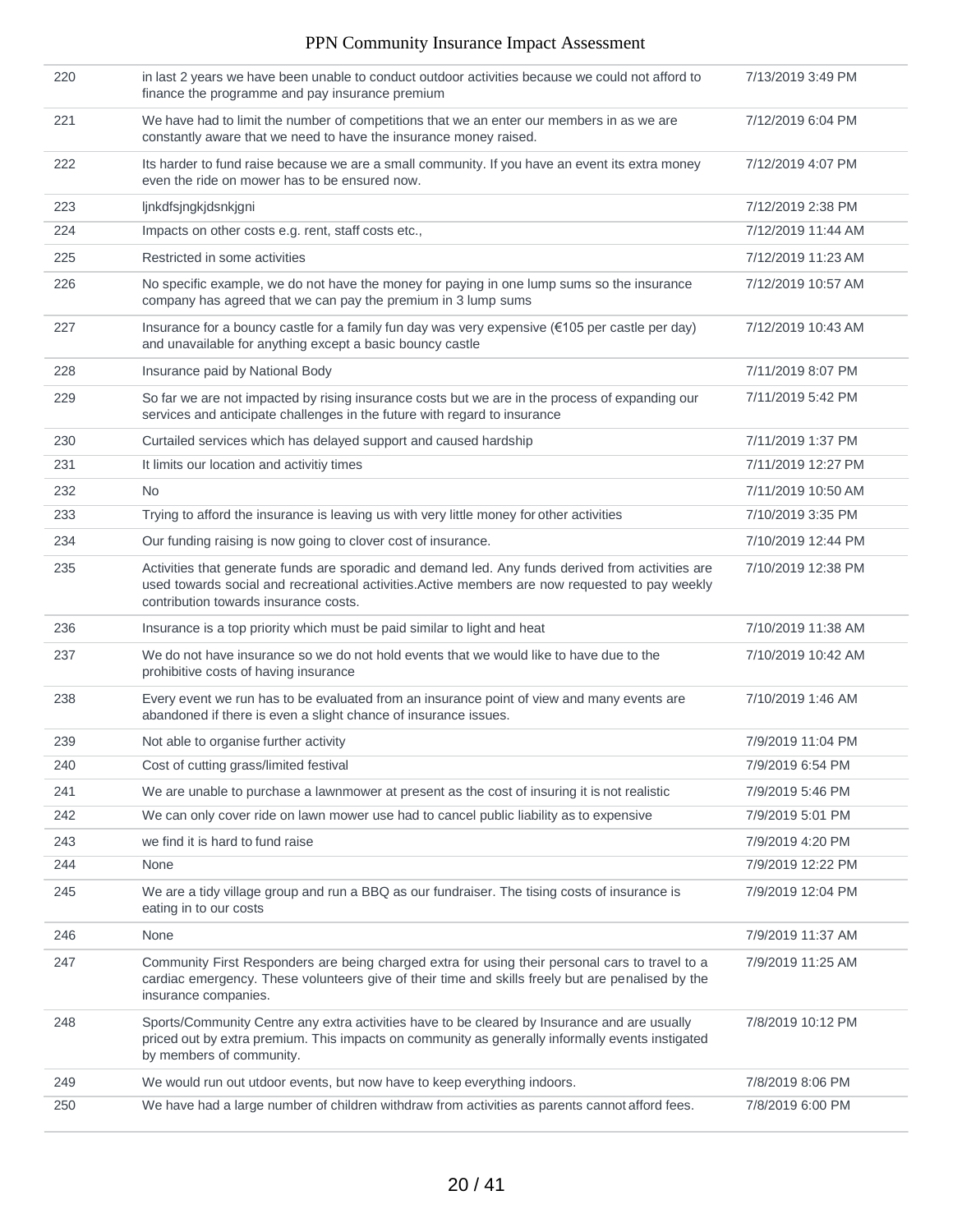| 251 | hosting any events, always now requires you to look at insurance cost before anything else and<br>generaly it is prohibative, even if it is not a fundraiser but a sort of community event.                                                                                                                                                                                                             | 7/8/2019 5:57 PM  |
|-----|---------------------------------------------------------------------------------------------------------------------------------------------------------------------------------------------------------------------------------------------------------------------------------------------------------------------------------------------------------------------------------------------------------|-------------------|
| 252 | creating community events, reporting from community events                                                                                                                                                                                                                                                                                                                                              | 7/8/2019 5:50 PM  |
| 253 | We have to fund raise to cover rising costs                                                                                                                                                                                                                                                                                                                                                             | 7/8/2019 5:24 PM  |
| 254 | n/a                                                                                                                                                                                                                                                                                                                                                                                                     | 7/8/2019 5:05 PM  |
| 255 | Increased need for fundraising to meet cost                                                                                                                                                                                                                                                                                                                                                             | 7/8/2019 5:04 PM  |
| 256 | building not up to spec on rising security standards (locks alarms cameras)                                                                                                                                                                                                                                                                                                                             | 7/8/2019 2:52 PM  |
| 257 | we only use venues that have their own insurance such as cafes                                                                                                                                                                                                                                                                                                                                          | 7/8/2019 2:35 PM  |
| 258 | Limit on number of outings we can organise                                                                                                                                                                                                                                                                                                                                                              | 7/8/2019 2:23 PM  |
| 259 | We cancelled the insurance altogether . We have organised a few undethe umbrella of the Irish<br>United Nations Veterans Association. s many event's this year                                                                                                                                                                                                                                          | 7/8/2019 2:14 PM  |
| 260 | Money is taken from other potential projects to fund the insurance                                                                                                                                                                                                                                                                                                                                      | 7/8/2019 1:54 PM  |
| 261 | The cost of insurance is one of the single biggest expences for our community organisation and<br>this is money which could otherwise be spent on delivering for our community.                                                                                                                                                                                                                         | 7/8/2019 1:50 PM  |
| 262 | The increase in overheads including increase takes most of the grants we receive making it a<br>constant burden on the voluntary management board as well as limiting the types of activities we<br>have on offer. Restrictions on what are considered to be "risky activities" means that young people<br>are denied the opportunities which a number of years ago wouldn't have been a problem to do. | 7/8/2019 11:49 AM |
| 263 | we have stoped running road races, as a fraid of claims                                                                                                                                                                                                                                                                                                                                                 | 7/8/2019 11:46 AM |
| 264 | New projects unlikely to be undertaken due to insurance fears. Not just costs but unquantifiable<br>risks.                                                                                                                                                                                                                                                                                              | 7/8/2019 9:33 AM  |
| 265 | It's putting in thought if we can continue festival                                                                                                                                                                                                                                                                                                                                                     | 7/8/2019 4:44 AM  |
| 266 | <b>No</b>                                                                                                                                                                                                                                                                                                                                                                                               | 7/8/2019 2:15 AM  |
| 267 | Not affected                                                                                                                                                                                                                                                                                                                                                                                            | 7/7/2019 10:33 PM |
| 268 | Difficult to raise funds for premium, finding it impossible to get groups to stage outdoor events for<br>us. e.g. Bouncy Castles unable to get insurance for outdoor events, and when they do they charge<br>exorbitant prices and insist on having one of their people there which we must pay for.                                                                                                    | 7/7/2019 8:26 PM  |
| 269 | Na                                                                                                                                                                                                                                                                                                                                                                                                      | 7/7/2019 7:38 PM  |
| 270 | We have had to increase fund raising activities causing increased pressure on our Board having to<br>go back to the community looking for more.                                                                                                                                                                                                                                                         | 7/7/2019 3:37 PM  |
| 271 | We were running a festival but it got hard to cover costs, including the insurance which was much<br>higher when we were running the festival, so we stopped the festival                                                                                                                                                                                                                               | 7/6/2019 10:21 PM |
| 272 | No impact                                                                                                                                                                                                                                                                                                                                                                                               | 7/6/2019 2:04 PM  |
| 273 | Unable to host community events due to fear of litigation and inability to secure insurance cover<br>due to prohibitive cost                                                                                                                                                                                                                                                                            | 7/6/2019 12:17 AM |
| 274 | The cost of insurance reduces our funding for future expansion                                                                                                                                                                                                                                                                                                                                          | 7/5/2019 11:51 PM |
| 275 | None so far                                                                                                                                                                                                                                                                                                                                                                                             | 7/5/2019 8:45 PM  |
| 276 | Money raised has had to be spent on insurance premium rarher than on community events                                                                                                                                                                                                                                                                                                                   | 7/5/2019 7:39 PM  |
| 277 | rising costs of insurance has resulted in our organisation having to cut back on various training<br>offered within the local community                                                                                                                                                                                                                                                                 | 7/5/2019 1:51 PM  |
| 278 | The additional costs required for events  these are costs on top of the annual premium                                                                                                                                                                                                                                                                                                                  | 7/5/2019 1:19 PM  |
| 279 | We have to restrict activity for children and parents and have to keep consulting insurance people if<br>we can run different such and such activity activities                                                                                                                                                                                                                                         | 7/5/2019 12:48 PM |
| 280 | N/A - we have been lucky that we have the means to cover our insurance increases however if<br>they increase year on year this may be a different matter and therefore effect the growth of our<br>club                                                                                                                                                                                                 | 7/5/2019 12:27 PM |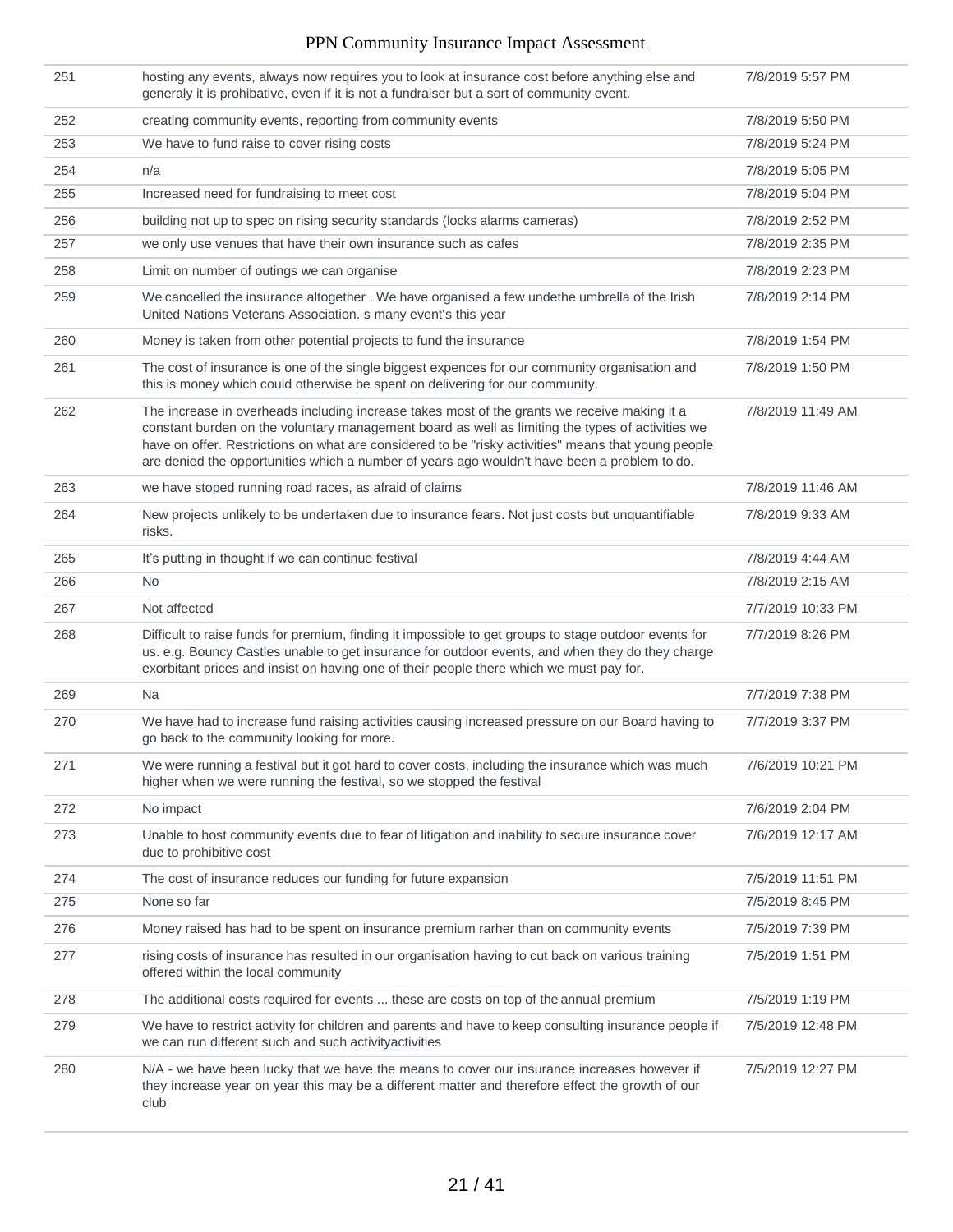| 281 | Insurance is just another cost we carry along with VAT, Bank Charges, Audit Fees, PRSI, Rent<br>etc. The high cost of running a voluntary organisation outways our income and ultimately we wil<br>have to close down.                                                                                                                                                                                                                                                                 | 7/5/2019 11:57 AM |
|-----|----------------------------------------------------------------------------------------------------------------------------------------------------------------------------------------------------------------------------------------------------------------------------------------------------------------------------------------------------------------------------------------------------------------------------------------------------------------------------------------|-------------------|
| 282 | we previously received €350 annual grant from DCC which covered insurance our text alert, one<br>summer street party, One Halloween party, plus stocking and keeping up planters. The grant has<br>now risen to €500, but our insurance now takes over two thirds of that. In consequence, we have<br>only one street party, cannot afford the planting we used do and limit our text alert to crisis<br>situations instead of using it to bring events to people's attention as well. | 7/5/2019 11:34 AM |
| 283 | We cannot exist without insurance so other important things get put on the long finger                                                                                                                                                                                                                                                                                                                                                                                                 | 7/5/2019 11:31 AM |
| 284 | Insurance now required by parish hall for AGM                                                                                                                                                                                                                                                                                                                                                                                                                                          | 7/5/2019 11:28 AM |
| 285 | We operate as a social enterprise. We have three separate insurance policies, one for the<br>commercial business (and to cover TUS participants), one for training staff on CE programmes<br>and separate Directors insurance. Our budget provision is €22k. The more we pay for insurance,<br>the left surplus (profit) we have, impacting on our reserves and sustainability as our profits are<br>very modest. and                                                                  | 7/5/2019 11:24 AM |
| 286 | we reach less young people                                                                                                                                                                                                                                                                                                                                                                                                                                                             | 7/5/2019 11:23 AM |
| 287 | Due to increase in Insurance this money is taken from Project Costs. Therefore less money in the<br>budget.                                                                                                                                                                                                                                                                                                                                                                            | 7/5/2019 11:13 AM |
| 288 | WE HAD TO CUT BACK ON INFORMATION TO OUR COMMUNITY                                                                                                                                                                                                                                                                                                                                                                                                                                     | 7/5/2019 11:11 AM |
| 289 | We cannot do some outdoor and some youth activities                                                                                                                                                                                                                                                                                                                                                                                                                                    | 7/5/2019 11:11 AM |
| 290 | We have had to reduce a lot of our budget lines in order to remain within the overall budget for<br>running the community centre.                                                                                                                                                                                                                                                                                                                                                      | 7/5/2019 10:49 AM |
| 291 | Funding earmarked to cover our day to day costs is diverted to cover the cost of rising insurance<br>premiums, leaving us with a greater operating loss than in previous years.                                                                                                                                                                                                                                                                                                        | 7/5/2019 10:49 AM |
| 292 | Just takes more time to find money to pay the premiums that would have been used for being with<br>community                                                                                                                                                                                                                                                                                                                                                                           | 7/5/2019 9:38 AM  |
| 293 | We have had to cut back on expenditure for Tidy Towns activities.                                                                                                                                                                                                                                                                                                                                                                                                                      | 7/5/2019 9:28 AM  |
| 294 | Our insurance costs have risen very slightlly over the past years but this has not impacted on our<br>activities                                                                                                                                                                                                                                                                                                                                                                       | 7/5/2019 9:19 AM  |
| 295 | Working on hights cannot clean its over 15ft high                                                                                                                                                                                                                                                                                                                                                                                                                                      | 7/5/2019 12:00 AM |
| 296 | We're not effected yet, as First Responders                                                                                                                                                                                                                                                                                                                                                                                                                                            | 7/4/2019 11:19 PM |
| 297 | It has cut into our budget for staff cover so we are unable to facilitate more that one member of<br>staff to take time off a any one time                                                                                                                                                                                                                                                                                                                                             | 7/4/2019 10:14 PM |
| 298 | It has affected our capacity to organize kids sporting events.                                                                                                                                                                                                                                                                                                                                                                                                                         | 7/4/2019 10:09 PM |
| 299 | higher membership fees                                                                                                                                                                                                                                                                                                                                                                                                                                                                 | 7/4/2019 10:02 PM |
| 300 | If we need to bring our kids to special activities ie horse riding, bouncy castle, water sports no<br>one will insure us                                                                                                                                                                                                                                                                                                                                                               | 7/4/2019 9:04 PM  |
| 301 | it hasnt really affected us. its very high though. €3500PA                                                                                                                                                                                                                                                                                                                                                                                                                             | 7/4/2019 8:50 PM  |
| 302 | Initial insurance for our local park was €1800. This rose to €3500 then €8500. We changed<br>insurers and our premium currently is €4500. We had to close the park while searching for cheaper<br>cover. We are at the moment doing fund-raising with a clothes sale                                                                                                                                                                                                                   | 7/4/2019 8:38 PM  |
| 303 | it has curtailed some improvements to premises                                                                                                                                                                                                                                                                                                                                                                                                                                         | 7/4/2019 8:32 PM  |
| 304 | We cannot organize as many family fun days as we used, it's difficult to get insurance for such<br>things as bouncy castles et etc                                                                                                                                                                                                                                                                                                                                                     | 7/4/2019 7:48 PM  |
| 305 | We had to close down a skate park                                                                                                                                                                                                                                                                                                                                                                                                                                                      | 7/4/2019 7:31 PM  |
| 306 | No, thankful our group is at its begins. However we fear that we will become affect by insurance<br>hikes.                                                                                                                                                                                                                                                                                                                                                                             | 7/4/2019 7:22 PM  |
| 307 | We ran some water based activities and had to stop because of insurance company excluded<br>them                                                                                                                                                                                                                                                                                                                                                                                       | 7/4/2019 7:14 PM  |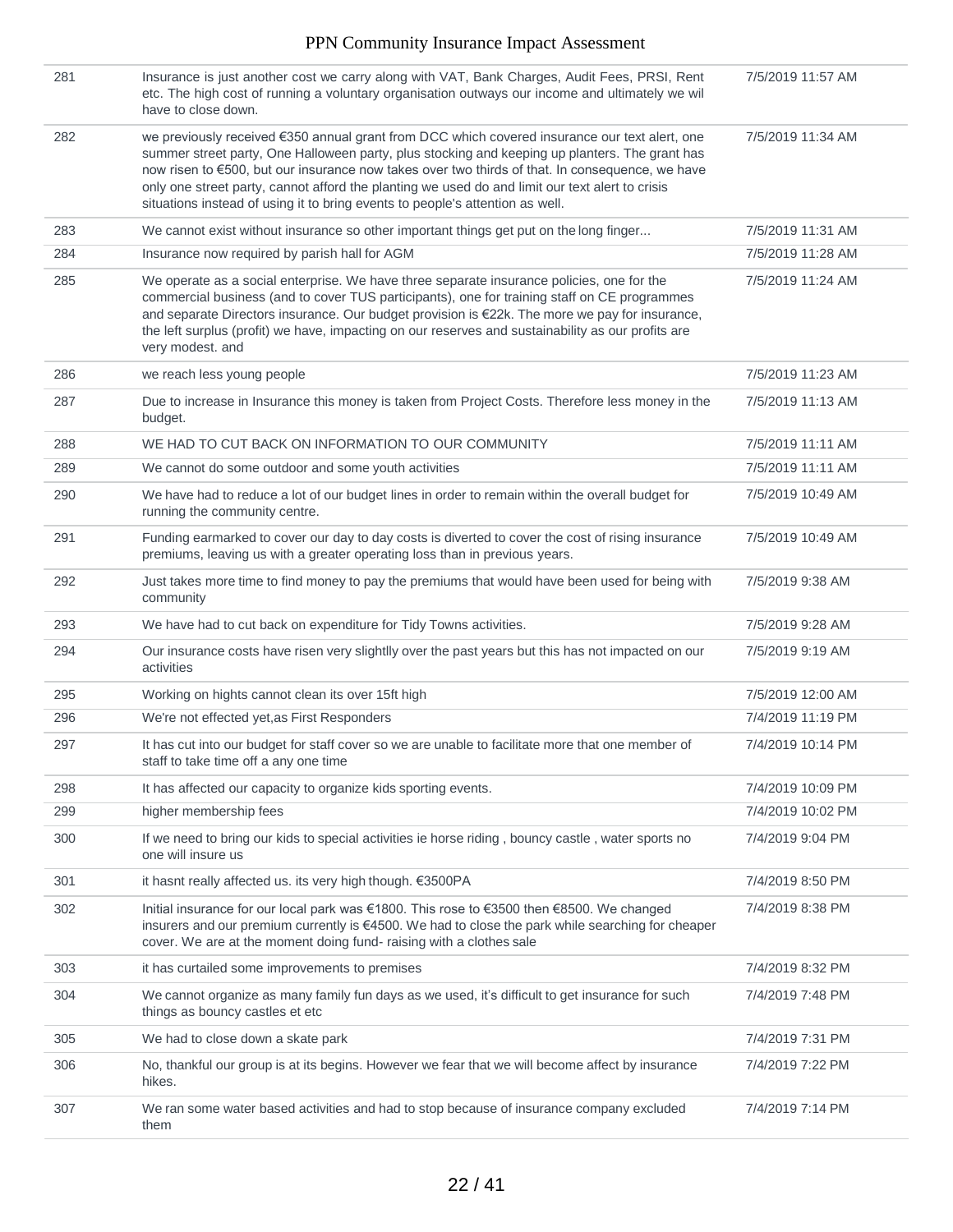| 308 | Reduced money to spend on core activities                                                                                                                                                                                                                                                                                                                                                                                                                                                                                                                                         | 7/4/2019 6:31 PM  |
|-----|-----------------------------------------------------------------------------------------------------------------------------------------------------------------------------------------------------------------------------------------------------------------------------------------------------------------------------------------------------------------------------------------------------------------------------------------------------------------------------------------------------------------------------------------------------------------------------------|-------------------|
| 309 | Events have been cancelled                                                                                                                                                                                                                                                                                                                                                                                                                                                                                                                                                        | 7/4/2019 6:03 PM  |
| 310 | We can't afford the insurance, so no events occur within our estate                                                                                                                                                                                                                                                                                                                                                                                                                                                                                                               | 7/4/2019 5:53 PM  |
| 311 | No funds/grants help with insurance. We have to fund ourselves. Extra work.                                                                                                                                                                                                                                                                                                                                                                                                                                                                                                       | 7/4/2019 5:20 PM  |
| 312 | We have been unable to run some of our annual fund raisers due to insurance costs so this is a<br>double hit.                                                                                                                                                                                                                                                                                                                                                                                                                                                                     | 7/4/2019 5:20 PM  |
| 313 | We reduced the number of meetings and events to make the insurance cost manageable                                                                                                                                                                                                                                                                                                                                                                                                                                                                                                | 7/4/2019 4:24 PM  |
| 314 | outdoor activities and fundraising events                                                                                                                                                                                                                                                                                                                                                                                                                                                                                                                                         | 7/4/2019 3:37 PM  |
| 315 | Reduced number and type of events                                                                                                                                                                                                                                                                                                                                                                                                                                                                                                                                                 | 7/4/2019 3:36 PM  |
| 316 | less activity                                                                                                                                                                                                                                                                                                                                                                                                                                                                                                                                                                     | 7/4/2019 3:23 PM  |
| 317 | TUS workers now require extra insurance of €200 per person                                                                                                                                                                                                                                                                                                                                                                                                                                                                                                                        | 7/4/2019 3:03 PM  |
| 318 | We used to run some local waterbased events but now need extra insurance to do so. Our search<br>and recovery activities (community volunteers) now has to have a seperate insurance                                                                                                                                                                                                                                                                                                                                                                                              | 7/4/2019 2:54 PM  |
| 319 | High annual premium and additional insurance costs when we perform in various venues                                                                                                                                                                                                                                                                                                                                                                                                                                                                                              | 7/4/2019 2:19 PM  |
| 320 | We were running a fundraiser (tractor run) and were quoted 200 euro additional for this event<br>alone - even though we had our existing policy. the community hall would only be serving tea<br>beforehand (approx 1 hr use) Max capacity of hall is 120 people. We have to notify insurers each<br>time we use hall and they came back with this, this time. It ensures we use the hall infrequently.                                                                                                                                                                           | 7/4/2019 2:03 PM  |
| 321 | when using equipment entails more insurance                                                                                                                                                                                                                                                                                                                                                                                                                                                                                                                                       | 7/4/2019 1:41 PM  |
| 322 | We are 100% voluntary group. Who rely on fundraising to fund our activties and events for<br>children with disabilities across the county and wider area. This year we were lucky to have a<br>large fundraiser in January which allowed for us to pay insurance premium this year. Year on year<br>if costs continue to rise in this manner we won't be able to continue our work and hundreds of<br>families will be impacted. Children who rely on us for social and sporting activities in the<br>community will be severely impacted if we were unable to keep up with costs | 7/4/2019 1:12 PM  |
| 323 | Not affected us                                                                                                                                                                                                                                                                                                                                                                                                                                                                                                                                                                   | 7/4/2019 1:08 PM  |
| 324 | We cannot use the Centre for other activities or groups                                                                                                                                                                                                                                                                                                                                                                                                                                                                                                                           | 7/4/2019 12:53 PM |
| 325 | Fewer social outings                                                                                                                                                                                                                                                                                                                                                                                                                                                                                                                                                              | 7/4/2019 12:35 PM |
| 326 | We have had to run additional fundraising activities                                                                                                                                                                                                                                                                                                                                                                                                                                                                                                                              | 7/4/2019 12:13 PM |
| 327 | reduced clean-ups of estate                                                                                                                                                                                                                                                                                                                                                                                                                                                                                                                                                       | 7/4/2019 12:08 PM |
| 328 | we have stopped allowing bouncy castles indoors due to insurance costs                                                                                                                                                                                                                                                                                                                                                                                                                                                                                                            | 7/4/2019 12:06 PM |
| 329 | All community Grant's used to pay insurance, it also took fund raising. we can not keep asking<br>people to support the group. but we have no option. Insurance and governance will be the death<br>knell of community and voluntary groups!                                                                                                                                                                                                                                                                                                                                      | 7/4/2019 11:59 AM |
| 330 | Had to use all of our community grants plus fundraising to pay insurance                                                                                                                                                                                                                                                                                                                                                                                                                                                                                                          | 7/4/2019 11:54 AM |
| 331 | none at present                                                                                                                                                                                                                                                                                                                                                                                                                                                                                                                                                                   | 7/4/2019 11:06 AM |
| 332 | Relatively new Group - no problems yet with Insurance cover                                                                                                                                                                                                                                                                                                                                                                                                                                                                                                                       | 7/4/2019 10:40 AM |
| 333 | Not at all, yet                                                                                                                                                                                                                                                                                                                                                                                                                                                                                                                                                                   | 7/4/2019 10:37 AM |
| 334 | We have not purchased insurance as a result of such high premiums hence we will all be very<br>quiet about our community                                                                                                                                                                                                                                                                                                                                                                                                                                                          | 7/4/2019 10:10 AM |
| 335 | We would like to have our ride on Lawnmower to keep our green areas rather than employing<br>someone to do it. Because of Insurance costs we couldn't afford to do it. Only for these costs we<br>would be able to do a lot more work in the community. Between Insurance & Health & Safety<br>issues, your hands are tied.                                                                                                                                                                                                                                                       | 7/3/2019 11:59 PM |
|     |                                                                                                                                                                                                                                                                                                                                                                                                                                                                                                                                                                                   |                   |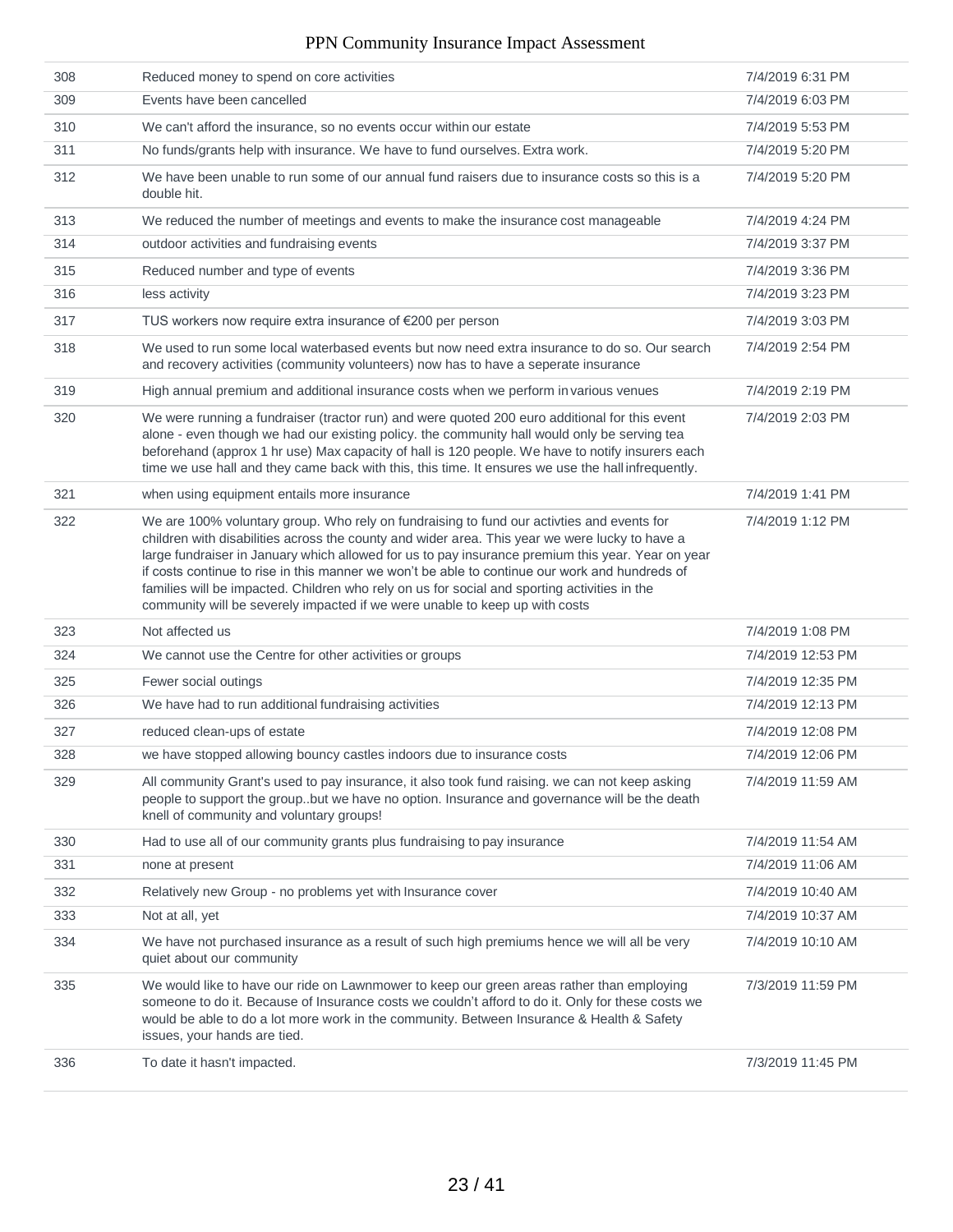| 337 | Every aspect of community activities are affected by insurance costs increases - meeting room<br>hire, playground cover, transportation                                                        | 7/3/2019 11:36 PM |
|-----|------------------------------------------------------------------------------------------------------------------------------------------------------------------------------------------------|-------------------|
| 338 | We have increased our prices for various activities                                                                                                                                            | 7/3/2019 11:07 PM |
| 339 | Reduce to numbr of art and craft workshops, limits the things that can be made                                                                                                                 | 7/3/2019 10:34 PM |
| 340 | We are very limited in our work program and have to be very careful not to do anything that is a<br>danger of accident.                                                                        | 7/3/2019 9:55 PM  |
| 341 | insurance is one of the biggest expense and is crippling us                                                                                                                                    | 7/3/2019 8:26 PM  |
| 342 | Just some of social dancing and discos not possible                                                                                                                                            | 7/3/2019 7:18 PM  |
| 343 | Tinryland park had to close for a number of weeks due to increase cost of insurance., putting<br>private and public funding at a huge risk.                                                    | 7/3/2019 6:46 PM  |
| 344 | We have had to stop some groups espically youth and community events                                                                                                                           | 7/3/2019 6:38 PM  |
| 345 | We are a 25 member active retirement group we pay insurance every year but we are happy to do<br>so as we rent a premises twice a week for our activities                                      | 7/3/2019 6:15 PM  |
| 346 | Had to restructure how we collect member fees                                                                                                                                                  | 7/3/2019 5:45 PM  |
| 347 | We are a non profit organisation hence we need to organise extra activities to raise money to pay<br>for our overheads                                                                         | 7/3/2019 5:29 PM  |
| 348 | none specifically                                                                                                                                                                              | 7/3/2019 5:01 PM  |
| 349 | Yes it has impacted the types of maintenance activities we can undertake and the running of<br>community events.                                                                               | 7/3/2019 4:46 PM  |
| 350 | Any interaction with the public is curtailed for fear of an accident claim                                                                                                                     | 7/3/2019 4:38 PM  |
| 351 | They have not been affected                                                                                                                                                                    | 7/3/2019 3:46 PM  |
| 352 | MAJOR SPEND ON BUDGET                                                                                                                                                                          | 7/3/2019 3:03 PM  |
| 353 | not really                                                                                                                                                                                     | 7/3/2019 2:34 PM  |
| 354 | We have to hold shop door collections specifically for insurance costs, which is a very difficult sell !                                                                                       | 7/3/2019 2:27 PM  |
| 355 | All active retirement groups affiliated to ARNI have a group public liability policy built into their<br>membership fees                                                                       | 7/3/2019 2:26 PM  |
| 356 | we couldn't our pcommunity playground due to the cost of the insurance                                                                                                                         | 7/3/2019 2:13 PM  |
| 357 | No longer doing community family day.                                                                                                                                                          | 7/3/2019 1:41 PM  |
| 358 | less money to spend on our food project and community magazine, also it can impact our<br>expansion of operations within our group.                                                            | 7/3/2019 12:55 PM |
| 359 | We have had to fund raise for insurance costs as no funding is available to cover this                                                                                                         | 7/3/2019 12:45 PM |
| 360 | N/A                                                                                                                                                                                            | 7/3/2019 12:30 PM |
| 361 | Due to funding made available through local representatives, our own fundraising efforts would<br>have to increase significantly which would prove very difficult in as small rural community. | 7/3/2019 12:07 PM |
| 362 | Necessity to fund raise more                                                                                                                                                                   | 7/3/2019 11:44 AM |
| 363 | ours is 2 day only insurance. difficult enough to get cover                                                                                                                                    | 7/3/2019 11:06 AM |
| 364 | We need insurance for the group to do continue our activities sport, travel, evens, art work we<br>could have a lot activetis in our local co.community because no insurance                   | 7/3/2019 11:02 AM |
| 365 | affected by costs and insurance paperwork to be completed in order to run events. I.e. risk<br>assessments, event plans, - all volunteers and difficult to manage.                             | 7/3/2019 10:20 AM |
| 366 | Less boxing shows & new programs to encourage kids to join the club                                                                                                                            | 7/3/2019 9:36 AM  |
| 367 | additional activities lead to additional insurance costs                                                                                                                                       | 7/3/2019 9:19 AM  |
| 368 | We have had to run two fund raising events per year to meet our insurance costs alone.                                                                                                         | 7/3/2019 9:01 AM  |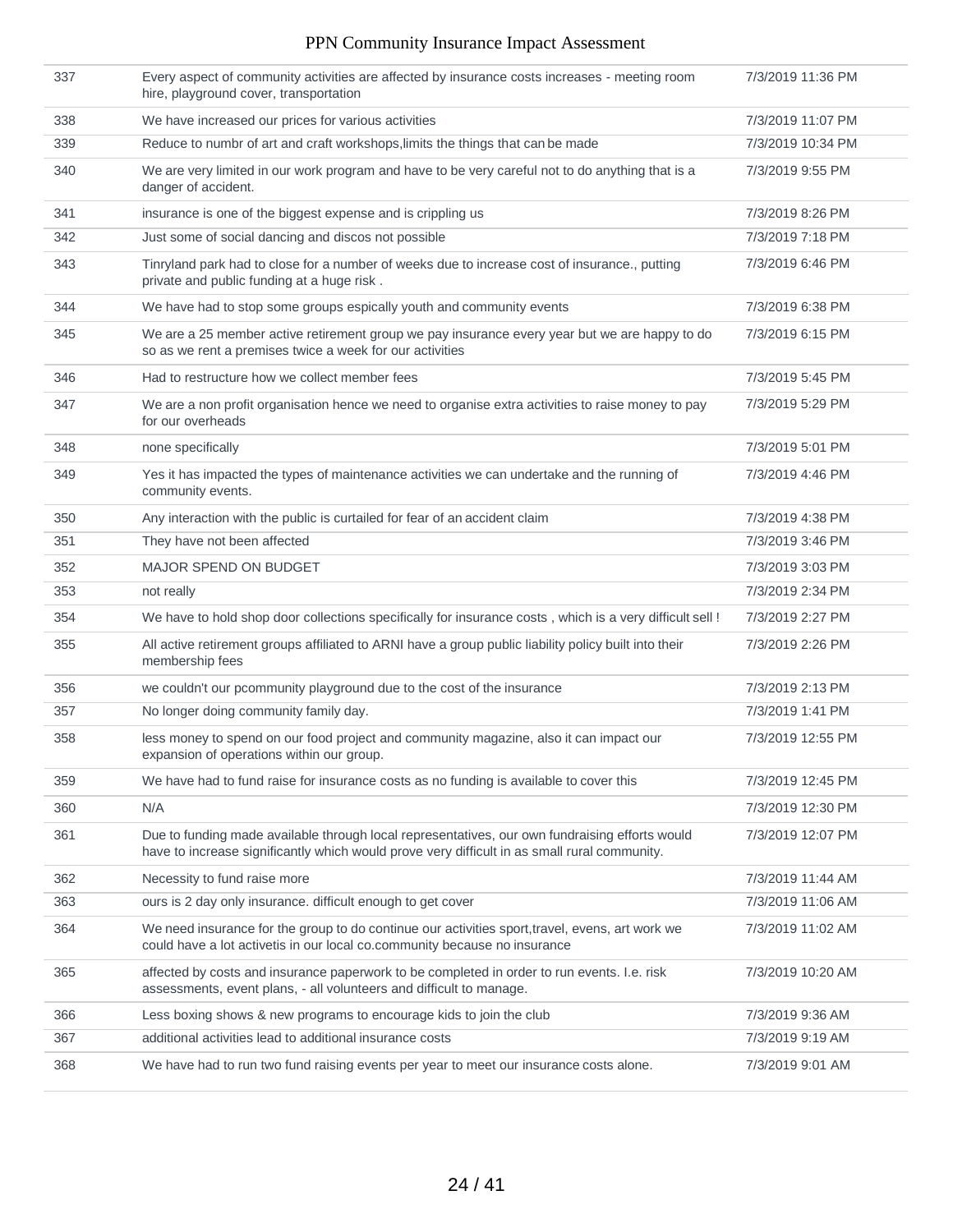| 369 | Ride-on mower insurance now require motor insurance policy. This combined with additional<br>normal group insurance means we have to have a major fundraiser eveningjust to support<br>insurance. And that's just to exist, before any works or projects are done.                                                                  | 7/3/2019 1:23 AM  |
|-----|-------------------------------------------------------------------------------------------------------------------------------------------------------------------------------------------------------------------------------------------------------------------------------------------------------------------------------------|-------------------|
| 370 | When we fundraise it now goes to cover the insurance instead of been used to improve our facility                                                                                                                                                                                                                                   | 7/2/2019 11:47 PM |
| 371 | We run a street festival the May bank holiday weekend and next year they are talking about €900<br>extra to cover it                                                                                                                                                                                                                | 7/2/2019 7:48 PM  |
| 372 | A newly built playground cannot be insured so we had to depend on the local authority to insure it<br>otherwise it would have ot be closed.                                                                                                                                                                                         | 7/2/2019 7:19 PM  |
| 373 | We need to go back to the members sooner than expected for more funds                                                                                                                                                                                                                                                               | 7/2/2019 6:54 PM  |
| 374 | Increased membership premiums probably impact on numbers joining                                                                                                                                                                                                                                                                    | 7/2/2019 4:22 PM  |
| 375 | Have to fundraise a lot more                                                                                                                                                                                                                                                                                                        | 7/2/2019 3:35 PM  |
| 376 | Our core activities have remained the same. It is the difficulty in funding the insurance is the issue                                                                                                                                                                                                                              | 7/2/2019 3:28 PM  |
| 377 | We have had to raise more money                                                                                                                                                                                                                                                                                                     | 7/2/2019 3:27 PM  |
| 378 | Our bus insurance has more than doubled in the last year. Our participants rely on this service to<br>participate. This increase is putting huge pressure on the organisation, we don't have the funds to<br>cover this costs. This added costs is preventing us from organising activities and programmes for<br>our participants. | 7/2/2019 3:17 PM  |
| 379 | Car ins.public liability. Sports activities                                                                                                                                                                                                                                                                                         | 7/2/2019 3:12 PM  |
| 380 | It hasn't really as we have a block insurance policy with our national organisation.                                                                                                                                                                                                                                                | 7/2/2019 2:57 PM  |
| 381 | insurance has risen over €1700 in 3 years, this is less money to spend on community projects as it<br>comes from our core budget                                                                                                                                                                                                    | 7/2/2019 2:40 PM  |
| 382 | You are continually fundraising to cover cost and development is suffering                                                                                                                                                                                                                                                          | 7/2/2019 2:36 PM  |
| 383 | A decision was taken 2 years ago two suspend Pride events due to ever increasing costs and<br>burden of fundraising on such a small group                                                                                                                                                                                           | 7/2/2019 2:05 PM  |
| 384 | We eventually moved to BHP brokers and saved hundreds                                                                                                                                                                                                                                                                               | 7/2/2019 1:47 PM  |
| 385 | No restration projects can be done, insurance costs to high. As a volunteer lead group. The build<br>heritage in our are will suffer.                                                                                                                                                                                               | 7/2/2019 1:39 PM  |
| 386 | We had to cancel certain events and also our sustainability is in jeopropdy due to the costs of<br>insurance                                                                                                                                                                                                                        | 7/2/2019 1:27 PM  |
| 387 | the cost of insurance is now prohihitive                                                                                                                                                                                                                                                                                            | 7/2/2019 1:17 PM  |
| 388 | when we bring n Students frrom abroad to stay with us for camps                                                                                                                                                                                                                                                                     | 7/2/2019 1:09 PM  |
| 389 | Our main fundraising event Reign of Terror failed to get insurance in 2018 and in 2019                                                                                                                                                                                                                                              | 7/2/2019 12:47 PM |
| 390 | Reduction of life skills & Recreation activities                                                                                                                                                                                                                                                                                    | 7/2/2019 10:49 AM |
| 391 | While our insurance costs have increased, we did manage to avoid a more than trippling of one of<br>our premiums because we go through a broker. Which also reduces the workload on the<br>organisation, as multiple quotes are sourced automatically.                                                                              | 7/2/2019 10:46 AM |
| 392 | It is an on going struggle to have funds in the bank account to cover the cost of the annual<br>insurance premium                                                                                                                                                                                                                   | 7/2/2019 10:42 AM |
| 393 | Not affected                                                                                                                                                                                                                                                                                                                        | 7/2/2019 9:53 AM  |
| 394 | N/A first year                                                                                                                                                                                                                                                                                                                      | 7/2/2019 8:40 AM  |
| 395 | No insurance                                                                                                                                                                                                                                                                                                                        | 7/2/2019 2:44 AM  |
| 396 | More a concern to volunteers (mentors) that they may have to fundraise, which is not why they<br>volunteer.                                                                                                                                                                                                                         | 7/2/2019 1:16 AM  |
| 397 | Cannot develope play ground which grant got for                                                                                                                                                                                                                                                                                     | 7/2/2019 12:44 AM |
| 398 | We were unable to stage our yearly History Festival in 2019                                                                                                                                                                                                                                                                         | 7/2/2019 12:43 AM |
| 399 | we are an umberella group and as such have not received any large funding yet. we encourage<br>the existing groups of any funding available but they apply themselves.                                                                                                                                                              | 7/1/2019 11:58 PM |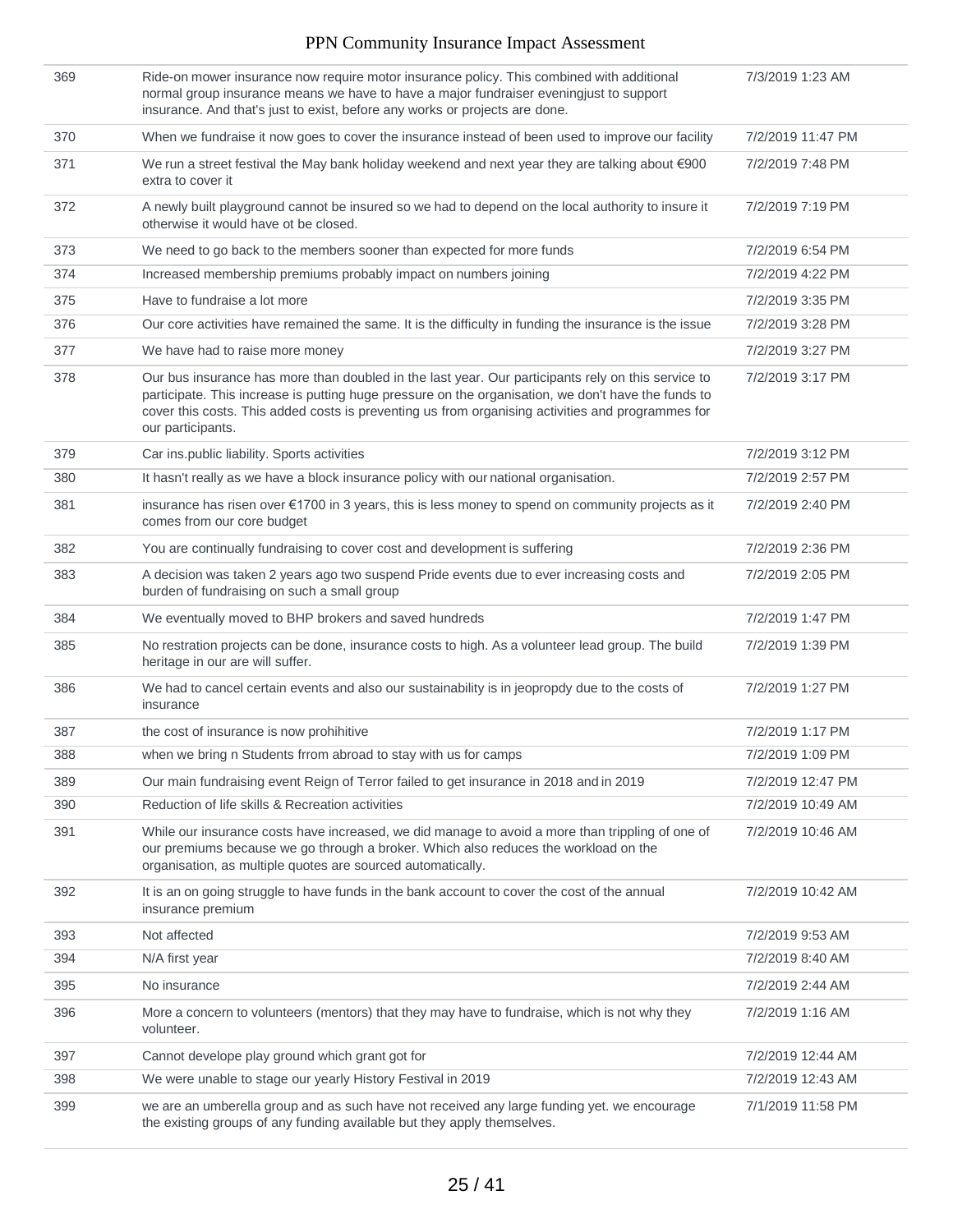| 400 | No impact to date but will be a factor going forward if costs escalate                                                                                                                                                                                                                                                                                                                                                                                                                                                                                                                                                                                                                   | 7/1/2019 11:52 PM |
|-----|------------------------------------------------------------------------------------------------------------------------------------------------------------------------------------------------------------------------------------------------------------------------------------------------------------------------------------------------------------------------------------------------------------------------------------------------------------------------------------------------------------------------------------------------------------------------------------------------------------------------------------------------------------------------------------------|-------------------|
| 401 | We as a group affiliated to Active Retirement have had no problem with Insurance                                                                                                                                                                                                                                                                                                                                                                                                                                                                                                                                                                                                         | 7/1/2019 11:52 PM |
| 402 | <b>No</b>                                                                                                                                                                                                                                                                                                                                                                                                                                                                                                                                                                                                                                                                                | 7/1/2019 11:04 PM |
| 403 | Bowls club only started up last oct, so an increase hasn't hit yet!                                                                                                                                                                                                                                                                                                                                                                                                                                                                                                                                                                                                                      | 7/1/2019 11:00 PM |
| 404 | We may have to raise membership costs                                                                                                                                                                                                                                                                                                                                                                                                                                                                                                                                                                                                                                                    | 7/1/2019 10:12 PM |
| 405 | Membership costs have risen, more fundraising is needed                                                                                                                                                                                                                                                                                                                                                                                                                                                                                                                                                                                                                                  | 7/1/2019 9:44 PM  |
| 406 | We have had difficulty getting our annual Halloween event insured and also we are so limited by<br>what we can do now                                                                                                                                                                                                                                                                                                                                                                                                                                                                                                                                                                    | 7/1/2019 9:38 PM  |
| 407 | demotivating so much money goes towards insurance as all the work is voluntary by committee<br>members                                                                                                                                                                                                                                                                                                                                                                                                                                                                                                                                                                                   | 7/1/2019 9:31 PM  |
| 408 | no                                                                                                                                                                                                                                                                                                                                                                                                                                                                                                                                                                                                                                                                                       | 7/1/2019 8:59 PM  |
| 409 | high cost of our insurance means we have less money to spend in community                                                                                                                                                                                                                                                                                                                                                                                                                                                                                                                                                                                                                | 7/1/2019 8:49 PM  |
| 410 | not really, just have to pay out of funds                                                                                                                                                                                                                                                                                                                                                                                                                                                                                                                                                                                                                                                | 7/1/2019 8:02 PM  |
| 411 | May have to charge for a community service.                                                                                                                                                                                                                                                                                                                                                                                                                                                                                                                                                                                                                                              | 7/1/2019 7:39 PM  |
| 412 | No.                                                                                                                                                                                                                                                                                                                                                                                                                                                                                                                                                                                                                                                                                      | 7/1/2019 7:33 PM  |
| 413 | Rising cost means that we had to cut back on the number of animals we helped which means<br>increase of Animal cruelty and neglect                                                                                                                                                                                                                                                                                                                                                                                                                                                                                                                                                       | 7/1/2019 7:28 PM  |
| 414 | <b>No</b>                                                                                                                                                                                                                                                                                                                                                                                                                                                                                                                                                                                                                                                                                | 7/1/2019 6:59 PM  |
| 415 | we are worried that if the insurance costs keep increasing we will end up taking out some of the<br>equipment which in turn will be have an effect on the number of people that use our facility                                                                                                                                                                                                                                                                                                                                                                                                                                                                                         | 7/1/2019 6:54 PM  |
| 416 | yes                                                                                                                                                                                                                                                                                                                                                                                                                                                                                                                                                                                                                                                                                      | 7/1/2019 6:52 PM  |
| 417 | We dont have an insurance requirement.                                                                                                                                                                                                                                                                                                                                                                                                                                                                                                                                                                                                                                                   | 7/1/2019 6:21 PM  |
| 418 | We have had to cut back in other areas and never know if we will be able to fund our event the<br>following year.                                                                                                                                                                                                                                                                                                                                                                                                                                                                                                                                                                        | 7/1/2019 6:16 PM  |
| 419 | Our group is affiliated to a national group and the insurance cost is fixed and is paid by the<br>individual member annually                                                                                                                                                                                                                                                                                                                                                                                                                                                                                                                                                             | 7/1/2019 6:16 PM  |
| 420 | <b>Organising Festivals</b>                                                                                                                                                                                                                                                                                                                                                                                                                                                                                                                                                                                                                                                              | 7/1/2019 6:12 PM  |
| 421 | Raising funds to pay ever increasing insurance premiums, greatly reduces our abilty to raise funds<br>for other projects                                                                                                                                                                                                                                                                                                                                                                                                                                                                                                                                                                 | 7/1/2019 6:08 PM  |
| 422 | Our insurance payments are part of our affiliation fees to the IABA and we are paying a very high<br>rent for our premises. Therefore we are very limited with regard to fundig projects which might<br>benefit our boxing club.                                                                                                                                                                                                                                                                                                                                                                                                                                                         | 7/1/2019 5:56 PM  |
| 423 | Our premium is €546.50 this year. As a very small village community development group we have<br>two small fundraisers a year bringing in approximately €1000. The majority of our fundraising goes<br>to paying the insurance cost as it is not an eligible expense for grant applications in the Council.<br>The small amount of income we have left over is supplemented by c.€300-500 prize winning funds<br>and leveraged as matched funding in County Council grant applications to enable us to do projects<br>and buy equipment and flowers/planting. If we had more funds we could apply for larger grant<br>projects to get better value out of the matched funding component. | 7/1/2019 5:41 PM  |
| 424 | As a Tidy Towns group we are limited in the works we can do and the equipment we can use. No                                                                                                                                                                                                                                                                                                                                                                                                                                                                                                                                                                                             | 7/1/2019 5:36 PM  |
|     | mechanical rise on mowers are permitted.                                                                                                                                                                                                                                                                                                                                                                                                                                                                                                                                                                                                                                                 |                   |
| 425 | The cost of insurance is an issue, but the restrictions insurance requirements places on activities is<br>an even bigger issue and is affecting the range of activities we will consider providing.                                                                                                                                                                                                                                                                                                                                                                                                                                                                                      | 7/1/2019 5:34 PM  |
| 426 | Monies used for increased insurance costs could have been dpent on other projects                                                                                                                                                                                                                                                                                                                                                                                                                                                                                                                                                                                                        | 7/1/2019 5:28 PM  |
| 427 | We have not renewed agreements in 3 cases here that were to benefit mature people                                                                                                                                                                                                                                                                                                                                                                                                                                                                                                                                                                                                        | 7/1/2019 5:14 PM  |
| 428 | It limits activities we can run.                                                                                                                                                                                                                                                                                                                                                                                                                                                                                                                                                                                                                                                         | 7/1/2019 5:13 PM  |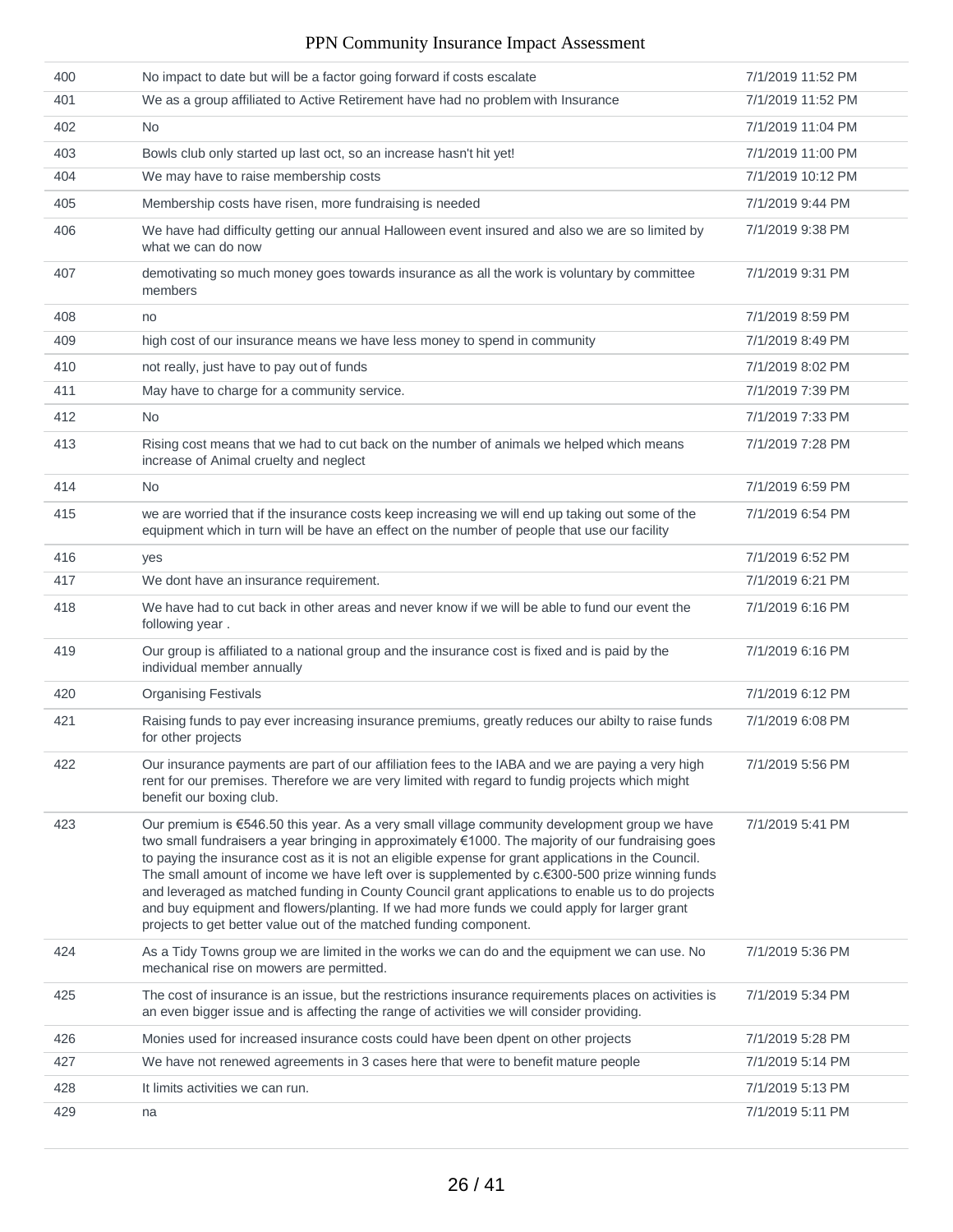| 430 | The rise in insurance costs has effected our ability to pay for petty cash items. Money that<br>tradtionally covered stationary, rental, food for volunteers etc, is not going to pay for insurance.                                                                                                                                                                                       | 7/1/2019 5:08 PM   |
|-----|--------------------------------------------------------------------------------------------------------------------------------------------------------------------------------------------------------------------------------------------------------------------------------------------------------------------------------------------------------------------------------------------|--------------------|
| 431 | <b>No</b>                                                                                                                                                                                                                                                                                                                                                                                  | 7/1/2019 5:08 PM   |
| 432 | <b>No</b>                                                                                                                                                                                                                                                                                                                                                                                  | 7/1/2019 5:07 PM   |
| 433 | We have to raise the price of tickets. We can't run as many events as we used to due to possible<br>risks outlined in insurance policies. It is impossible to find the amound of volunteers needed to<br>attended each event etc. as outlined by insurers.                                                                                                                                 | 7/1/2019 5:06 PM   |
| 434 | Not yet but it is high likely.                                                                                                                                                                                                                                                                                                                                                             | 7/1/2019 5:04 PM   |
| 435 | The cost to insure one Tus worker is $€485$                                                                                                                                                                                                                                                                                                                                                | 7/1/2019 4:00 PM   |
| 436 | Money spent on unsurance reduces monies available to charities                                                                                                                                                                                                                                                                                                                             | 7/1/2019 3:56 PM   |
| 437 | no                                                                                                                                                                                                                                                                                                                                                                                         | 7/1/2019 3:50 PM   |
| 438 | example we done recently was a full evening for our juveniles, even do we play nearly 1000 a year<br>we weren't covered to provide bouncing castles. we had to use the bouncing castles insurance.<br>otherwise this wouldn't have been a possible event                                                                                                                                   | 7/1/2019 3:50 PM   |
| 439 | Cut down on the number of classes                                                                                                                                                                                                                                                                                                                                                          | 7/1/2019 3:50 PM   |
| 440 | Reduced budgets for awareness raising of the service                                                                                                                                                                                                                                                                                                                                       | 7/1/2019 3:48 PM   |
| 441 | We held a family fun day for the Big Hello. we received 250 from the council, the insurance alone<br>was 157 for the one event                                                                                                                                                                                                                                                             | 7/1/2019 3:39 PM   |
| 442 | By holding our membership under 140 people                                                                                                                                                                                                                                                                                                                                                 | 7/1/2019 3:37 PM   |
| 443 | REDACTED.                                                                                                                                                                                                                                                                                                                                                                                  | 7/1/2019 3:35 PM   |
| 444 | It stops us doing work out side the shed and restricts what we can make and what tools we can<br>use                                                                                                                                                                                                                                                                                       |                    |
|     |                                                                                                                                                                                                                                                                                                                                                                                            | 7/1/2019 3:14 PM   |
| 445 | Just increase in premiums                                                                                                                                                                                                                                                                                                                                                                  | 7/1/2019 2:10 PM   |
| 446 | We can't hold music classes or keep fit etc. as providers have to have their own insurance cover<br>and these services are not available                                                                                                                                                                                                                                                   | 7/1/2019 2:00 PM   |
| 447 | We have had to reduce the number of teams from 27 to 19 as under 20 reduced our insurance<br>premium                                                                                                                                                                                                                                                                                       | 7/1/2019 1:50 PM   |
| 448 | <b>NA</b>                                                                                                                                                                                                                                                                                                                                                                                  | 7/1/2019 1:19 PM   |
| 449 | we have not been affected                                                                                                                                                                                                                                                                                                                                                                  | 7/1/2019 12:00 PM  |
| 450 | We want to do more projects to support people to engage with nature and the outdoors but it is<br>increasingly prohibitive/ Also the rules around using your car for work and carrying passengers<br>have become very restrictive                                                                                                                                                          | 7/1/2019 11:36 AM  |
| 451 | WORKING TO A BUDGET SO THEREFORE IF INSURANCE IS A HIGH FACTOR, ALL OTHER<br>SUPPORT COSTS MUST DECREASE                                                                                                                                                                                                                                                                                   | 7/1/2019 11:34 AM  |
| 452 | Stop access to different parts of our centre. Limit events we are running.                                                                                                                                                                                                                                                                                                                 | 7/1/2019 10:36 AM  |
| 453 | It is just an increase in our running costs which then affects our budget for the year and reduces<br>the amount we can spend on community activities.                                                                                                                                                                                                                                     | 7/1/2019 9:42 AM   |
| 454 | Insurance costs take a significant portion of our annual fundraising proceeds, which in turn has<br>limited our ability to further develop our facilities. Our insurance costs significantly rose a few years<br>ago because of a requirement by thecounty council, who own the land, to increase our public<br>liability. Our insurance costs outside of that have risen by approx 10-20% | 6/30/2019 12:45 PM |
| 455 | N/a                                                                                                                                                                                                                                                                                                                                                                                        | 6/30/2019 12:14 PM |
| 456 | we have had to divert funds to pay the extra premium costs which could have been used for<br>community projects etc                                                                                                                                                                                                                                                                        | 6/29/2019 10:18 PM |
| 457 | Not Really We are most carefull whwt we do                                                                                                                                                                                                                                                                                                                                                 | 6/29/2019 9:54 PM  |
| 458 | requiring additional insurance for public events such as concerts                                                                                                                                                                                                                                                                                                                          | 6/29/2019 9:12 PM  |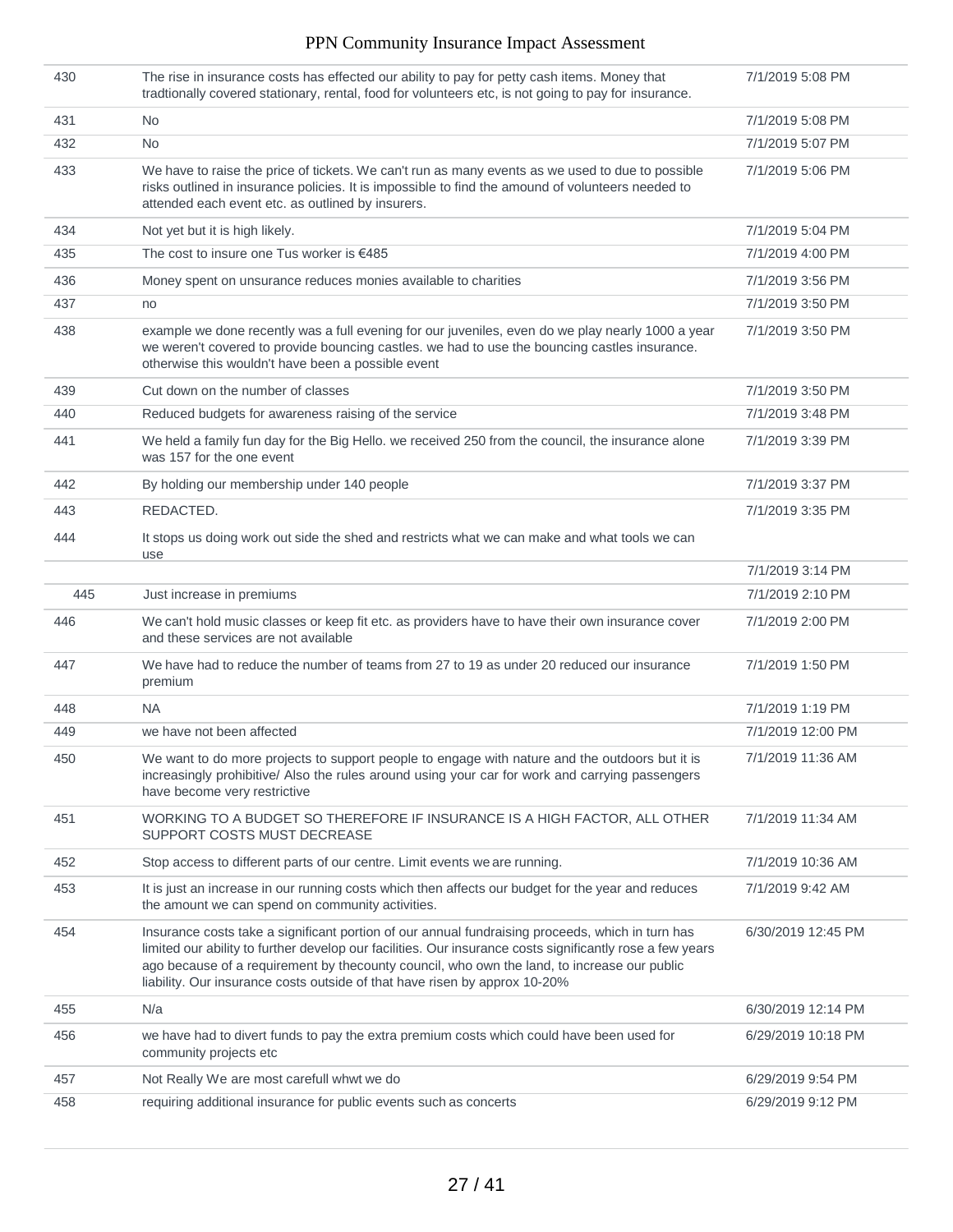| 459 | We are spending money on insurance rather than purchasing some replacement equipment                                                                                                                | 6/29/2019 12:49 PM |
|-----|-----------------------------------------------------------------------------------------------------------------------------------------------------------------------------------------------------|--------------------|
| 460 | Insurance makes not take some activities we done in the past                                                                                                                                        | 6/29/2019 8:30 AM  |
| 461 | less money for maintenance, upkeep & decoration                                                                                                                                                     | 6/29/2019 12:08 AM |
| 462 | None                                                                                                                                                                                                | 6/28/2019 11:36 PM |
| 463 | unable to perform at public venues                                                                                                                                                                  | 6/28/2019 11:31 PM |
| 464 | It has put an extra burden on our limited resources                                                                                                                                                 | 6/28/2019 10:30 PM |
| 465 | cost of christmas lights. tidy towns, office costs, events                                                                                                                                          | 6/28/2019 9:58 PM  |
| 466 | Not being able to invest in new equipment                                                                                                                                                           | 6/28/2019 9:43 PM  |
| 467 | Difficulty in recruiting sport qualified volunteers is more of a challenge.                                                                                                                         | 6/28/2019 9:26 PM  |
| 468 | not really we just small group                                                                                                                                                                      | 6/28/2019 6:48 PM  |
| 469 | with the insurance we have at the moment only covers us to sit around chat, play cards, visit other<br>sheds. We are not allowed to use powertools                                                  | 6/28/2019 6:43 PM  |
| 470 | fortunately, we have a steady situation since 2010                                                                                                                                                  | 6/28/2019 5:24 PM  |
| 471 | Galway city council pays our insurance but if this stops we would have to find other source of<br>funding                                                                                           | 6/28/2019 4:59 PM  |
| 472 | n/a. Insurance cost is a small portion of our overall expenditure                                                                                                                                   | 6/28/2019 4:26 PM  |
| 473 | No, because we have only just started as a charity                                                                                                                                                  | 6/28/2019 3:44 PM  |
| 474 | Outside groups requiring their own insurance limits access to Centres                                                                                                                               | 6/28/2019 3:39 PM  |
| 475 | We cannot efford to organise public events in the community as the policy would increase                                                                                                            | 6/28/2019 3:20 PM  |
| 476 | no rise so no negative effect                                                                                                                                                                       | 6/28/2019 3:02 PM  |
| 477 | None as yet                                                                                                                                                                                         | 6/28/2019 1:50 PM  |
| 478 | The insuranve cost has impacted on our activities, the equipment we can buy and also on drop in<br>services                                                                                         | 6/28/2019 1:47 PM  |
| 479 | None                                                                                                                                                                                                | 6/28/2019 1:43 PM  |
| 480 | Rising insurance costs have lead to us have to raise more money through fundraising,<br>sponsorship, and grants. We'd like to spend the money on equipment and facilities for our youth<br>members. | 6/28/2019 1:12 PM  |
| 481 | Because our insurance is covered by ICA nationally it dosent really effect us but we are very much<br>aware of implications when thinking of organising events                                      | 6/28/2019 11:45 AM |
| 482 | Our insurance company covers a lot of our activities                                                                                                                                                | 6/28/2019 11:44 AM |
| 483 | Meeting the cost of the insurance impacts on our programmes as we all know we get very little<br>funding for the running of services, bills ect                                                     | 6/28/2019 11:34 AM |
| 484 | Only one company will quote for insurance for community bus                                                                                                                                         | 6/28/2019 11:28 AM |
| 485 | The ability to invest in other activities due to cash flow                                                                                                                                          | 6/28/2019 11:21 AM |
| 486 | Increased membership fees making it prohibitave for many to join or rejoin. It has reduced our<br>ability to fund and organise other activities for members.                                        | 6/28/2019 9:50 AM  |
| 487 | We run a community and care of the elderly facility. Insurance costs and red tape has greatly<br>effected the type of fundraising activities we can do                                              | 6/28/2019 9:33 AM  |
| 488 | At the moment, the community centre, where we hold our events is closed due to an insurance<br>issue that is not connected to our policy.                                                           | 6/28/2019 9:26 AM  |
| 489 | Less amenities for kids                                                                                                                                                                             | 6/28/2019 8:05 AM  |
| 490 | We confine our activities to our own buildings as we find it is difficult to find venues at a<br>reasonalbe cost willing to hire out to us                                                          | 6/28/2019 5:58 AM  |
| 491 | The more we have to spend on insurance the less we can allocate to events /activities                                                                                                               | 6/28/2019 2:39 AM  |
| 492 | Not affected as insurance costs are not relevant to our community group.                                                                                                                            | 6/28/2019 12:38 AM |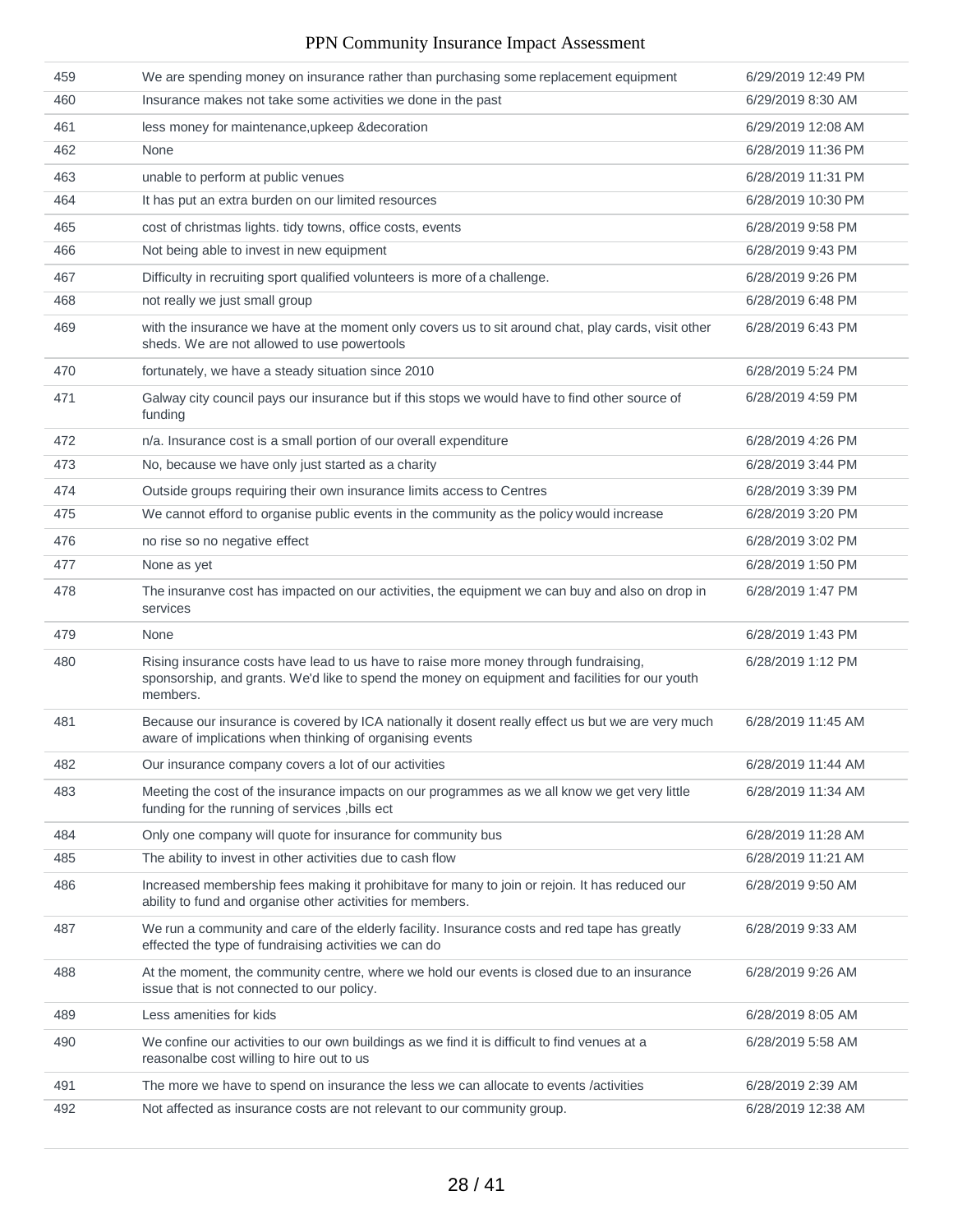| 493 | One event had a budget of EUR300 insurance cover was EUR210                                                                                                                                                                                                                                                                                                     | 6/27/2019 11:58 PM |
|-----|-----------------------------------------------------------------------------------------------------------------------------------------------------------------------------------------------------------------------------------------------------------------------------------------------------------------------------------------------------------------|--------------------|
| 494 | The cost has been added to the membership. The cost of being a member may be prohibitive for<br>some members of the community.                                                                                                                                                                                                                                  | 6/27/2019 11:49 PM |
| 495 | we have Less funds to spend on equipment which means kids have to use old training equipment<br>that needs to be replaced with new more modern equipment                                                                                                                                                                                                        | 6/27/2019 11:11 PM |
| 496 | <b>No</b>                                                                                                                                                                                                                                                                                                                                                       | 6/27/2019 10:56 PM |
| 497 | Needing to have Public Liability Insurance for all our activities whether fund raising or offering<br>services in the community                                                                                                                                                                                                                                 | 6/27/2019 10:48 PM |
| 498 | Can't buy enough equipment so have to limit access                                                                                                                                                                                                                                                                                                              | 6/27/2019 10:47 PM |
| 499 | As we are a small parish group we are fundraising to pay the insurance hike rather then passing it<br>on to families.                                                                                                                                                                                                                                           | 6/27/2019 10:46 PM |
| 500 | Less activities taking place                                                                                                                                                                                                                                                                                                                                    | 6/27/2019 10:42 PM |
| 501 | It affects the amount of work we can do how many can be involved.                                                                                                                                                                                                                                                                                               | 6/27/2019 9:21 PM  |
| 502 | We had our summer trip this week and in addition to our insurance the company asked for an extra<br>100 euro to cover trip and 2 extra volunteers. Another volunteer is starting next Monday- what will<br>insurance company say when I ring to add her on?                                                                                                     | 6/27/2019 8:52 PM  |
| 503 | cannot insure our lawnmower anymore                                                                                                                                                                                                                                                                                                                             | 6/27/2019 8:45 PM  |
| 504 | We are a Tidy Towns group. Up to about 4 years ago our local supermarket sponsored our<br>insurance which had been costing €350 per year. However once the premium started to rise our<br>sponsor stopped supporting us. Over 3 years the premium had risen to €750. This year we sought<br>advice from PPN and halved the cost.                                | 6/27/2019 8:22 PM  |
| 505 | N/a                                                                                                                                                                                                                                                                                                                                                             | 6/27/2019 8:17 PM  |
| 506 | We are a residents group of 13 houses on a main road. Our members are ageing. We find it<br>difficult to raise the funds for insurance.                                                                                                                                                                                                                         | 6/27/2019 7:48 PM  |
| 507 | As we try to include a wide range of ages the requirements of meetings and activity type has to be<br>diverse thus several events needed, each having a cost and each event needing insurance. With a<br>restriction on the number of events covered by the policy we therefore have to be very select<br>about what we do, thus some groups may feel left out. | 6/27/2019 6:16 PM  |
| 508 | We haven't been affected to date, but this could change if costs keep rising                                                                                                                                                                                                                                                                                    | 6/27/2019 5:33 PM  |
| 509 | No as we have never had insurance - it would have been too expensive initially and the group<br>decided to operate without it.                                                                                                                                                                                                                                  | 6/27/2019 5:19 PM  |
| 510 | As a Tidy Towns Group we have had to restrict various projects due to insurance cover difficulty (<br>they don't want hanging baskets because they could fall down and the person hanging them could<br>get injured) we have also had isdues with insuring a poly tunnel.                                                                                       | 6/27/2019 5:17 PM  |
| 511 | Not Applicable as insurance cost has not risen.                                                                                                                                                                                                                                                                                                                 | 6/27/2019 5:14 PM  |
| 512 | no                                                                                                                                                                                                                                                                                                                                                              | 6/27/2019 4:41 PM  |
| 513 | We've had to cancel programmes we couldn't afford.                                                                                                                                                                                                                                                                                                              | 6/27/2019 4:20 PM  |
| 514 | Can no longer work along roadways, cannot sponsor certain types of community events or<br>fundraising                                                                                                                                                                                                                                                           | 6/27/2019 4:19 PM  |
| 515 | our insurance costs €5825 for 2019 (increase your categories!)                                                                                                                                                                                                                                                                                                  | 6/27/2019 4:09 PM  |
| 516 | <b>NA</b>                                                                                                                                                                                                                                                                                                                                                       | 6/27/2019 4:09 PM  |
| 517 | Running a practical event workshop is like imposible an dx this have huge impact on people who<br>benifit on this in the past                                                                                                                                                                                                                                   | 6/27/2019 4:05 PM  |
| 518 | Our insurance takes almost our entire funds leaving little for anything else                                                                                                                                                                                                                                                                                    | 6/27/2019 4:00 PM  |
| 519 | Τ                                                                                                                                                                                                                                                                                                                                                               | 6/27/2019 3:49 PM  |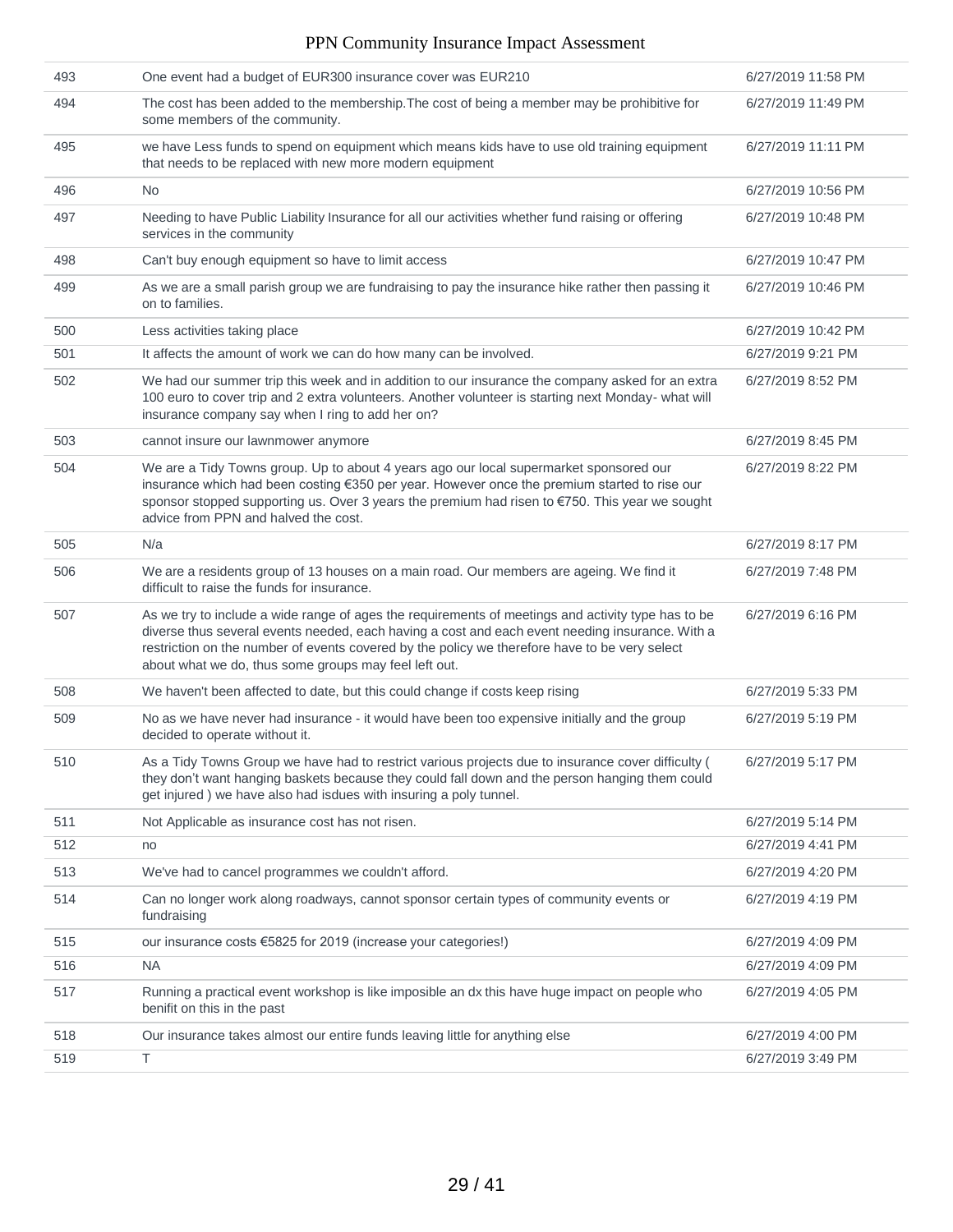| 520 | yes, we have to divert funds for core services and have taken out a loan to put more CCTV<br>cameras in place and upgrade the system, costing over €30,000. Our insurance has gone from<br>€5,000 to over €20,000, which is €15,000 extra that we have to find every year, money that could<br>be put back into developing better services and providing for more people in the community. One<br>of our services provides a not for profit community gym where we provide gym related services for<br>people with disabilities and outreach to groups and communities that for economic reasons or<br>otherwise cannot come in - basically, all the people the commercial gyms do not want to entertain,<br>because there is no money in it. Our insurance is this high because they classify us as a<br>commercial gym - even though all our services say different - this needs to change. | 6/27/2019 3:44 PM  |
|-----|-----------------------------------------------------------------------------------------------------------------------------------------------------------------------------------------------------------------------------------------------------------------------------------------------------------------------------------------------------------------------------------------------------------------------------------------------------------------------------------------------------------------------------------------------------------------------------------------------------------------------------------------------------------------------------------------------------------------------------------------------------------------------------------------------------------------------------------------------------------------------------------------------|--------------------|
| 521 | We are community first responders and any money is voluntary and we are volunteers helping<br>those who need help                                                                                                                                                                                                                                                                                                                                                                                                                                                                                                                                                                                                                                                                                                                                                                             | 6/27/2019 3:42 PM  |
| 522 | Cannot proceed with work on the ground due to the lack of adequate insurance                                                                                                                                                                                                                                                                                                                                                                                                                                                                                                                                                                                                                                                                                                                                                                                                                  | 6/27/2019 3:33 PM  |
| 523 | We have had to cut underage teams from 26 to 18                                                                                                                                                                                                                                                                                                                                                                                                                                                                                                                                                                                                                                                                                                                                                                                                                                               | 6/27/2019 3:25 PM  |
| 524 | None                                                                                                                                                                                                                                                                                                                                                                                                                                                                                                                                                                                                                                                                                                                                                                                                                                                                                          | 6/27/2019 3:23 PM  |
| 525 | We are a diverse child care centre and the insurance costs and the inevitable ability of the<br>insurance company trying not to cover incidents is a real worry for the future. The costs are<br>becoming prohibitive.                                                                                                                                                                                                                                                                                                                                                                                                                                                                                                                                                                                                                                                                        | 6/27/2019 3:16 PM  |
| 526 | Complexity of cover required for a relatively straightforward evrny                                                                                                                                                                                                                                                                                                                                                                                                                                                                                                                                                                                                                                                                                                                                                                                                                           | 6/27/2019 3:14 PM  |
| 527 | It has prevented us in completing continuous professional development for staff and also has<br>restricted us significantly in looking at moving low paid professionals to an increased salary                                                                                                                                                                                                                                                                                                                                                                                                                                                                                                                                                                                                                                                                                                | 6/27/2019 3:06 PM  |
| 528 | Less revenue to invest in sports equipment for juvenile players                                                                                                                                                                                                                                                                                                                                                                                                                                                                                                                                                                                                                                                                                                                                                                                                                               | 6/27/2019 3:03 PM  |
| 529 | Training and team preparations                                                                                                                                                                                                                                                                                                                                                                                                                                                                                                                                                                                                                                                                                                                                                                                                                                                                | 6/27/2019 3:00 PM  |
| 530 | Less funding to provide activities for our events                                                                                                                                                                                                                                                                                                                                                                                                                                                                                                                                                                                                                                                                                                                                                                                                                                             | 6/27/2019 2:57 PM  |
| 531 | Activities with children are very costly                                                                                                                                                                                                                                                                                                                                                                                                                                                                                                                                                                                                                                                                                                                                                                                                                                                      | 6/27/2019 2:55 PM  |
| 532 | up to now we did not have any or very little increase but our renewal is in september                                                                                                                                                                                                                                                                                                                                                                                                                                                                                                                                                                                                                                                                                                                                                                                                         | 6/27/2019 2:52 PM  |
| 533 | Our insurance has not increased                                                                                                                                                                                                                                                                                                                                                                                                                                                                                                                                                                                                                                                                                                                                                                                                                                                               | 6/27/2019 2:50 PM  |
| 534 | Higher premiums year on year are affecting our capacity to afford kits for the kids.                                                                                                                                                                                                                                                                                                                                                                                                                                                                                                                                                                                                                                                                                                                                                                                                          | 6/27/2019 2:38 PM  |
| 535 | Stop use of our facilities to non members                                                                                                                                                                                                                                                                                                                                                                                                                                                                                                                                                                                                                                                                                                                                                                                                                                                     | 6/27/2019 2:35 PM  |
| 536 | n/a                                                                                                                                                                                                                                                                                                                                                                                                                                                                                                                                                                                                                                                                                                                                                                                                                                                                                           | 6/27/2019 1:19 PM  |
| 537 | we have a local community public park with play facilities for children outdoor gym and all weather<br>tennis and basektball courts. we had to close the park because of rising insurance costs. we only<br>got it reopened because a sponsor helped us this year                                                                                                                                                                                                                                                                                                                                                                                                                                                                                                                                                                                                                             | 6/27/2019 1:15 PM  |
| 538 | Education to schools about consent                                                                                                                                                                                                                                                                                                                                                                                                                                                                                                                                                                                                                                                                                                                                                                                                                                                            | 6/27/2019 12:50 PM |
| 539 | We have had to curtail the type of event to keep in line with our insurance                                                                                                                                                                                                                                                                                                                                                                                                                                                                                                                                                                                                                                                                                                                                                                                                                   | 6/27/2019 12:38 PM |
| 540 | had to reduce opening hours in one of our centres. Also have had to aborb cost which has reduced<br>the number of and types of programmes                                                                                                                                                                                                                                                                                                                                                                                                                                                                                                                                                                                                                                                                                                                                                     | 6/27/2019 12:36 PM |
| 541 | Fund day restricted due to type of activity we can cover                                                                                                                                                                                                                                                                                                                                                                                                                                                                                                                                                                                                                                                                                                                                                                                                                                      | 6/27/2019 12:08 PM |
| 542 | We did an Art competition for all the schools in the county, using the plays which were being<br>staged as a theme for ther art work, we ended up cancelling this completely because we could<br>not get Insurance cover for the pupils and parent who came to see the Art work, due to the<br>Health and Safety Act.                                                                                                                                                                                                                                                                                                                                                                                                                                                                                                                                                                         | 6/27/2019 11:55 AM |
| 543 | We changed insurance provider. We were restrict in actins we could undertake                                                                                                                                                                                                                                                                                                                                                                                                                                                                                                                                                                                                                                                                                                                                                                                                                  | 6/27/2019 11:46 AM |
| 544 | Groups who have used our hall, regularly , now have to get their own insurance and indemnify the<br>centre which is an added financial burden on them.                                                                                                                                                                                                                                                                                                                                                                                                                                                                                                                                                                                                                                                                                                                                        | 6/27/2019 11:36 AM |
| 545 | Resident assoc are limited in services they provide by insurance costs.                                                                                                                                                                                                                                                                                                                                                                                                                                                                                                                                                                                                                                                                                                                                                                                                                       | 6/27/2019 11:33 AM |
| 546 | Reduced outings and therefore decrease in social inclusion                                                                                                                                                                                                                                                                                                                                                                                                                                                                                                                                                                                                                                                                                                                                                                                                                                    | 6/27/2019 10:39 AM |
| 547 | The increase was less than $€100$ per year and our funding is in excess of $€150k$ - no real impact.                                                                                                                                                                                                                                                                                                                                                                                                                                                                                                                                                                                                                                                                                                                                                                                          | 6/27/2019 10:38 AM |
| 548 | Its Hard trying to get in fumds to pay for Insursnce etc, rater than they rising the costs                                                                                                                                                                                                                                                                                                                                                                                                                                                                                                                                                                                                                                                                                                                                                                                                    | 6/27/2019 10:34 AM |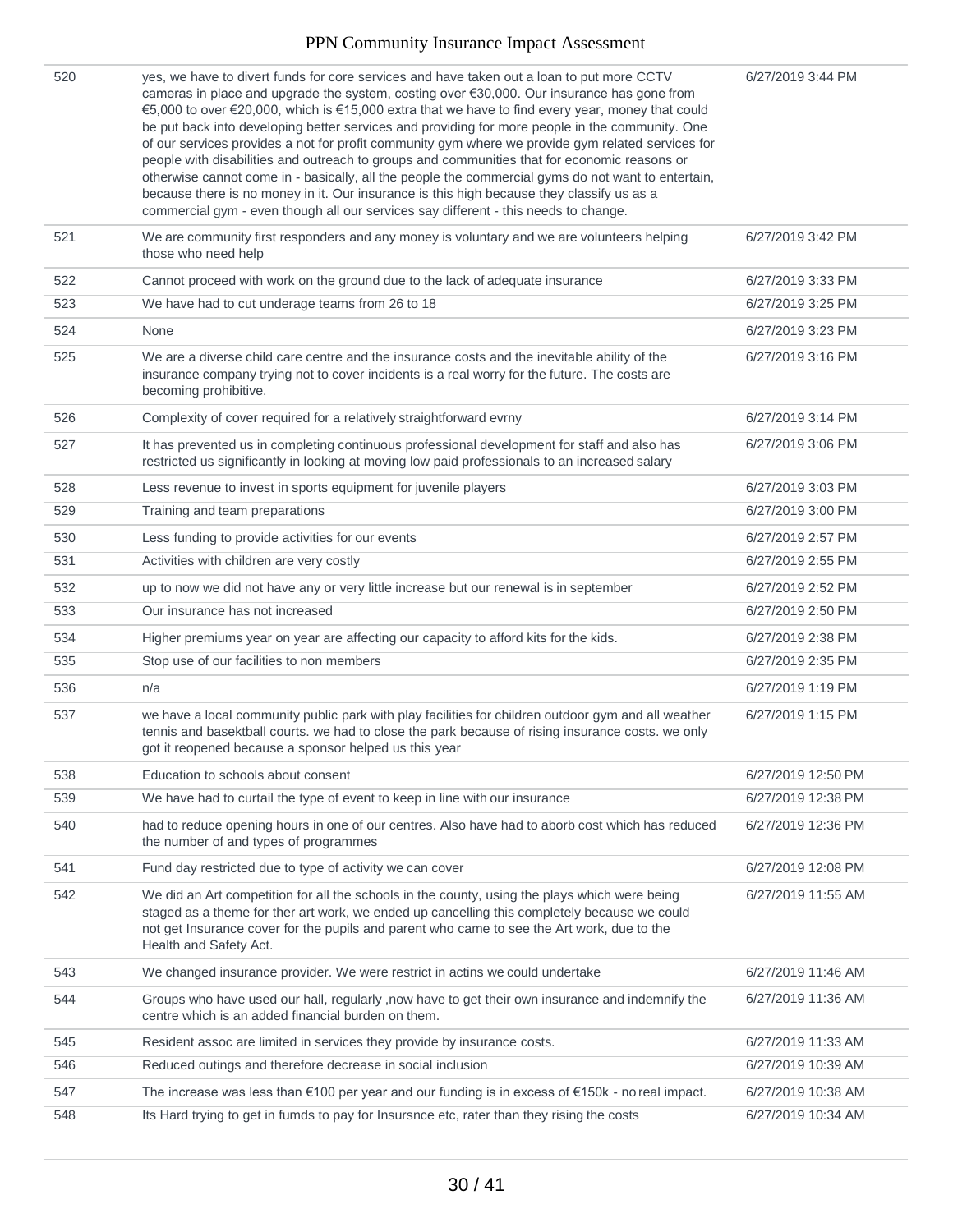| 549 | Services reduced by more that 50% to reduce insurance costs                                                                                                                                                                                                                                                                                                                                                                                                                                                                                                                                                                                                                                                                                                                                                                                                                                                                                                                                   | 6/27/2019 10:14 AM |
|-----|-----------------------------------------------------------------------------------------------------------------------------------------------------------------------------------------------------------------------------------------------------------------------------------------------------------------------------------------------------------------------------------------------------------------------------------------------------------------------------------------------------------------------------------------------------------------------------------------------------------------------------------------------------------------------------------------------------------------------------------------------------------------------------------------------------------------------------------------------------------------------------------------------------------------------------------------------------------------------------------------------|--------------------|
| 550 | Reduction in our capital spending to cover insurance                                                                                                                                                                                                                                                                                                                                                                                                                                                                                                                                                                                                                                                                                                                                                                                                                                                                                                                                          | 6/27/2019 9:47 AM  |
| 551 | Canceled events                                                                                                                                                                                                                                                                                                                                                                                                                                                                                                                                                                                                                                                                                                                                                                                                                                                                                                                                                                               | 6/27/2019 9:41 AM  |
| 552 | We used to be able to have Children's parties in our centre but the insurance requirements and<br>questions and costs make it so difficult we had to stop. That loses us money and also reputation.<br>Also used to do an annual family fun and sports day that we gave up on. Partly insurance and<br>partly lack of volunteers who were worried about insurance.                                                                                                                                                                                                                                                                                                                                                                                                                                                                                                                                                                                                                            | 6/27/2019 9:02 AM  |
| 553 | Raise money towards the building we use allowing insurance costs means we give less                                                                                                                                                                                                                                                                                                                                                                                                                                                                                                                                                                                                                                                                                                                                                                                                                                                                                                           | 6/27/2019 8:44 AM  |
| 554 | less events                                                                                                                                                                                                                                                                                                                                                                                                                                                                                                                                                                                                                                                                                                                                                                                                                                                                                                                                                                                   | 6/27/2019 8:32 AM  |
| 555 | Street fest activities                                                                                                                                                                                                                                                                                                                                                                                                                                                                                                                                                                                                                                                                                                                                                                                                                                                                                                                                                                        | 6/27/2019 7:35 AM  |
| 556 | Trying to pay for other equipment etc is hard                                                                                                                                                                                                                                                                                                                                                                                                                                                                                                                                                                                                                                                                                                                                                                                                                                                                                                                                                 | 6/27/2019 7:05 AM  |
| 557 | Not insured to use ride on mowers. Had insurance cover to work on private property to develop as<br>green amenity but owner could not get her own cover for same property for her liabilities                                                                                                                                                                                                                                                                                                                                                                                                                                                                                                                                                                                                                                                                                                                                                                                                 | 6/27/2019 4:06 AM  |
| 558 | Delay in training volunteers                                                                                                                                                                                                                                                                                                                                                                                                                                                                                                                                                                                                                                                                                                                                                                                                                                                                                                                                                                  | 6/27/2019 3:21 AM  |
| 559 | Families can no longer use our parish hall for birthday party, family event as they are no longer<br>covered by hall insurance and have to buy their own for approx €250 per event                                                                                                                                                                                                                                                                                                                                                                                                                                                                                                                                                                                                                                                                                                                                                                                                            | 6/27/2019 1:39 AM  |
| 560 | We have had to curtail many of our extra Art Trips/Courses for both our Junior Artists and our<br><b>Adult Artists</b>                                                                                                                                                                                                                                                                                                                                                                                                                                                                                                                                                                                                                                                                                                                                                                                                                                                                        | 6/27/2019 12:28 AM |
| 561 | For 2 years we couldnt afford insuranceso when having events had to linkin with another groups<br>insurance. Unfortunately that stopped too                                                                                                                                                                                                                                                                                                                                                                                                                                                                                                                                                                                                                                                                                                                                                                                                                                                   | 6/27/2019 12:19 AM |
| 562 | Our choir for people with special needs is in danger of collapsing as our funds are very small                                                                                                                                                                                                                                                                                                                                                                                                                                                                                                                                                                                                                                                                                                                                                                                                                                                                                                | 6/27/2019 12:03 AM |
| 563 | Less fundraising events                                                                                                                                                                                                                                                                                                                                                                                                                                                                                                                                                                                                                                                                                                                                                                                                                                                                                                                                                                       | 6/26/2019 11:42 PM |
| 564 | We cannot host children's parties which is a big loss for children in the area                                                                                                                                                                                                                                                                                                                                                                                                                                                                                                                                                                                                                                                                                                                                                                                                                                                                                                                | 6/26/2019 11:39 PM |
| 565 | Insurance is more expensive as we currently have 2 prefabs to insure aswell                                                                                                                                                                                                                                                                                                                                                                                                                                                                                                                                                                                                                                                                                                                                                                                                                                                                                                                   | 6/26/2019 11:03 PM |
| 566 | We cannot afford to carry out the same activities as before                                                                                                                                                                                                                                                                                                                                                                                                                                                                                                                                                                                                                                                                                                                                                                                                                                                                                                                                   | 6/26/2019 11:00 PM |
| 567 | Family Fun Day event insurance in 2018 was 450euro; in 2019 was 650 euro, no claims<br>whatsoever. If the insurace cost is stable, budgeting is simpler, more event could be organised to<br>support communities.                                                                                                                                                                                                                                                                                                                                                                                                                                                                                                                                                                                                                                                                                                                                                                             | 6/26/2019 10:54 PM |
| 568 | Extra money from residents to cover                                                                                                                                                                                                                                                                                                                                                                                                                                                                                                                                                                                                                                                                                                                                                                                                                                                                                                                                                           | 6/26/2019 10:54 PM |
| 569 | More fund raising required to fund rising insurance costs. We are a small community and<br>consistently going to the same houses to look for support.                                                                                                                                                                                                                                                                                                                                                                                                                                                                                                                                                                                                                                                                                                                                                                                                                                         | 6/26/2019 10:43 PM |
| 570 | Haven't changed our core activities but have considered increasing membership costs to defray<br>rising insurance costs                                                                                                                                                                                                                                                                                                                                                                                                                                                                                                                                                                                                                                                                                                                                                                                                                                                                       | 6/26/2019 10:35 PM |
| 571 | We are constantly fundraising for day to day costs and funding of new ideas, activities and general<br>improvements. Rising premia will generally slow down new initiatives and improvements.                                                                                                                                                                                                                                                                                                                                                                                                                                                                                                                                                                                                                                                                                                                                                                                                 | 6/26/2019 10:22 PM |
| 572 | I am replying for the resident-owned management company responsible for Cloughjordan<br>Ecovillage, which is being developed by Sustainable Projects Ireland, an educational charity.<br>Three years ago our PL premium was €1000, little changed for several years. Two years ago it<br>leapt up to €8000 at short notice. Our broker could find nothing cheaper so we had to pay up. The<br>next year we found another insurer ourselves who is charging us about €2000 - but that's still<br>double what we were paying. And how long before this too jumps up? We have no option but to<br>pay; we cannot cease trading. Nor can we exclude the public: the Ecovillage is as open to the<br>public as any housing estate. Even we abandoned our educational activities, we'd still need PL<br>cover. And we've never had a claim, in ten years of operation. NB: we have to pass on this charge<br>in full to Residents, so it's a tax on private citizens - at about €160 each per year. | 6/26/2019 9:58 PM  |
| 573 | Reduction in membership and increased fundraising efforts to offset rising costs in an effort to<br>keep family costs down.                                                                                                                                                                                                                                                                                                                                                                                                                                                                                                                                                                                                                                                                                                                                                                                                                                                                   | 6/26/2019 9:43 PM  |
| 574 | We always have to have the money there and can't spend it on equipment for the group                                                                                                                                                                                                                                                                                                                                                                                                                                                                                                                                                                                                                                                                                                                                                                                                                                                                                                          | 6/26/2019 9:32 PM  |
| 575 | N/A                                                                                                                                                                                                                                                                                                                                                                                                                                                                                                                                                                                                                                                                                                                                                                                                                                                                                                                                                                                           | 6/26/2019 9:24 PM  |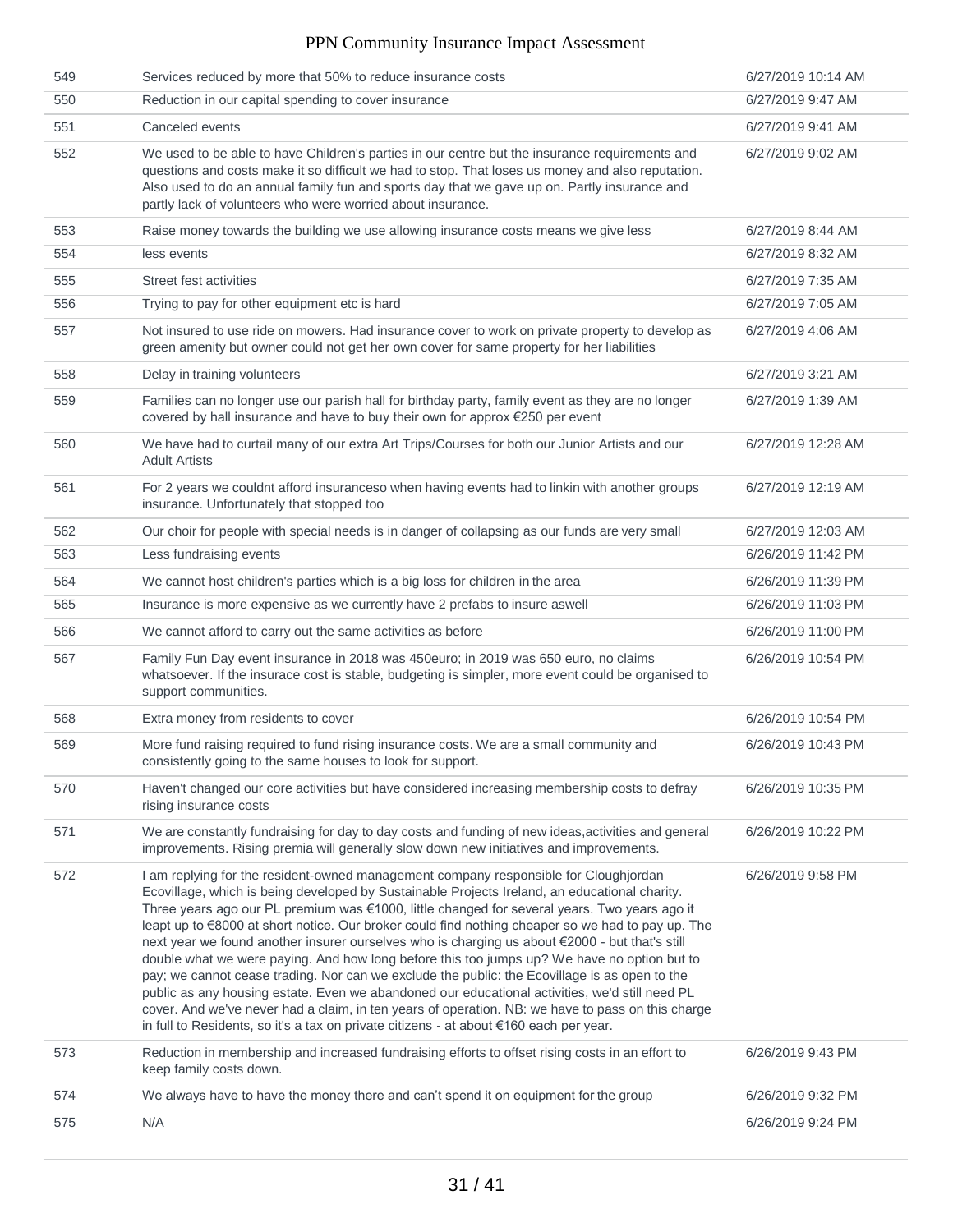| 576 | Not Applicable                                                                                                                                                                                                                                                                                                                                     | 6/26/2019 8:58 PM |
|-----|----------------------------------------------------------------------------------------------------------------------------------------------------------------------------------------------------------------------------------------------------------------------------------------------------------------------------------------------------|-------------------|
| 577 | Not really but asked to follow regulation in not climbing to great heights etc                                                                                                                                                                                                                                                                     | 6/26/2019 8:49 PM |
| 578 | Premium surcharges for one-off events have caused us not to run some events, and to curtail<br>others.                                                                                                                                                                                                                                             | 6/26/2019 8:33 PM |
| 579 | I said I first answer that our premium hadn't increased do all questions to here should have a Not<br>Applicable box to tick.not exactly a neutral survey is it!!                                                                                                                                                                                  | 6/26/2019 8:17 PM |
| 580 | Less events on site.                                                                                                                                                                                                                                                                                                                               | 6/26/2019 8:12 PM |
| 581 | We are considering terminating our activities and not renewing our insurance when it comes for<br>renewal                                                                                                                                                                                                                                          | 6/26/2019 8:10 PM |
| 582 | Mainly from a fund raising point of view, e.g. we always had a filed day as a major fundraiser, but<br>now no bouncing castles, live animals allowed at all plus increase in premiums                                                                                                                                                              | 6/26/2019 7:50 PM |
| 583 | Our insurance has not increased                                                                                                                                                                                                                                                                                                                    | 6/26/2019 7:50 PM |
| 584 | This is our first year.                                                                                                                                                                                                                                                                                                                            | 6/26/2019 7:43 PM |
| 585 | Have had to increase membership fees                                                                                                                                                                                                                                                                                                               | 6/26/2019 7:27 PM |
| 586 | Increase meant an increase in membership which in turn reduced amount of girls registering                                                                                                                                                                                                                                                         | 6/26/2019 7:20 PM |
| 587 | We are a resident committee and our top up funding this year was €600 our insurance was €550<br>for the year this is our first year with insurance so I'm not sure if it has gone up as we are a new<br>committee                                                                                                                                  | 6/26/2019 7:18 PM |
| 588 | The price of parties may need to be increased                                                                                                                                                                                                                                                                                                      | 6/26/2019 7:14 PM |
| 589 | Getting cover for fundraising functions and community events                                                                                                                                                                                                                                                                                       | 6/26/2019 7:11 PM |
| 590 | N/A                                                                                                                                                                                                                                                                                                                                                | 6/26/2019 7:06 PM |
| 591 | Certain events cannot be included in the programme and disclaimers beed to he signed by people<br>participating in some water events.                                                                                                                                                                                                              | 6/26/2019 6:57 PM |
| 592 | People can't afford to pay the membership to cover the increase so staying away                                                                                                                                                                                                                                                                    | 6/26/2019 6:54 PM |
| 593 | If insurance costs continue to rise, and if we cannot obtain funding towards this increase, we would<br>seriously consider the option of withdrawing from our work as CFRs                                                                                                                                                                         | 6/26/2019 6:34 PM |
| 594 | Uncertainty has led to a lot of stress for board and management and unable to take on and or finish<br>development projects. Also unable to take on as much seasonal staff.                                                                                                                                                                        | 6/26/2019 6:32 PM |
| 595 | We are completely non profit and rely on donations, grants and fundraisers to stay open. The<br>amount of fundraisers we can run is dependent on insurance. We also provide a low cost facility<br>for kids birthday parties. But the affordable price we charge is currently covering the insurance, but<br>no other costs (electricity, heating) | 6/26/2019 6:28 PM |
| 596 | Not applicable. Costs have risen to cover public liability of having clean up days.                                                                                                                                                                                                                                                                | 6/26/2019 6:23 PM |
| 597 | Reduction in other direct services                                                                                                                                                                                                                                                                                                                 | 6/26/2019 6:23 PM |
| 598 | Reduced access and reduced activities                                                                                                                                                                                                                                                                                                              | 6/26/2019 6:22 PM |
| 599 | Public liability insurance rate gone very high over the last few years                                                                                                                                                                                                                                                                             | 6/26/2019 6:15 PM |
| 600 | every rise in any cost affects our social enterprise                                                                                                                                                                                                                                                                                               | 6/26/2019 6:10 PM |
| 601 | Higher insurance means less planting / painting for tidy towns effort. Also means you are<br>continously begging for money from the community.                                                                                                                                                                                                     | 6/26/2019 5:57 PM |
| 602 | We have never needed to take out insurance                                                                                                                                                                                                                                                                                                         | 6/26/2019 5:55 PM |
| 603 | No.                                                                                                                                                                                                                                                                                                                                                | 6/26/2019 5:55 PM |
| 604 | We need insurance to organise fundraising events, a huge part of our campaign is fundraising for a<br>swimming pool. We can't hold fundraisers without insurance, we can't pay for insurance without<br>fundraisers. This year committee members have had to pay for insurance out of our own pocket.                                              | 6/26/2019 5:54 PM |
| 605 | We had to borrow to cover our premium this year, as this our first year in operation, we are<br>hopeful of not needing to borrow on future but to be able to self finance through fundraising and<br>donations                                                                                                                                     | 6/26/2019 5:52 PM |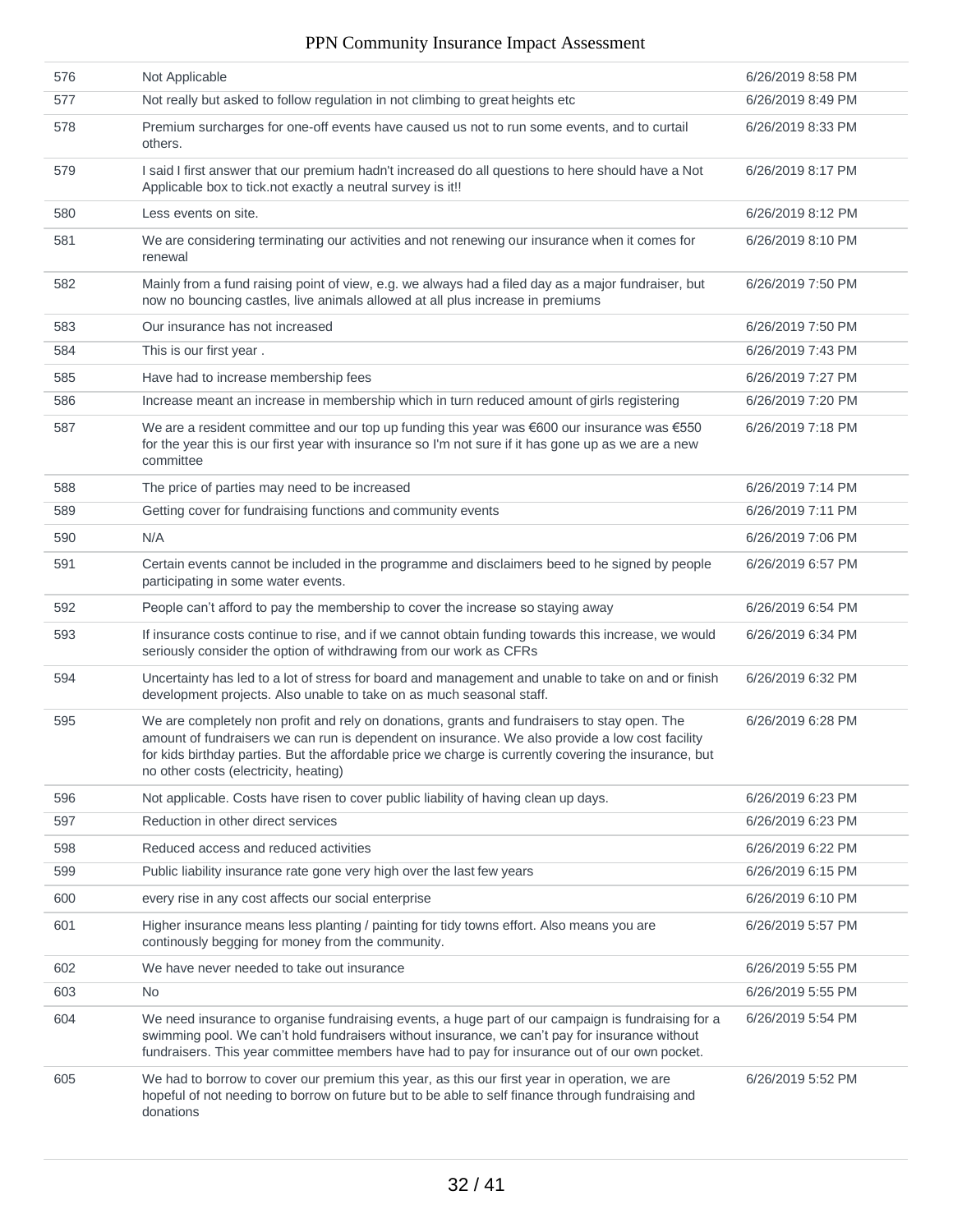| 606 | For some activities we have had to get the school insurance to cover us as our own insurance<br>costs got to high. We are aware that this may not be able to continue so we will therefore not be<br>able to continue                                                                                                                                                                                                                      | 6/26/2019 5:48 PM  |
|-----|--------------------------------------------------------------------------------------------------------------------------------------------------------------------------------------------------------------------------------------------------------------------------------------------------------------------------------------------------------------------------------------------------------------------------------------------|--------------------|
| 607 | Less trips away and community coffee morning g cancelled                                                                                                                                                                                                                                                                                                                                                                                   | 6/26/2019 5:45 PM  |
| 608 | Not fully up and running yet so hard to say                                                                                                                                                                                                                                                                                                                                                                                                | 6/26/2019 5:41 PM  |
| 609 | reduced capital for community expenditure                                                                                                                                                                                                                                                                                                                                                                                                  | 6/26/2019 5:40 PM  |
| 610 | We have a group of men who would like to do more but insurance costs ar 2 high                                                                                                                                                                                                                                                                                                                                                             | 6/26/2019 5:39 PM  |
| 611 | Our group are mainly pensioners and increasing insurance costs would affect their means of<br>joining                                                                                                                                                                                                                                                                                                                                      | 6/26/2019 5:28 PM  |
| 612 | core funding to our group has being reduced and has affected our running costs and activities.                                                                                                                                                                                                                                                                                                                                             | 6/26/2019 5:26 PM  |
| 613 | Finding space to rent that is ground floor. Access and people with a range of impairmemts e.g.<br>mobility, sighty offers challeges in accommodation of their needs and risks attached.                                                                                                                                                                                                                                                    | 6/26/2019 5:26 PM  |
| 614 | We were forced to make improvements to our theatre amount to approx $\epsilon$ 30,000 putting us under<br>massive pressure. Without these works done our insurance company would have refused to cover<br><b>us</b>                                                                                                                                                                                                                        | 6/26/2019 5:22 PM  |
| 615 | we previously ran fundraisers that involved bouncy castles / challenges etc and have been told<br>that we cannot insure them any more.                                                                                                                                                                                                                                                                                                     | 6/26/2019 5:21 PM  |
| 616 | Scout group equipment insurance. Equipment is expensive anyway but we have no choice but to<br>get all risks so that we can take it on camps etc. The more children we cater for the more<br>equipment we need. The more equipment we have the greater the insurance cost.                                                                                                                                                                 | 6/26/2019 4:25 PM  |
| 617 | The rising cost have so far not had a huge impact on us but we have had to pass on some of this<br>cost to our users. The extra money spent on insurance could also obviously have been spent on<br>other important areas                                                                                                                                                                                                                  | 6/26/2019 4:21 PM  |
| 618 | Less Funds to deliver services                                                                                                                                                                                                                                                                                                                                                                                                             | 6/26/2019 3:18 PM  |
| 619 | We have summer camps for teens and we can't take them out for the activities as insurance won't<br>cover or is too expensive                                                                                                                                                                                                                                                                                                               | 6/26/2019 3:14 PM  |
| 620 | We're a small group who need grant funding from local County childcare committee as we need<br>the 30% allowed towards insurance costs, however being a baby/toddler group with all mothers<br>having hands full with children and work, we don't have the admin time to keep books and<br>spending to standard required, and all just to cover insurance cost. Insurance isn't huge sum but<br>for a small rural group it makes it hardee | 6/26/2019 2:15 PM  |
| 621 | The expense of ins is preventing us using our income for betterment of members                                                                                                                                                                                                                                                                                                                                                             | 6/26/2019 2:10 PM  |
| 622 | We have had to dismember our menshed, our walking track time had to be changed to centre<br>open hours only.                                                                                                                                                                                                                                                                                                                               | 6/26/2019 1:57 PM  |
| 623 | We pay 3 types of insurance. 1. For the main complex 2. For the lawnmower and 3. For the bmx<br>track.                                                                                                                                                                                                                                                                                                                                     | 6/26/2019 12:58 PM |
| 624 | <b>No</b>                                                                                                                                                                                                                                                                                                                                                                                                                                  | 6/26/2019 12:49 PM |
| 625 | we find ourselves in the position of charging more for room rental                                                                                                                                                                                                                                                                                                                                                                         | 6/26/2019 12:30 PM |
| 626 | Dropped crafts and woodwork.                                                                                                                                                                                                                                                                                                                                                                                                               | 6/26/2019 12:28 PM |
| 627 | Participants must pay membership fee to be eligible to take part. As the membership fee increases<br>to cover the cost of insurance, it excludes some members of our community, as they feel the cost<br>of participation restricts them from taking part.                                                                                                                                                                                 | 6/26/2019 12:15 PM |
| 628 | It means there is less money available to spend on club infrastructure or equipment                                                                                                                                                                                                                                                                                                                                                        | 6/26/2019 11:49 AM |
| 629 | Reliance on small grants to assist our viability                                                                                                                                                                                                                                                                                                                                                                                           | 6/26/2019 11:12 AM |
| 630 | ours Community Group operates solely on generated income by donations and special appeal<br>for specific programmes. Self sustaining capacity had dwindled due to many family<br>commitments and we do not have governents funding since establishment 19years running.                                                                                                                                                                    | 6/26/2019 11:03 AM |
| 631 | We have had to raise rents significantly, taking the chance of loosing business                                                                                                                                                                                                                                                                                                                                                            | 6/26/2019 10:59 AM |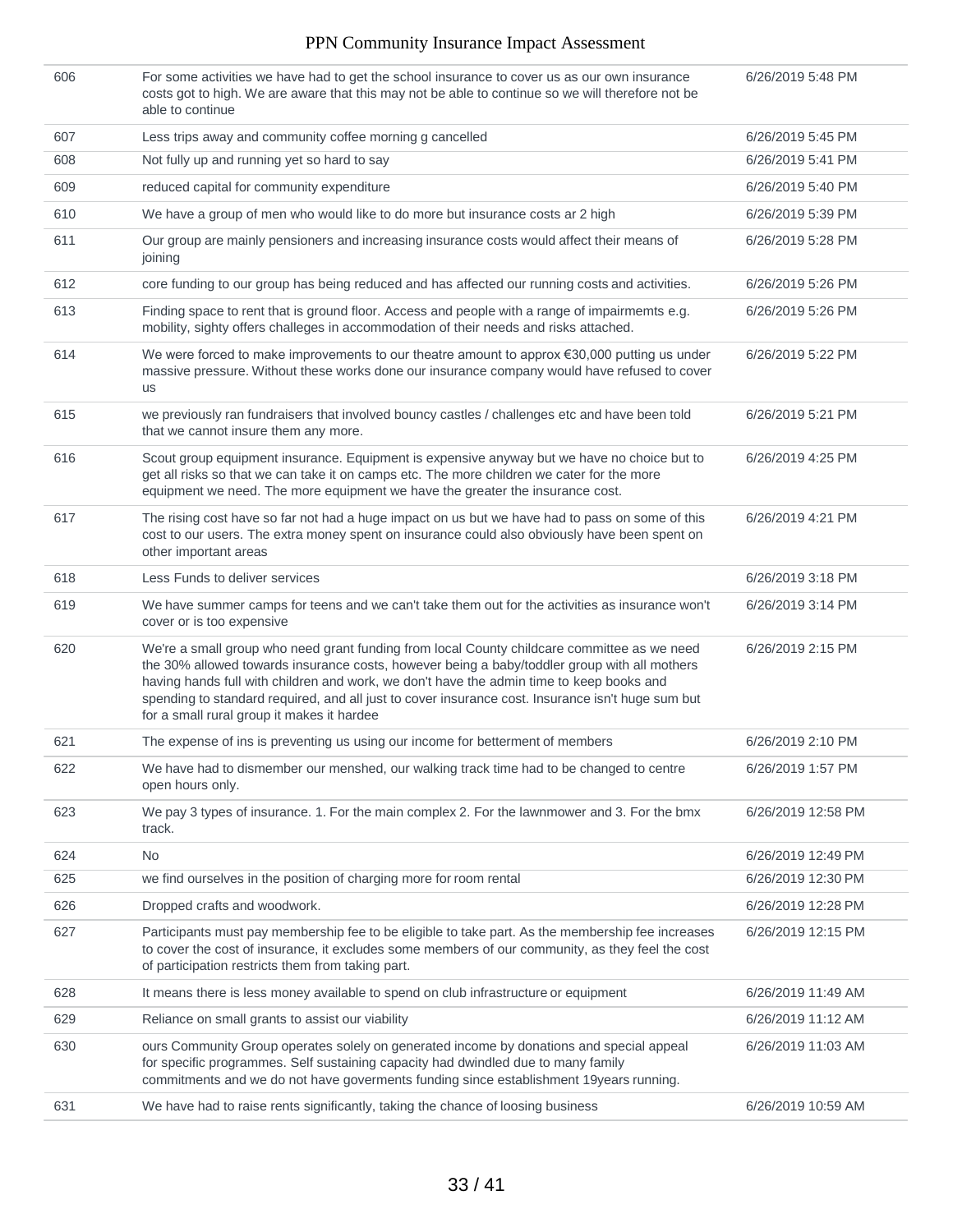| we have to cut the material budget and manage our spending all year in order to meet insurance<br>632<br>6/26/2019 10:58 AM<br>costs<br>N/A<br>6/26/2019 10:43 AM<br>633<br>634<br>Increased premium means less money spent on the upkeep of the area<br>6/26/2019 10:41 AM<br>Lack of funding for insurance means the programmes for the year are limited<br>635<br>6/26/2019 1:06 AM<br>Cancel certain activities<br>636<br>6/25/2019 10:29 PM<br>637<br>Financial shortage for other budgeted items<br>6/25/2019 3:15 PM<br>638<br>n/a<br>6/25/2019 2:32 PM<br>Lack of competition in the market, makes us a easy target<br>6/25/2019 2:31 PM<br>639<br>640<br>Beekeepers insurance costs have risen steeply and the only affordable option is a UK based<br>6/25/2019 2:26 PM<br>undertaker.<br>Simply put more insurance costs means less money for other activities<br>641<br>6/25/2019 2:04 PM<br>We had installed exercise machine for out door use the following year our insurance went from<br>6/25/2019 1:31 PM<br>642<br>250 euro to over 1000<br>643<br>Not able to buy materials, plants etc<br>6/25/2019 1:09 PM<br>We have had to reallocate what would have been training costs to insurance.<br>644<br>6/25/2019 12:35 PM<br>We were extremely concerned when it came to renewal this year but thankfully there is no<br>645<br>6/25/2019 10:31 AM<br>increase at all. There's been no change of provider etc - they just continued on cover at same rate.<br>we've had no claims in the last 10 years. if insurance had gone up we would have had to make<br>savings elsewhere in the organisation.<br>not so far<br>646<br>6/24/2019 9:47 AM<br>Voluntary service reduce fundraising<br>647<br>6/23/2019 11:33 PM<br>648<br>No impact so far, but we are very concerned for the future.<br>6/22/2019 12:31 PM<br>Greater Fundraising effort required. Reduction in level of service provision<br>649<br>6/18/2019 1:53 PM<br>yes we have had to scale back the cost are very high we are only a 5 day event, this year we got a<br>10/22/2018 12:44 AM<br>650<br>fewe quotes to move to an new insurance provider 5k was quote we got<br>651<br>no have to do more fundarising to meet cost and funding for the invisible cost is much harder<br>10/18/2018 3:12 PM<br>We are unable to cope with the cost of our insurance. Having to cut back on activities that the<br>652<br>10/18/2018 1:41 PM<br>community need/want to have in the area. |  |  |
|----------------------------------------------------------------------------------------------------------------------------------------------------------------------------------------------------------------------------------------------------------------------------------------------------------------------------------------------------------------------------------------------------------------------------------------------------------------------------------------------------------------------------------------------------------------------------------------------------------------------------------------------------------------------------------------------------------------------------------------------------------------------------------------------------------------------------------------------------------------------------------------------------------------------------------------------------------------------------------------------------------------------------------------------------------------------------------------------------------------------------------------------------------------------------------------------------------------------------------------------------------------------------------------------------------------------------------------------------------------------------------------------------------------------------------------------------------------------------------------------------------------------------------------------------------------------------------------------------------------------------------------------------------------------------------------------------------------------------------------------------------------------------------------------------------------------------------------------------------------------------------------------------------------------------------------------------------------------------------------------------------------------------------------------------------------------------------------------------------------------------------------------------------------------------------------------------------------------------------------------------------------------------------------------------------------------------------------------------------------------------------------------------------------------------------------------------------------------|--|--|
|                                                                                                                                                                                                                                                                                                                                                                                                                                                                                                                                                                                                                                                                                                                                                                                                                                                                                                                                                                                                                                                                                                                                                                                                                                                                                                                                                                                                                                                                                                                                                                                                                                                                                                                                                                                                                                                                                                                                                                                                                                                                                                                                                                                                                                                                                                                                                                                                                                                                      |  |  |
|                                                                                                                                                                                                                                                                                                                                                                                                                                                                                                                                                                                                                                                                                                                                                                                                                                                                                                                                                                                                                                                                                                                                                                                                                                                                                                                                                                                                                                                                                                                                                                                                                                                                                                                                                                                                                                                                                                                                                                                                                                                                                                                                                                                                                                                                                                                                                                                                                                                                      |  |  |
|                                                                                                                                                                                                                                                                                                                                                                                                                                                                                                                                                                                                                                                                                                                                                                                                                                                                                                                                                                                                                                                                                                                                                                                                                                                                                                                                                                                                                                                                                                                                                                                                                                                                                                                                                                                                                                                                                                                                                                                                                                                                                                                                                                                                                                                                                                                                                                                                                                                                      |  |  |
|                                                                                                                                                                                                                                                                                                                                                                                                                                                                                                                                                                                                                                                                                                                                                                                                                                                                                                                                                                                                                                                                                                                                                                                                                                                                                                                                                                                                                                                                                                                                                                                                                                                                                                                                                                                                                                                                                                                                                                                                                                                                                                                                                                                                                                                                                                                                                                                                                                                                      |  |  |
|                                                                                                                                                                                                                                                                                                                                                                                                                                                                                                                                                                                                                                                                                                                                                                                                                                                                                                                                                                                                                                                                                                                                                                                                                                                                                                                                                                                                                                                                                                                                                                                                                                                                                                                                                                                                                                                                                                                                                                                                                                                                                                                                                                                                                                                                                                                                                                                                                                                                      |  |  |
|                                                                                                                                                                                                                                                                                                                                                                                                                                                                                                                                                                                                                                                                                                                                                                                                                                                                                                                                                                                                                                                                                                                                                                                                                                                                                                                                                                                                                                                                                                                                                                                                                                                                                                                                                                                                                                                                                                                                                                                                                                                                                                                                                                                                                                                                                                                                                                                                                                                                      |  |  |
|                                                                                                                                                                                                                                                                                                                                                                                                                                                                                                                                                                                                                                                                                                                                                                                                                                                                                                                                                                                                                                                                                                                                                                                                                                                                                                                                                                                                                                                                                                                                                                                                                                                                                                                                                                                                                                                                                                                                                                                                                                                                                                                                                                                                                                                                                                                                                                                                                                                                      |  |  |
|                                                                                                                                                                                                                                                                                                                                                                                                                                                                                                                                                                                                                                                                                                                                                                                                                                                                                                                                                                                                                                                                                                                                                                                                                                                                                                                                                                                                                                                                                                                                                                                                                                                                                                                                                                                                                                                                                                                                                                                                                                                                                                                                                                                                                                                                                                                                                                                                                                                                      |  |  |
|                                                                                                                                                                                                                                                                                                                                                                                                                                                                                                                                                                                                                                                                                                                                                                                                                                                                                                                                                                                                                                                                                                                                                                                                                                                                                                                                                                                                                                                                                                                                                                                                                                                                                                                                                                                                                                                                                                                                                                                                                                                                                                                                                                                                                                                                                                                                                                                                                                                                      |  |  |
|                                                                                                                                                                                                                                                                                                                                                                                                                                                                                                                                                                                                                                                                                                                                                                                                                                                                                                                                                                                                                                                                                                                                                                                                                                                                                                                                                                                                                                                                                                                                                                                                                                                                                                                                                                                                                                                                                                                                                                                                                                                                                                                                                                                                                                                                                                                                                                                                                                                                      |  |  |
|                                                                                                                                                                                                                                                                                                                                                                                                                                                                                                                                                                                                                                                                                                                                                                                                                                                                                                                                                                                                                                                                                                                                                                                                                                                                                                                                                                                                                                                                                                                                                                                                                                                                                                                                                                                                                                                                                                                                                                                                                                                                                                                                                                                                                                                                                                                                                                                                                                                                      |  |  |
|                                                                                                                                                                                                                                                                                                                                                                                                                                                                                                                                                                                                                                                                                                                                                                                                                                                                                                                                                                                                                                                                                                                                                                                                                                                                                                                                                                                                                                                                                                                                                                                                                                                                                                                                                                                                                                                                                                                                                                                                                                                                                                                                                                                                                                                                                                                                                                                                                                                                      |  |  |
|                                                                                                                                                                                                                                                                                                                                                                                                                                                                                                                                                                                                                                                                                                                                                                                                                                                                                                                                                                                                                                                                                                                                                                                                                                                                                                                                                                                                                                                                                                                                                                                                                                                                                                                                                                                                                                                                                                                                                                                                                                                                                                                                                                                                                                                                                                                                                                                                                                                                      |  |  |
|                                                                                                                                                                                                                                                                                                                                                                                                                                                                                                                                                                                                                                                                                                                                                                                                                                                                                                                                                                                                                                                                                                                                                                                                                                                                                                                                                                                                                                                                                                                                                                                                                                                                                                                                                                                                                                                                                                                                                                                                                                                                                                                                                                                                                                                                                                                                                                                                                                                                      |  |  |
|                                                                                                                                                                                                                                                                                                                                                                                                                                                                                                                                                                                                                                                                                                                                                                                                                                                                                                                                                                                                                                                                                                                                                                                                                                                                                                                                                                                                                                                                                                                                                                                                                                                                                                                                                                                                                                                                                                                                                                                                                                                                                                                                                                                                                                                                                                                                                                                                                                                                      |  |  |
|                                                                                                                                                                                                                                                                                                                                                                                                                                                                                                                                                                                                                                                                                                                                                                                                                                                                                                                                                                                                                                                                                                                                                                                                                                                                                                                                                                                                                                                                                                                                                                                                                                                                                                                                                                                                                                                                                                                                                                                                                                                                                                                                                                                                                                                                                                                                                                                                                                                                      |  |  |
|                                                                                                                                                                                                                                                                                                                                                                                                                                                                                                                                                                                                                                                                                                                                                                                                                                                                                                                                                                                                                                                                                                                                                                                                                                                                                                                                                                                                                                                                                                                                                                                                                                                                                                                                                                                                                                                                                                                                                                                                                                                                                                                                                                                                                                                                                                                                                                                                                                                                      |  |  |
|                                                                                                                                                                                                                                                                                                                                                                                                                                                                                                                                                                                                                                                                                                                                                                                                                                                                                                                                                                                                                                                                                                                                                                                                                                                                                                                                                                                                                                                                                                                                                                                                                                                                                                                                                                                                                                                                                                                                                                                                                                                                                                                                                                                                                                                                                                                                                                                                                                                                      |  |  |
|                                                                                                                                                                                                                                                                                                                                                                                                                                                                                                                                                                                                                                                                                                                                                                                                                                                                                                                                                                                                                                                                                                                                                                                                                                                                                                                                                                                                                                                                                                                                                                                                                                                                                                                                                                                                                                                                                                                                                                                                                                                                                                                                                                                                                                                                                                                                                                                                                                                                      |  |  |
|                                                                                                                                                                                                                                                                                                                                                                                                                                                                                                                                                                                                                                                                                                                                                                                                                                                                                                                                                                                                                                                                                                                                                                                                                                                                                                                                                                                                                                                                                                                                                                                                                                                                                                                                                                                                                                                                                                                                                                                                                                                                                                                                                                                                                                                                                                                                                                                                                                                                      |  |  |
|                                                                                                                                                                                                                                                                                                                                                                                                                                                                                                                                                                                                                                                                                                                                                                                                                                                                                                                                                                                                                                                                                                                                                                                                                                                                                                                                                                                                                                                                                                                                                                                                                                                                                                                                                                                                                                                                                                                                                                                                                                                                                                                                                                                                                                                                                                                                                                                                                                                                      |  |  |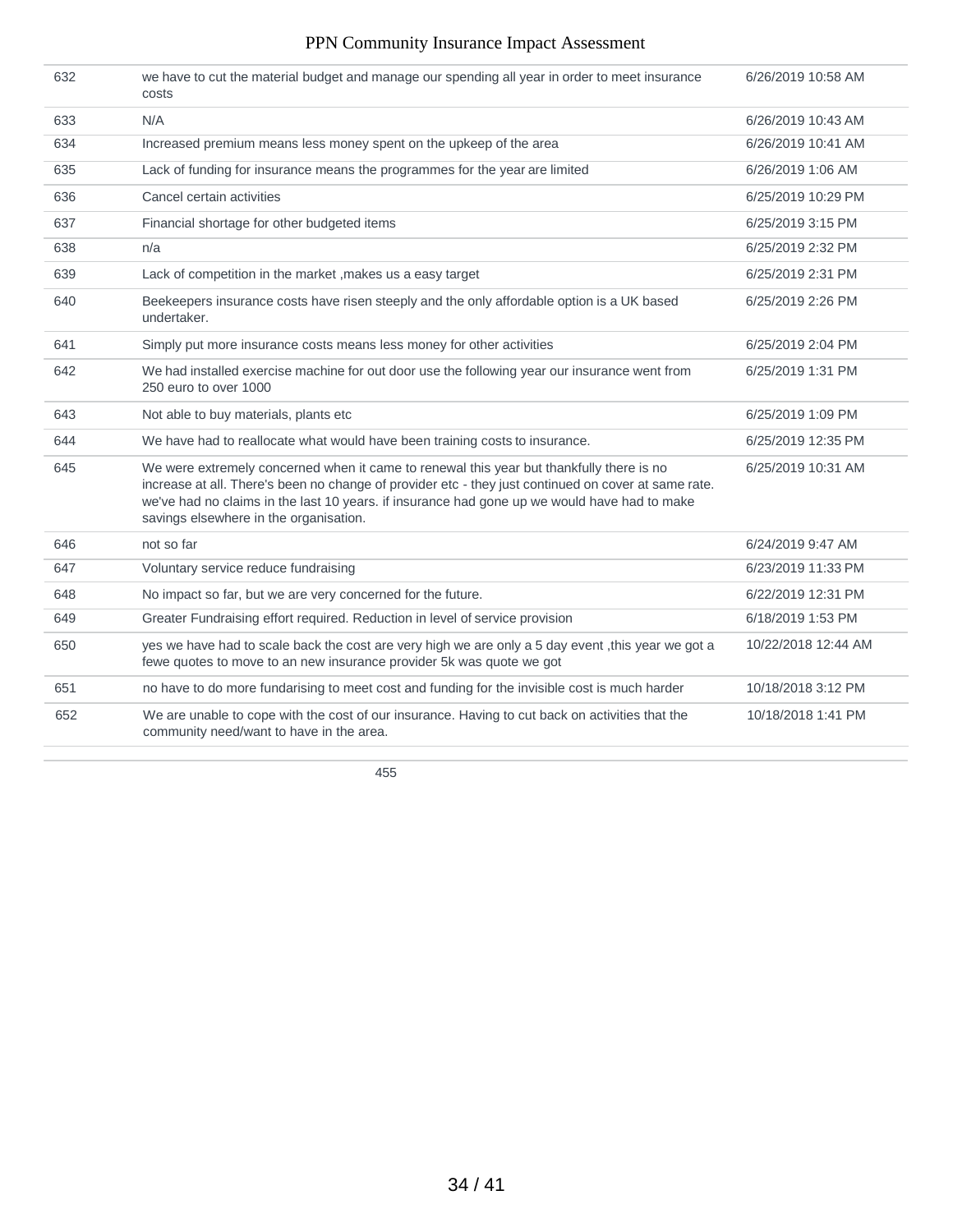# Q10 Do you think the government is doing enough to try and tacklerising insurance costs?



| <b>ANSWER CHOICES</b> | <b>RESPONSES</b> |     |
|-----------------------|------------------|-----|
| Yes                   | 1.30%            | 10  |
| <b>No</b>             | 87.63%           | 673 |
| Not sure              | 11.07%           | 85  |
| <b>TOTAL</b>          |                  | 768 |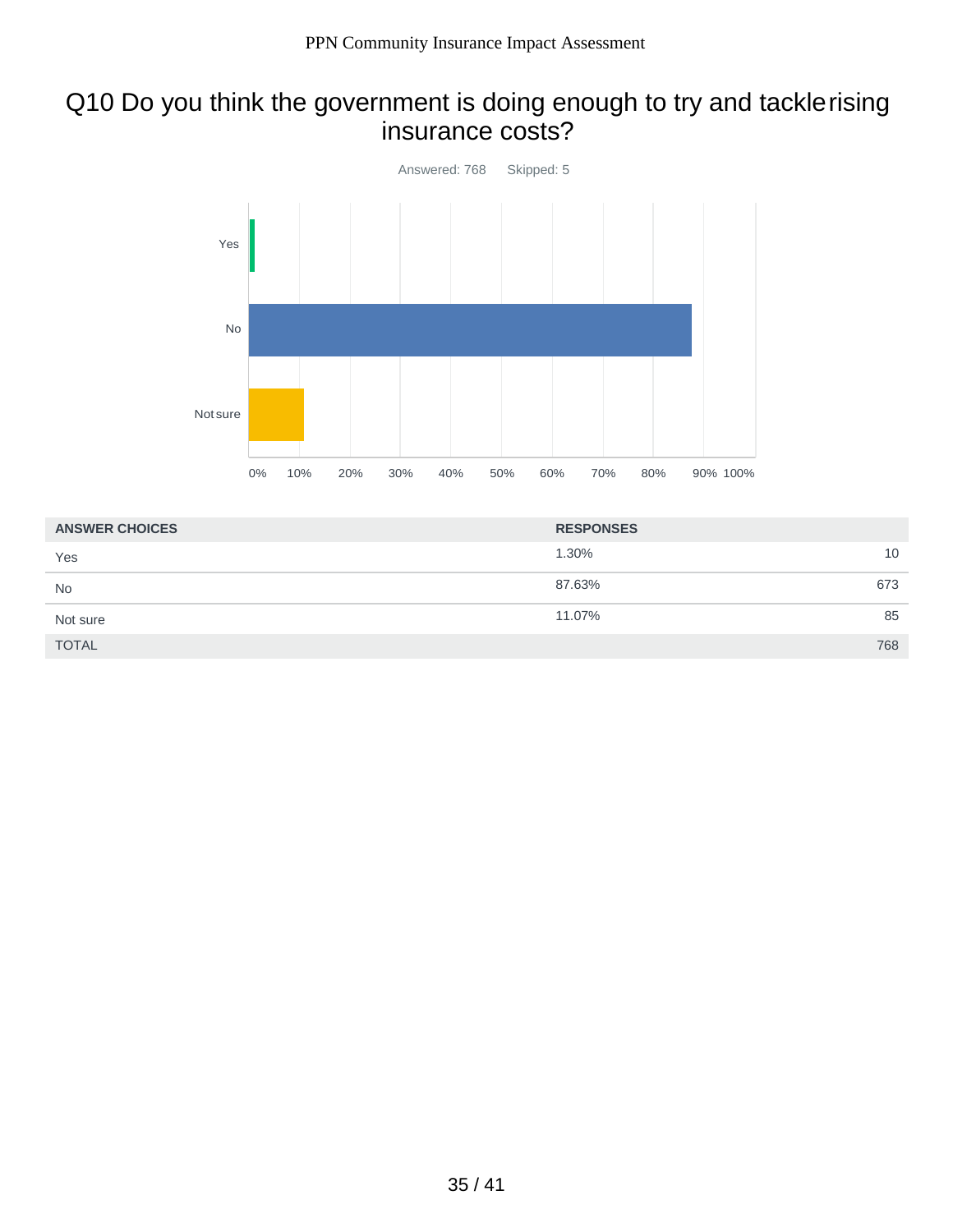# Q11 Does your group have a premises included in your insurance (iea community centre, hall etc)?



| <b>ANSWER CHOICES</b> | <b>RESPONSES</b> |     |
|-----------------------|------------------|-----|
| Yes                   | 52.29%           | 400 |
| <b>No</b>             | 47.71%           | 365 |
| <b>TOTAL</b>          |                  | 765 |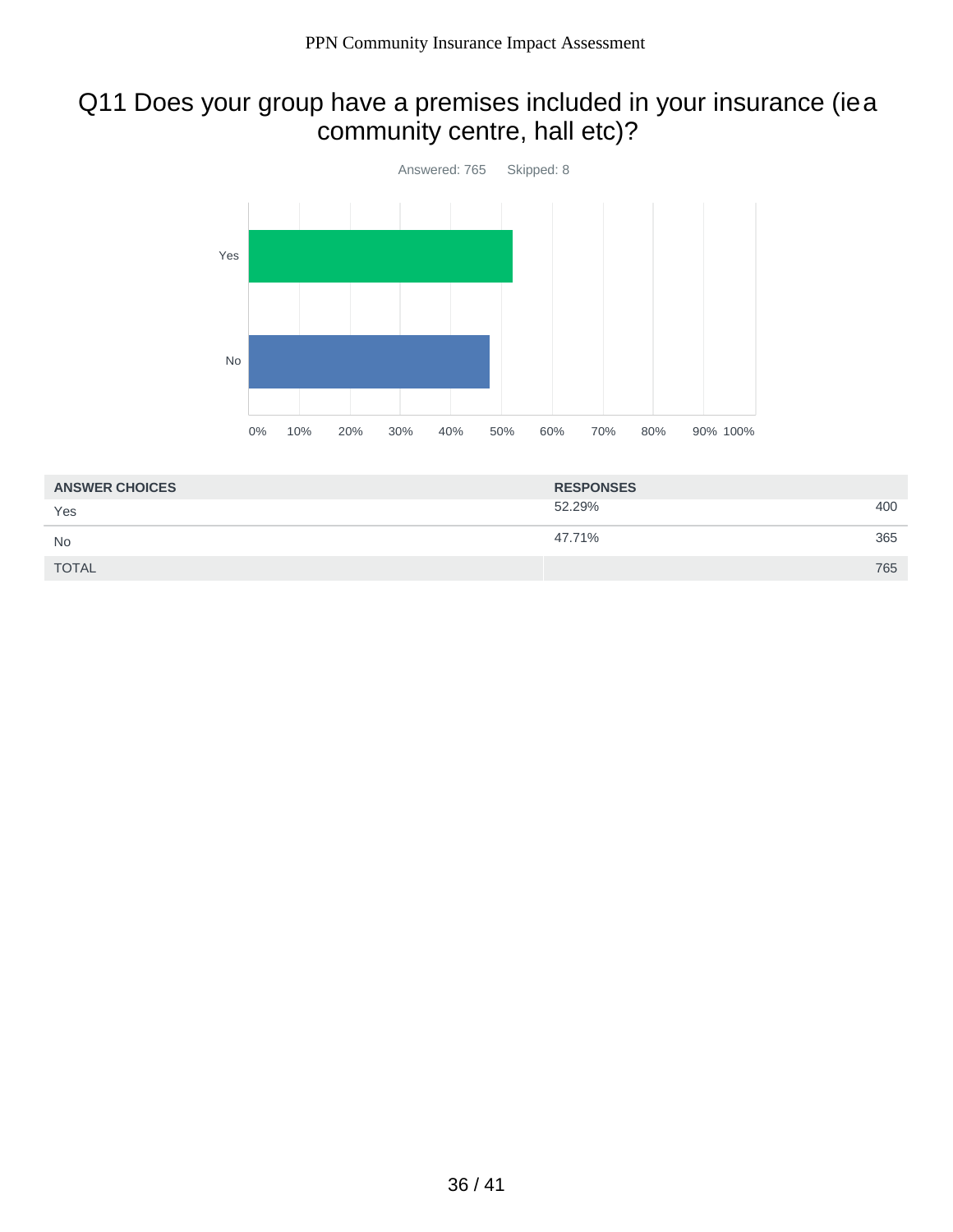# Q12 Does your group/organisation have any paid employees?



| <b>ANSWER CHOICES</b> | <b>RESPONSES</b> |     |
|-----------------------|------------------|-----|
| Yes                   | 26.14%           | 200 |
| <b>No</b>             | 73.86%           | 565 |
| <b>TOTAL</b>          |                  | 765 |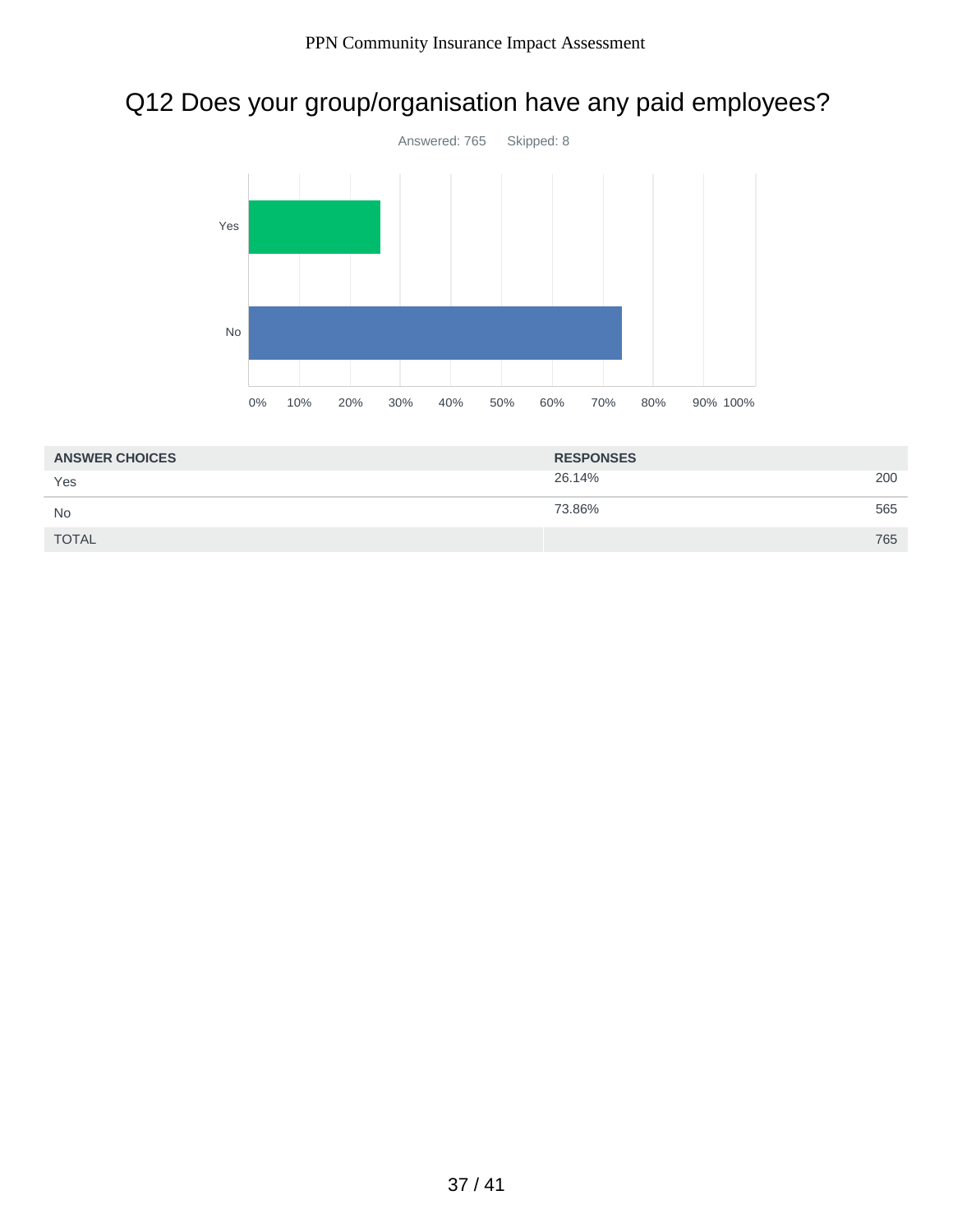

# Q13 How many members does your group have?

| <b>ANSWER CHOICES</b> | <b>RESPONSES</b> |     |
|-----------------------|------------------|-----|
| less than 10          | 21.70%           | 166 |
| $11 - 20$             | 21.57%           | 165 |
| $21 - 40$             | 15.56%           | 119 |
| 41-60                 | 8.37%            | 64  |
| $60+$                 | 32.81%           | 251 |
| <b>TOTAL</b>          |                  | 765 |